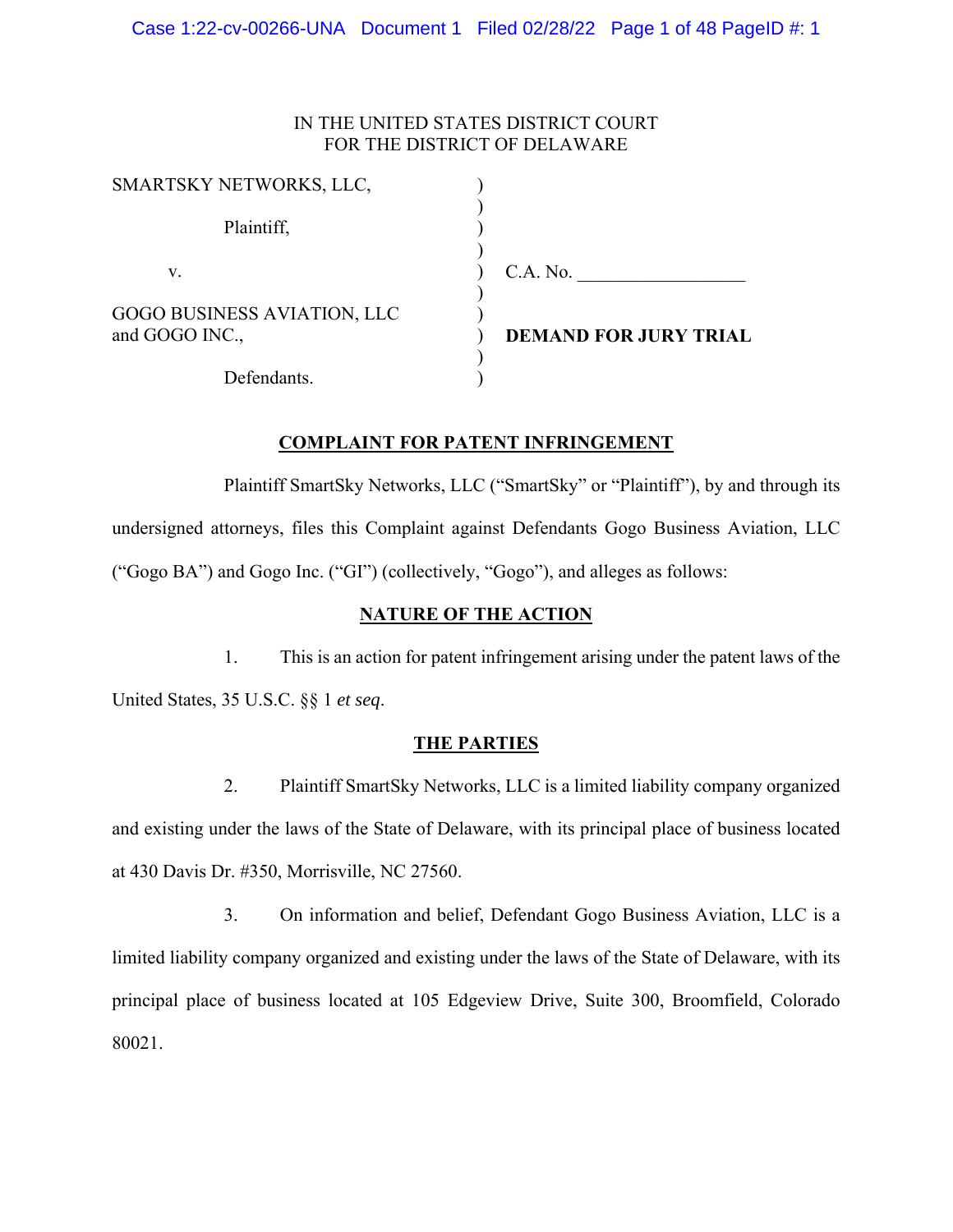### Case 1:22-cv-00266-UNA Document 1 Filed 02/28/22 Page 2 of 48 PageID #: 2

4. On information and belief, Defendant Gogo Inc. is a corporation incorporated and existing under the laws of the State of Delaware, with its principal place of business located at 111 N. Canal St., Suite 1500, Chicago, Illinois 60606.

5. On information and belief, Gogo BA is a subsidiary of GI, which directs or authorizes the activities of Gogo BA. For example, in its Form 10-K for the fiscal year ended December 31, 2020, GI states that "Gogo Inc. is a holding company that does business through its subsidiaries. Our principal subsidiary is Gogo Business Aviation LLC." GI's Form 10-K states that "references to 'we,' 'us,' 'our,' 'Gogo,' or the 'Company" refer to Gogo Inc. and its directly and indirectly owned subsidiaries as a combined entity." As it relates to the Gogo 5G network accused of infringement in this Complaint, GI represents to the public that it is developing and intends to operate the Gogo 5G network. For example, in its latest Form 10-K, GI stated "[w]e are currently building our Gogo 5G network, which we expect to be deployed on a nationwide basis in 2022." During its November 2021 quarterly earnings call, GI corporate officers stated that in the preceding quarter, GI "announced Jet Edge . . . as our launch customer." During the same call, GI corporate officers stated "we remain on track to deploy the world's first 5G ATG network with nationwide coverage from 150 sites in the second half of 2022." Therefore, GI directs and authorizes the activities of Gogo BA with respect to the Gogo 5G network that is the subject of this action.

#### **JURISDICTION AND VENUE**

6. This Court has subject matter jurisdiction under 28 U.S.C. §§ 1331 and 1338(a) because this action arises under the patent laws of the United States, Title 35, United States Code, specifically §§ 271 and 281-285.

2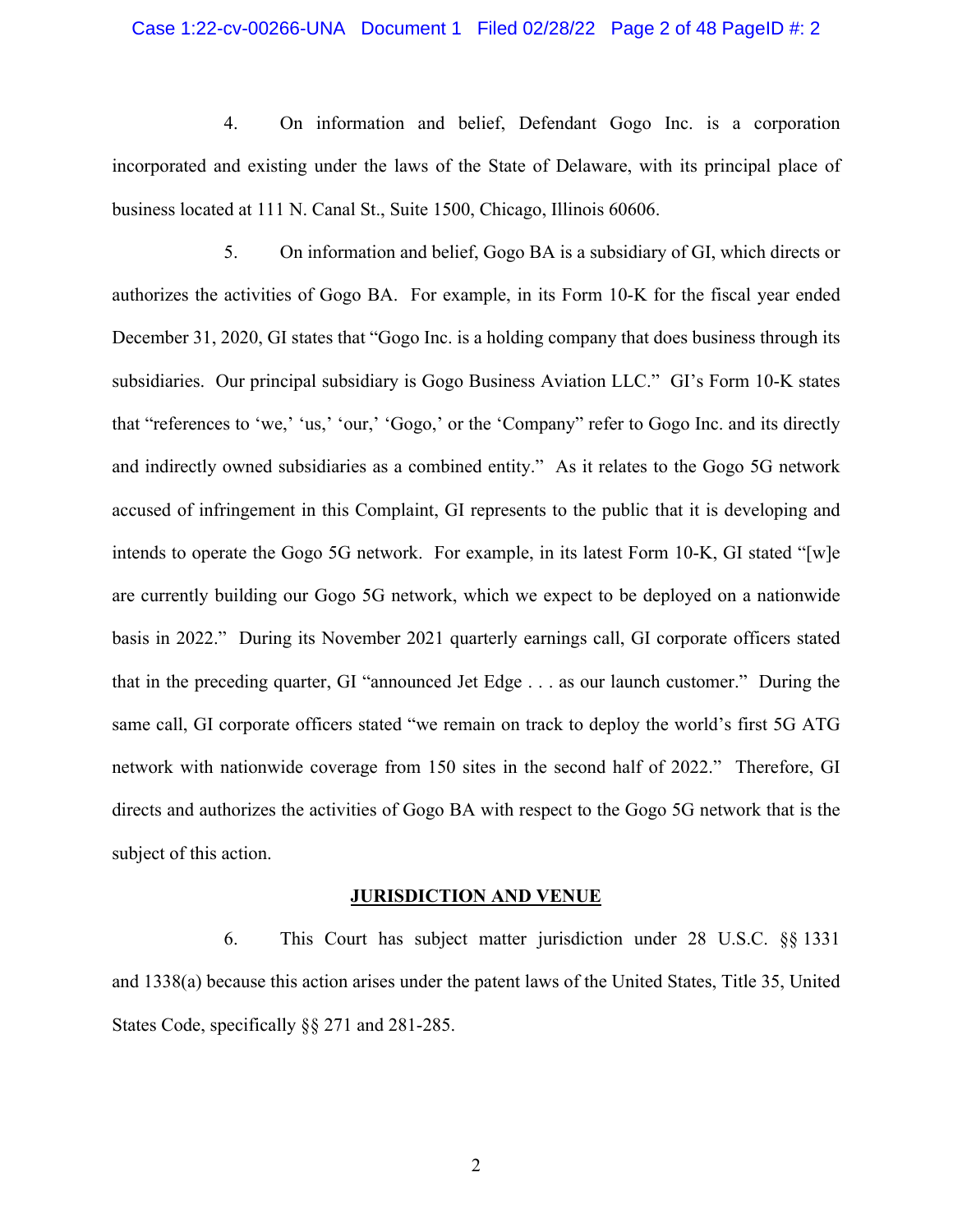### Case 1:22-cv-00266-UNA Document 1 Filed 02/28/22 Page 3 of 48 PageID #: 3

7. The Court has personal jurisdiction over Gogo Inc. and Gogo Business Aviation, LLC because Gogo Inc. is a Delaware Corporation, Gogo BA is a limited liability company organized in the State of Delaware, and both Defendants have committed and continue to commit acts of infringement giving rise to this action in the State of Delaware in violation of at least 35 U.S.C. § 271(a). In particular, on information and belief, Gogo has made, used, offered to sell and/or sold products, services and/or systems in the State of Delaware that infringe one or more claims of United States Patent Nos. 9,312,947 ("the '947 Patent"), 11,223,417 ("the '417 Patent"), 10,257,717 ("the '717 Patent"), and 9,730,077 ("the '077 Patent") (collectively, "the Asserted Patents"). For example, on information and belief, Gogo has offered for sale, and sold, equipment and subscriptions to customers to use Gogo's impending "Gogo 5G" air-to-ground network.

8. Venue is properly within the District under 28 U.S.C. §§ 1391(b), (c), (d), and/or 1400(b), at least because Gogo BA is a Delaware limited liability company and Gogo Inc. is a Delaware corporation, and therefore both Defendants reside in this District.

### **BACKGROUND**

### **A. Technology Overview**

9. The Asserted Patents generally relate to air-to-ground (ATG) networks for enabling communication between aircraft in-flight nodes and base stations on the ground. Internet access has become ubiquitous, as users have become accustomed to constant connectivity via laptop computers, tablets, mobile phones, smartwatches, etc. In recent years, the desire for connectivity has extended to the air, during flights aboard commercial, business and general aviation aircraft.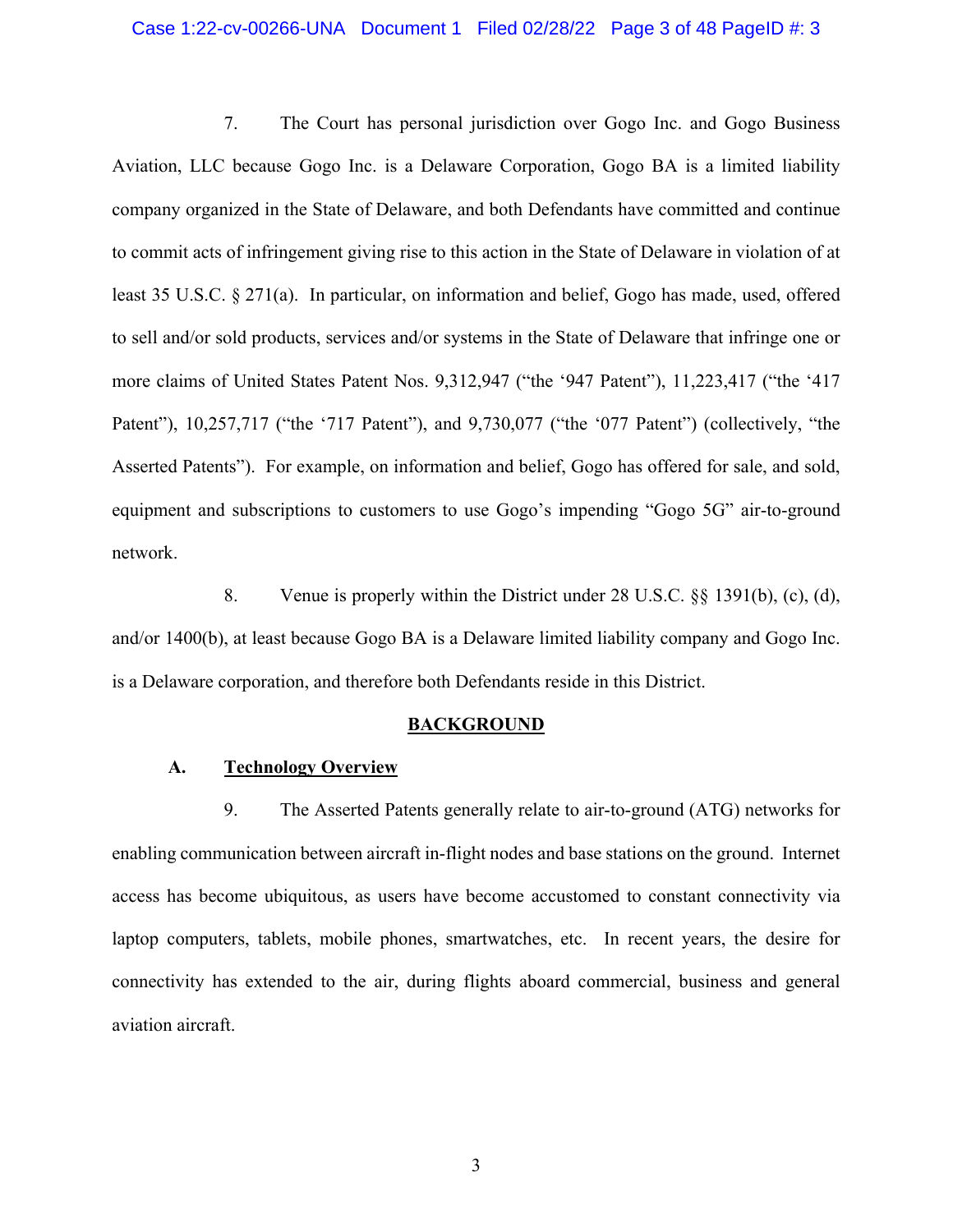#### Case 1:22-cv-00266-UNA Document 1 Filed 02/28/22 Page 4 of 48 PageID #: 4

10. Prior to the use of ATG networks for providing in-flight connectivity, satellites were used to relay signals between the aircraft and hardware on the ground. However, because of extended distances to the satellites, satellite systems suffer from high latency, which makes such systems impractical for real-time applications, such as videoconferencing. Satellite systems also suffered from limited bandwidth, with systems in the early 2000s providing less than 5 Kbps. In addition, the size and weight of the hardware needed to support a satellite system makes installation on smaller aircraft more costly and relatively impractical.

11. In view of the limitations associated with satellite-based systems, development of ATG systems accelerated. Contrary to satellite-based systems, ATG systems use antennas on the aircraft to communicate directly with hardware on the ground, as opposed to going through a satellite in outer space. While ATG networks may not suffer from some of the drawbacks faced by satellite-based systems, ATG networks face their own challenges. For example, ATG transmissions must contend with various other terrestrial-based radio transmissions that occur at various frequencies across the radio frequency (RF) spectrum. The Federal Communications Commission (FCC) governs the use of RF spectrum in the United States, which is allocated for various uses, such as cellular telephone networks, AM and FM radio, and Wi-Fi. The FCC has dedicated some portions of the spectrum for public use ("unlicensed spectrum"), which may be used by the public subject to specific FCC rules. For example, Wi-Fi operates in the 2.4 GHz unlicensed band, and is available for public use. Other portions of the spectrum are licensed by the FCC to private entities, such as cellular carriers, which are entitled to exclusive use of their licensed bands.

12. Using licensed and unlicensed bands present several technical trade-offs. For instance, as the exclusive user of a licensed band, interference from other users is not a

4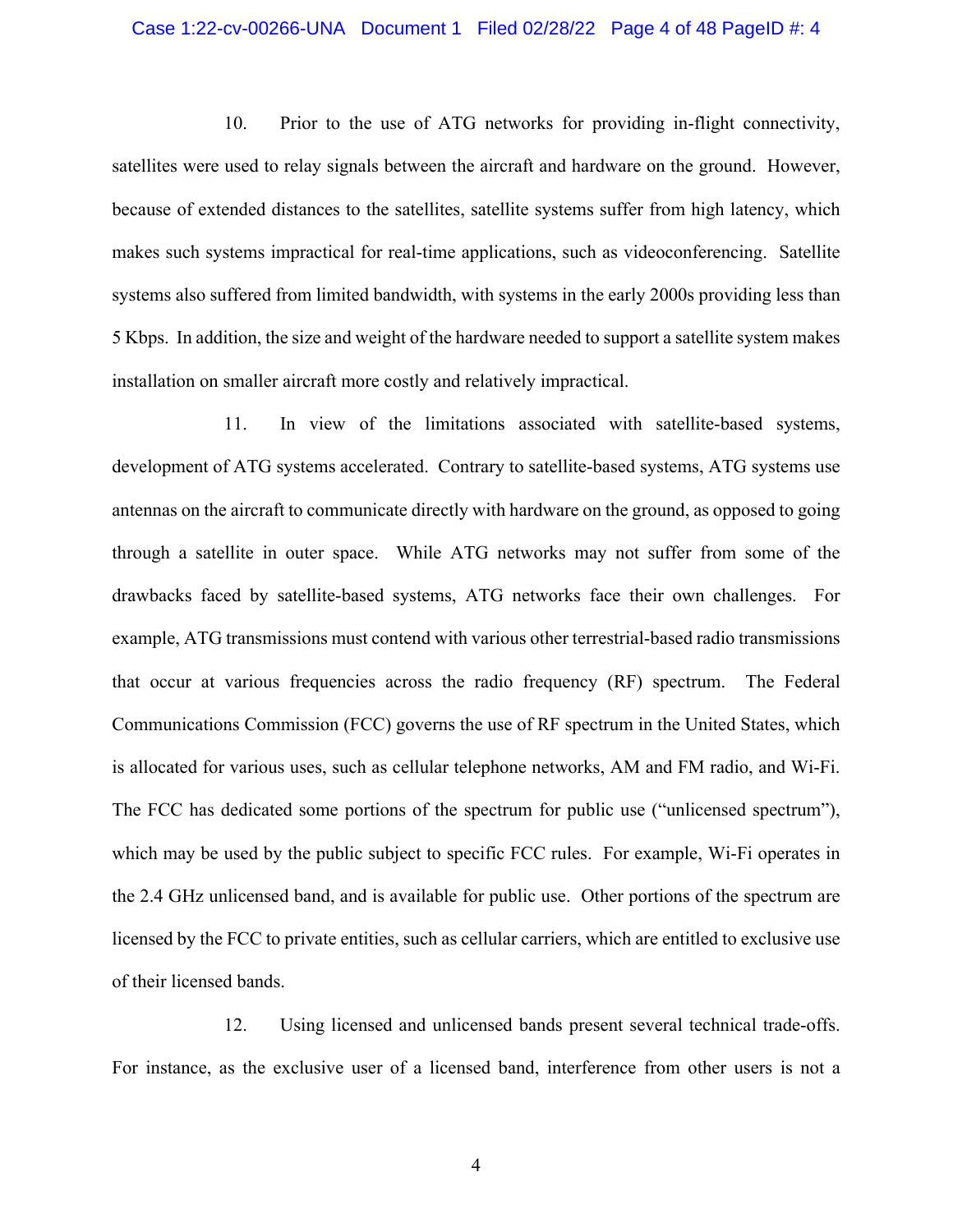### Case 1:22-cv-00266-UNA Document 1 Filed 02/28/22 Page 5 of 48 PageID #: 5

significant concern because third parties are not legally permitted to use the licensed band. However, due to spectrum scarcity, the FCC has only authorized a very small amount of spectrum for ATG use, which makes an exclusive license to ATG-dedicated spectrum very expensive. In addition to the high cost, the limited licensed spectrum limits the amount of data that can be transmitted via an ATG system using the limited licensed spectrum. By contrast, use of the unlicensed band may allow for greater bandwidth and transmission capacity, but is also subject to interference from many other users who are free to transmit within the same unlicensed frequency band. For years, because spectrum is so limited, and the challenges associated with using unlicensed spectrum proved to be so great, only licensed spectrum was used for ATG networks. When bandwidth became a problem due to the limited amount of licensed spectrum, others in industry merely sought to purchase more licensed spectrum. But over the course of many years and millions of dollars, SmartSky developed its patented technology that enabled the launch of an ATG network using the unlicensed band.

### **B. Development of Gogo's Current Licensed-Band ATG Network**

13. Gogo BA's predecessor, Aircell, Inc., was founded in 1991, and initially offered in-flight phone services. In 2006, as Internet usage was becoming more and more common, the FCC auctioned off 4 MHz of spectrum in the 850 MHz band, which had previously been used by a different in-flight phone service. Through that FCC auction, Aircell purchased an exclusive license to 3 MHz of the auctioned spectrum for more than 30 million dollars. In 2008, Aircell launched its first broadband ATG network, which utilized its 3 MHz of licensed spectrum. Gogo's initial network became widely used by commercial airlines and business aircraft, so much so that the 3 MHz of licensed spectrum quickly became insufficient to satisfy demand and provide quality transmission service.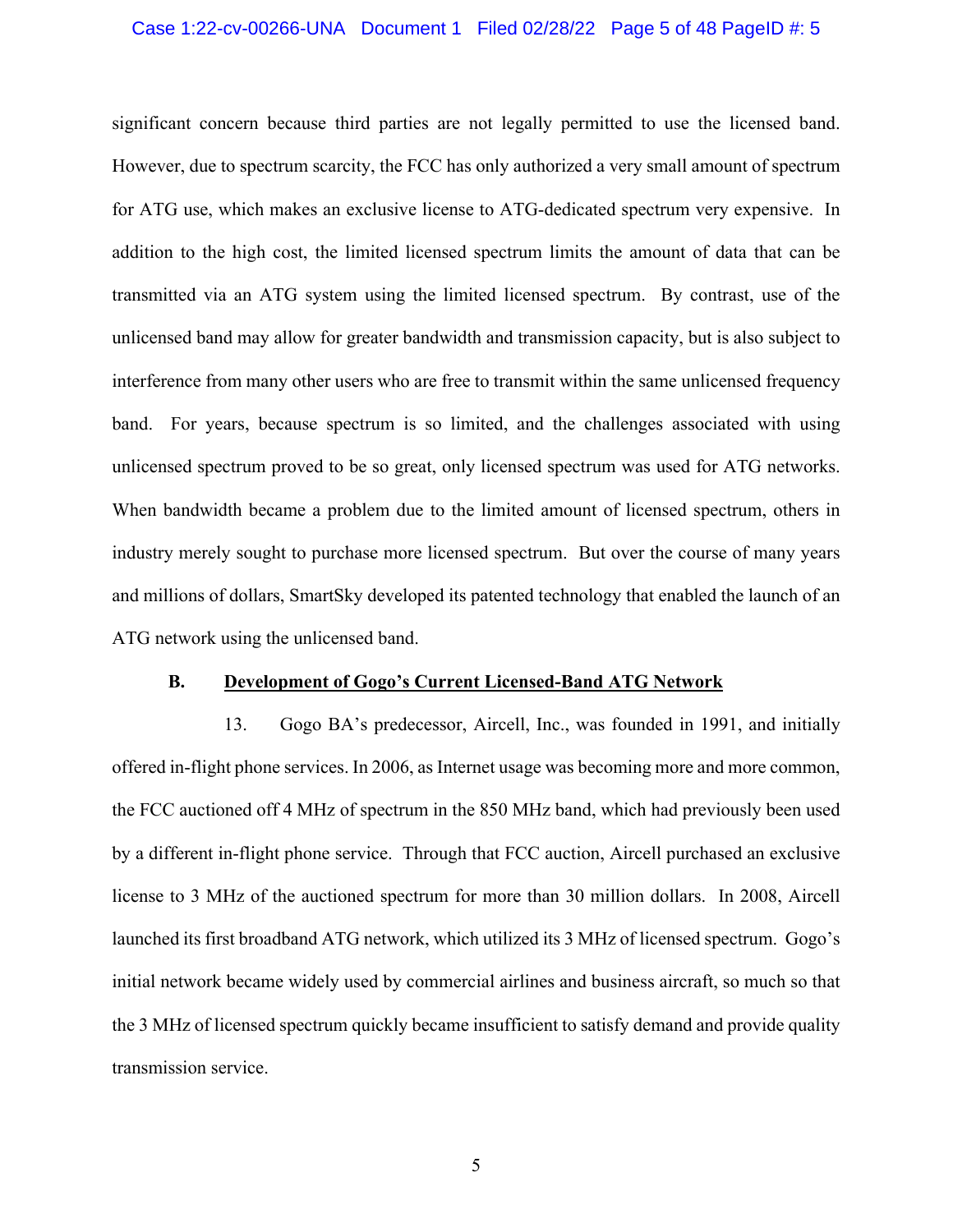### Case 1:22-cv-00266-UNA Document 1 Filed 02/28/22 Page 6 of 48 PageID #: 6

14. Despite facing a bandwidth shortage, Gogo did not turn to the unlicensed spectrum, which would have provided a substantial amount of additional capacity. Rather, in September 2011, Gogo began urging the FCC to move forward with a proposed auctioning of an additional 500 MHz of spectrum in the 14-14.5 GHz range for ATG communications.<sup>1</sup> In its FCC filings, Gogo noted its "technologically agnostic" approach in utilizing a combination of unused spectrum from rural cellular carriers, Ka-band satellite capability, and its 3 MHz of licensed spectrum to provide in-flight connectivity (IFC) to customers.<sup>2</sup> Despite its openness to providing IFC via any possible technology, Gogo's FCC submissions completely ignore the possibility of using unlicensed spectrum, and instead push for the auctioning of additional licensed spectrum in the 14 GHz band.<sup>3</sup> In fact, Gogo claimed that "allocated spectrum is probably one of the most valuable commodities owned by a wireless company," without which "[Gogo] would not have [its] ATG and ATG-4 networks."<sup>4</sup>

15. In April 2013, while the FCC's proposed auctioning of additional spectrum in the 14 GHz band was still pending, Gogo purchased the remaining 1 MHz of spectrum in the 850 MHz band initially auctioned in 2006, from LiveTV, LLC, for approximately \$10 million.<sup>5</sup> In May 2013, Gogo resorted to adding satellite-based connectivity, acquiring a license to operate up to 1,000 aircraft using Ku-band satellite coverage, rather than attempting to use unlicensed spectrum for additional ATG capacity.<sup>6</sup>

<sup>1</sup> *See, e.g.*, Ex. 9 to Declaration of Ryan Corbett In Support Of Plaintiff SmartSky Network, LLC's Motion For Preliminary Injunction ("Corbett Decl.") at 1.

<sup>2</sup> *See id*. at 2.

<sup>3</sup> *See e.g.*, *id*. at 5.

<sup>4</sup> *See* Corbett Decl. Ex. 10.

<sup>5</sup> *See* Corbett Decl. Ex. 11.

<sup>6</sup> *See* Corbett Decl. Ex. 12.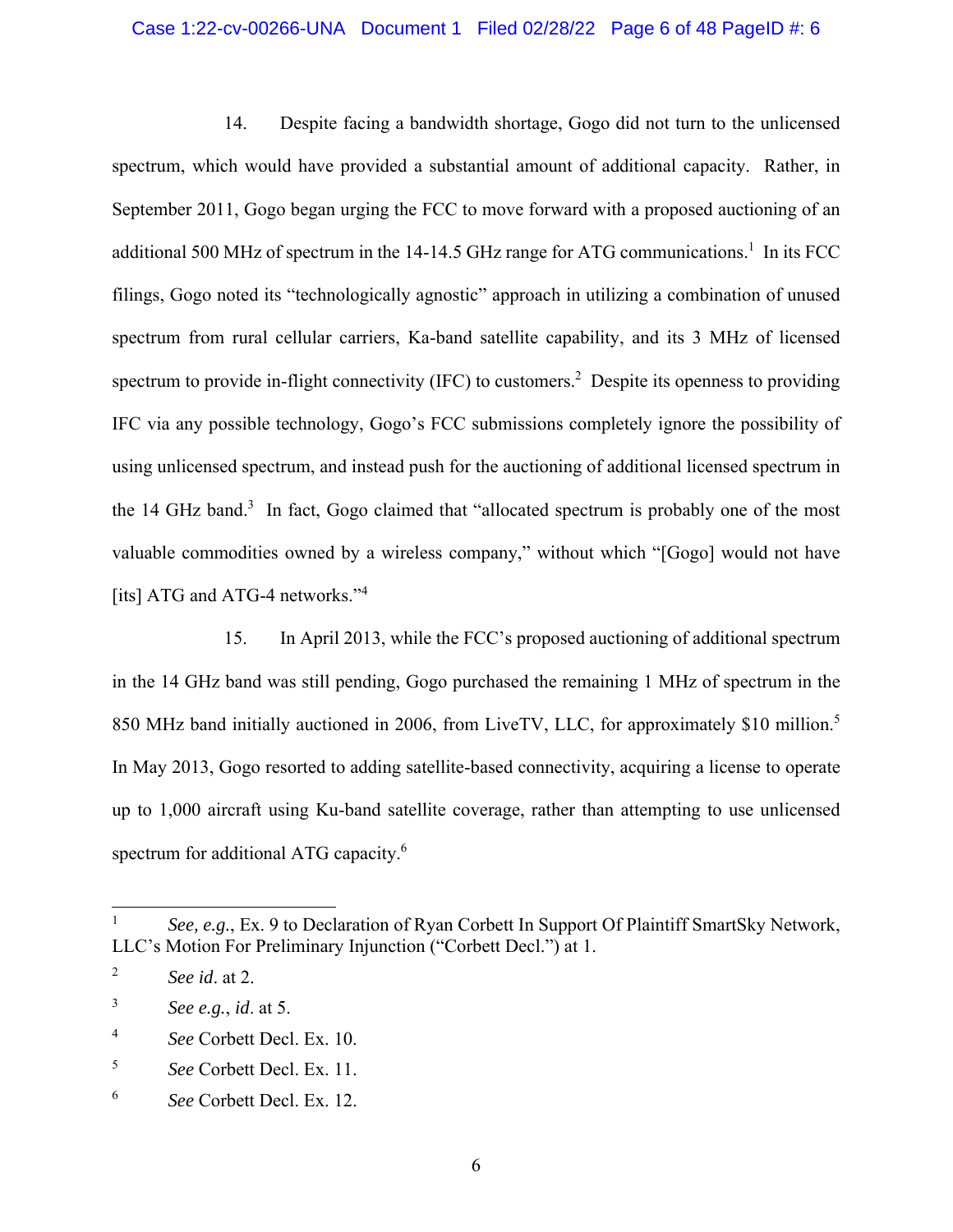### Case 1:22-cv-00266-UNA Document 1 Filed 02/28/22 Page 7 of 48 PageID #: 7

16. In August 2013, Gogo submitted additional comments to the FCC, again urging the FCC to move forward with auctioning the additional 500 MHz of spectrum in the 14- 14.5 GHz range for ATG communications.<sup>7</sup> In its FCC filings, Gogo reiterated its "adaptability in using various spectrum options and technology solutions," though omitted any mention of unlicensed spectrum in its list of spectrum solutions it has pursued.<sup>8</sup> Acknowledging the high cost of acquiring licensed spectrum, Gogo also proposed splitting the 500 MHz band into four 125 MHz licenses (as opposed to the two 250 MHz licenses it previously proposed), in order to lower the cost of obtaining licensed spectrum.<sup>9</sup>

17. In 2015, still unable to develop the technology needed to use unlicensed spectrum for an ATG network, Gogo sold \$340 million in convertible notes so it would be in position to potentially purchase at least a portion of the 500 MHz in the 14 GHz band that the FCC was considering auctioning.<sup>10</sup> In January 2016, counsel for Gogo submitted a letter to FCC Secretary Marlene Dortch, again reiterating that "Gogo needs additional spectrum capacity to reliably provide the in-fight broadband and other communications services that consumers expect and demand," and urging the auction of the additional spectrum in the  $14 \text{ GHz}$  band.<sup>11</sup> Gogo's limited spectrum hindered its network performance to such a degree that one of its largest customers, American Airlines, filed a lawsuit in February 2016 attempting to terminate its contract

11 *See* Corbett Decl. Ex. 15.

<sup>7</sup> *See, e.g.*, Corbett Decl. Ex. 13.

<sup>8</sup> *See id*. at 3.

<sup>9</sup> *See id*. at 6.

<sup>&</sup>lt;sup>10</sup> *See, e.g.*, Corbett Decl. Ex. 14.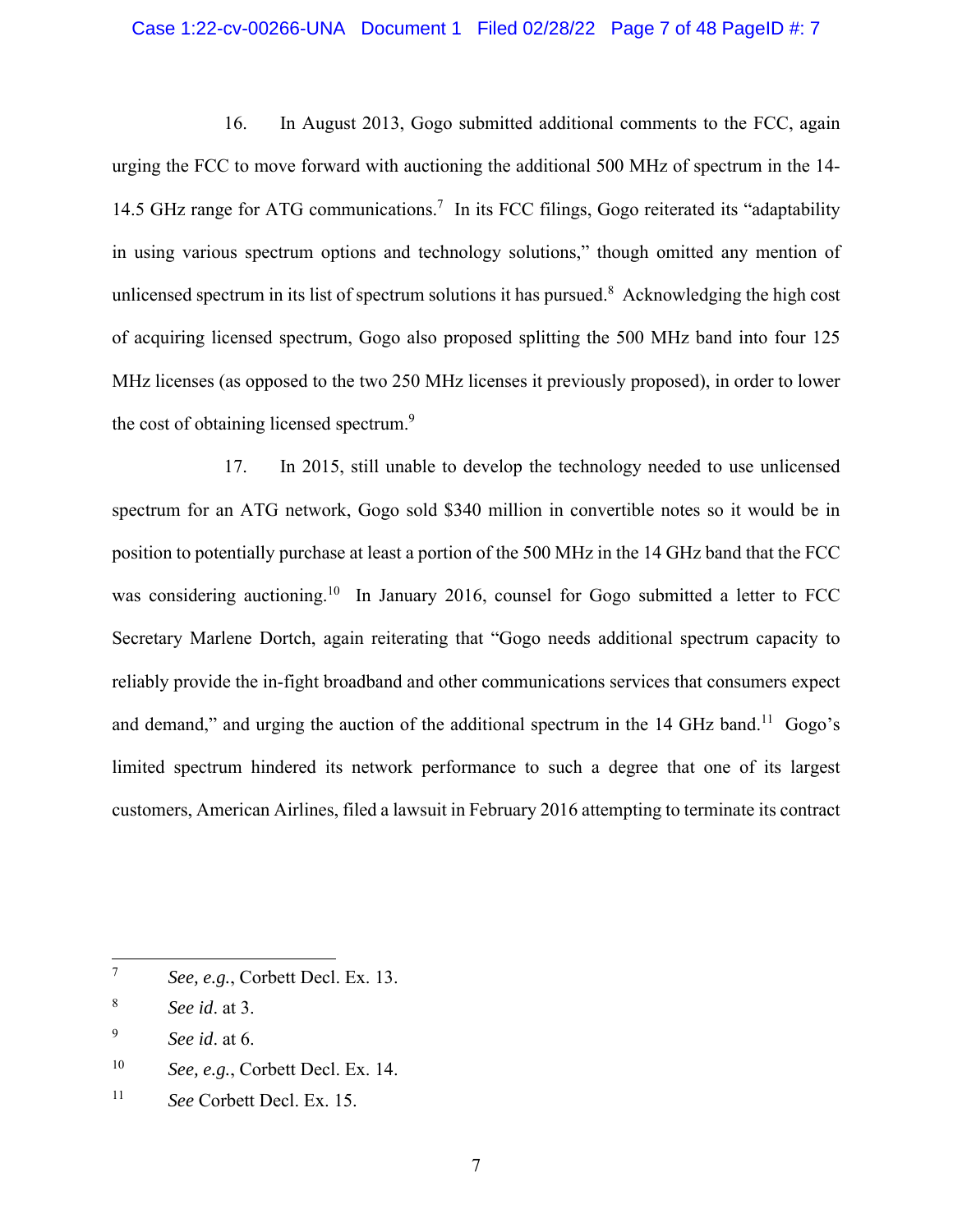### Case 1:22-cv-00266-UNA Document 1 Filed 02/28/22 Page 8 of 48 PageID #: 8

with Gogo, noting that Gogo's air-to-ground system was "limited," slower, and offered less bandwidth than competitors.<sup>12</sup>

18. Gogo's current ATG network still relies on the same limited amount of licensed spectrum that even Gogo acknowledged was insufficient in 2016. With data usage rates on business aircraft increasing 38% per year since then,<sup>13</sup> Gogo's limited ATG spectrum is even less capable of keeping up with demand and providing a reasonable quality of transmission service than it was in  $2016$ .<sup>14</sup>

# **C. SmartSky's Advancement in Technology and Performance for In-Flight Communication**

19. In 2004, well before Gogo launched its first ATG network, the President and co-founder of SmartSky, Ryan Stone, started a private jet management and charter company called Jetpool, L.L.C. ("Jetpool"). In 2006, Jetpool's first client became interested in having inflight Internet connectivity, but the options were limited. At that time, Gogo's predecessor, Aircell, offered a service that used the Iridium narrowband satellite system. In 2008, Aircell launched an ATG system based on Aircell's licensed spectrum, as described above. However, neither Jetpool nor its customers believed that the available options were sufficient to meet their connectivity needs.

20. Jetpool began investigating other connectivity options to better meet the needs of its customers and learned of a then-pending patent application filed by Donald Alcorn in 2005 relating to ATG networks. In 2011, Mr. Stone co-founded a new entity called Jetpool

<sup>12</sup> *See* Corbett Decl. Ex. 16 at ¶¶ 14, 23.

<sup>13</sup> *See* Corbett Decl. Ex. 17.

<sup>14</sup> *See, e.g.*, Corbett Decl. Ex. 18 (noting "load speeds can become frustratingly slow" and "it is not possible to stream video").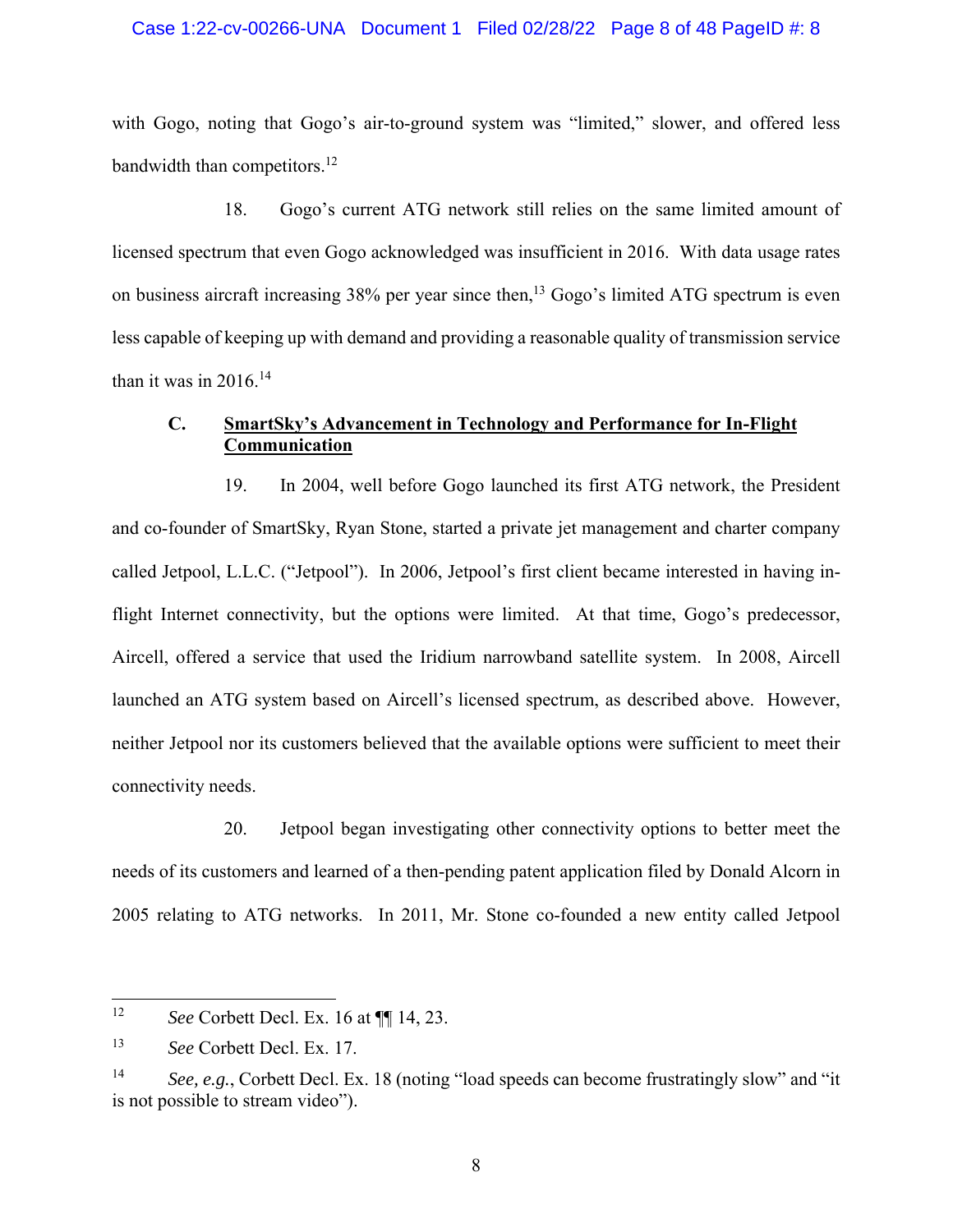### Case 1:22-cv-00266-UNA Document 1 Filed 02/28/22 Page 9 of 48 PageID #: 9

Ventures, LLC, which acquired a pending patent application that claimed priority to Mr. Alcorn's 2005 patent application. In 2012, Jetpool Ventures, LLC was renamed as SmartSky Networks, LLC, the Plaintiff in this action. The patent application acquired by Jetpool Ventures, LLC in 2011 is a parent application to the '947 Patent presently asserted by SmartSky.

21. Since its founding, SmartSky has been a leading innovator in the field of ATG networks, and now holds over 238 patents worldwide on various aspects of its ATG network and related service offerings, including more than 100 U.S. patents. Unlike others in the industry, including Gogo, SmartSky focused its efforts on building an ATG network that uses unlicensed spectrum in compliance with the existing FCC regulations. Many in the industry criticized the use of unlicensed spectrum, and were skeptical that an ATG network utilizing unlicensed spectrum could ever be successfully deployed. For instance, before SmartSky publicly announced its intent to use unlicensed spectrum for its ATG network (on Sep 28, 2016, upon receipt of the first FCC certification for its system), many in the aviation industry were skeptical that an ATG network could be deployed using "noisy unlicensed spectrum."<sup>15</sup> In October 2014, respected in-flight connectivity commentator, Peter Lemme, speculated that if SmartSky intends to use unlicensed spectrum, there would be "inherent issues" having "no protection from interference from other unlicensed users."<sup>16</sup> Gogo was specifically skeptical that an unlicensed ATG network would be feasible, with its then-CEO, Michael Small, noting that SmartSky's use of unlicensed spectrum is "an extraordinarily risky way if that's your sole spectrum position."<sup>17</sup> In a November 4, 2016 article, Gogo's then-CFO, Norman Smagley, was quoted as saying that "If you're flying over New

<sup>15</sup> *See, e.g.*, Corbett Decl. Ex. 19.

<sup>16</sup> *See* Corbett Decl. Ex. 20.

<sup>17</sup> *See* Corbett Decl. Ex. 21.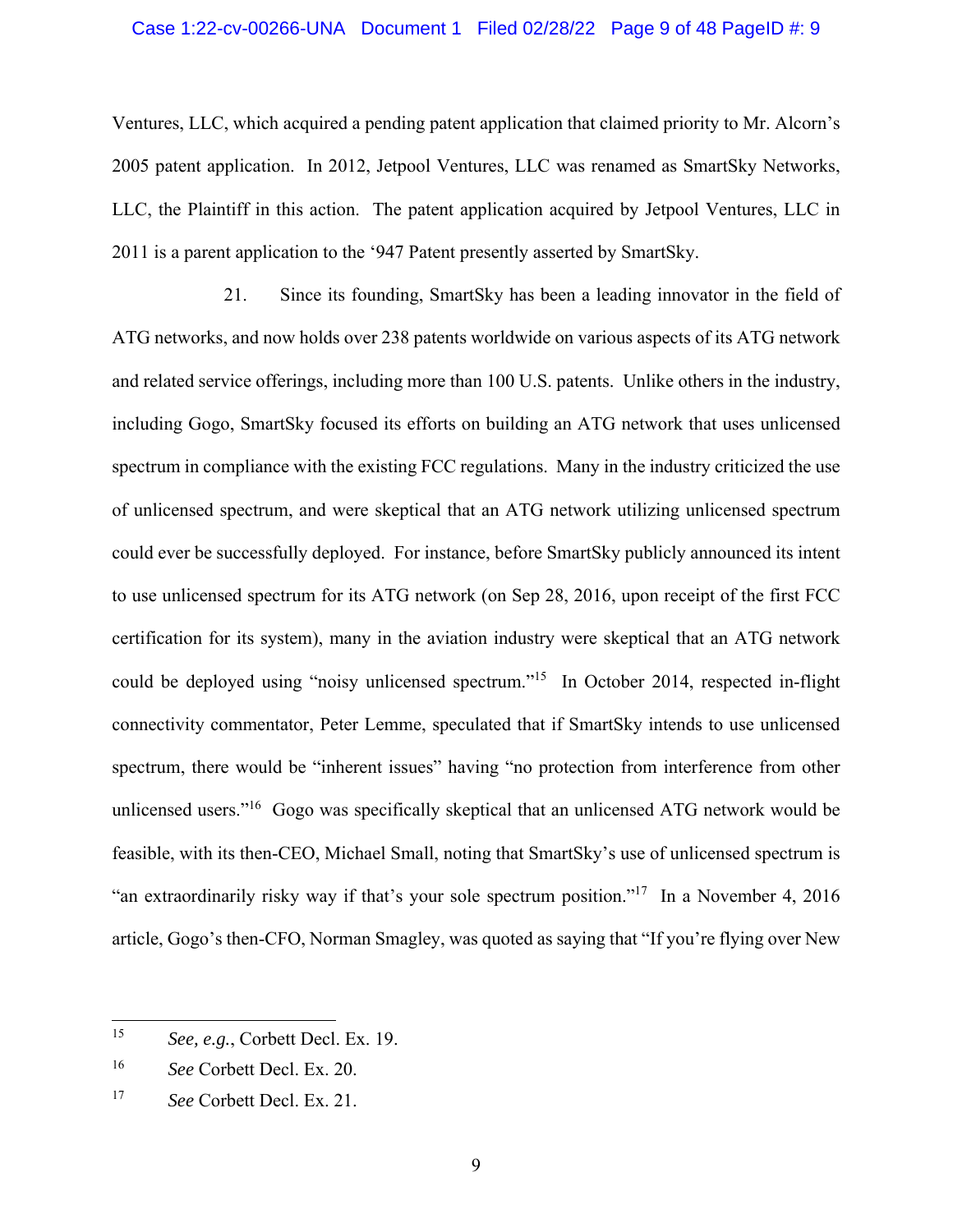### Case 1:22-cv-00266-UNA Document 1 Filed 02/28/22 Page 10 of 48 PageID #: 10

York City with a high noise floor on the unlicensed spectrum, there is a reasonable probability that the quality of the connectivity goes dramatically down."18

22. Despite the skepticism of Gogo and others in the ATG industry, SmartSky developed multiple game-changing innovations in its ATG network that improved the typical performance over Gogo's system by up to a factor of approximately ten. Importantly, the greatly improved performance of SmartSky's ATG network allows passengers to live-stream data without interruption. This means that multiple aircraft passengers are able to participate in real-time, twoway communications so they can, for example, participate in video teleconferences with almost no discernable delay in the communications.

23. SmartSky's ATG network implements a phased array beamforming antenna that generates multiple beams and directs the beams to a small area, as opposed to an omnidirectional signal or shared sector-wide signal like that typical of 3G cellular systems. Because these beams are directed to a small area, multiple beams can be generated at the same frequency without interfering with each other, or with other transmissions using the unlicensed band. Another benefit of beamforming is increased and more efficient power usage. In the unlicensed band, the FCC has set certain rules limiting the amount of power that can be used to transmit a signal in order to limit the amount of interference created by multiple devices simultaneously transmitting omnidirectional signals. But by generating narrow beams, the FCC has allowed higher powers to be used, meaning a beam can be transmitted over a greater distance to a focused area without causing harmful interference with other transmissions using the same unlicensed band.

<sup>18</sup> *See* Corbett Decl. Ex. 22.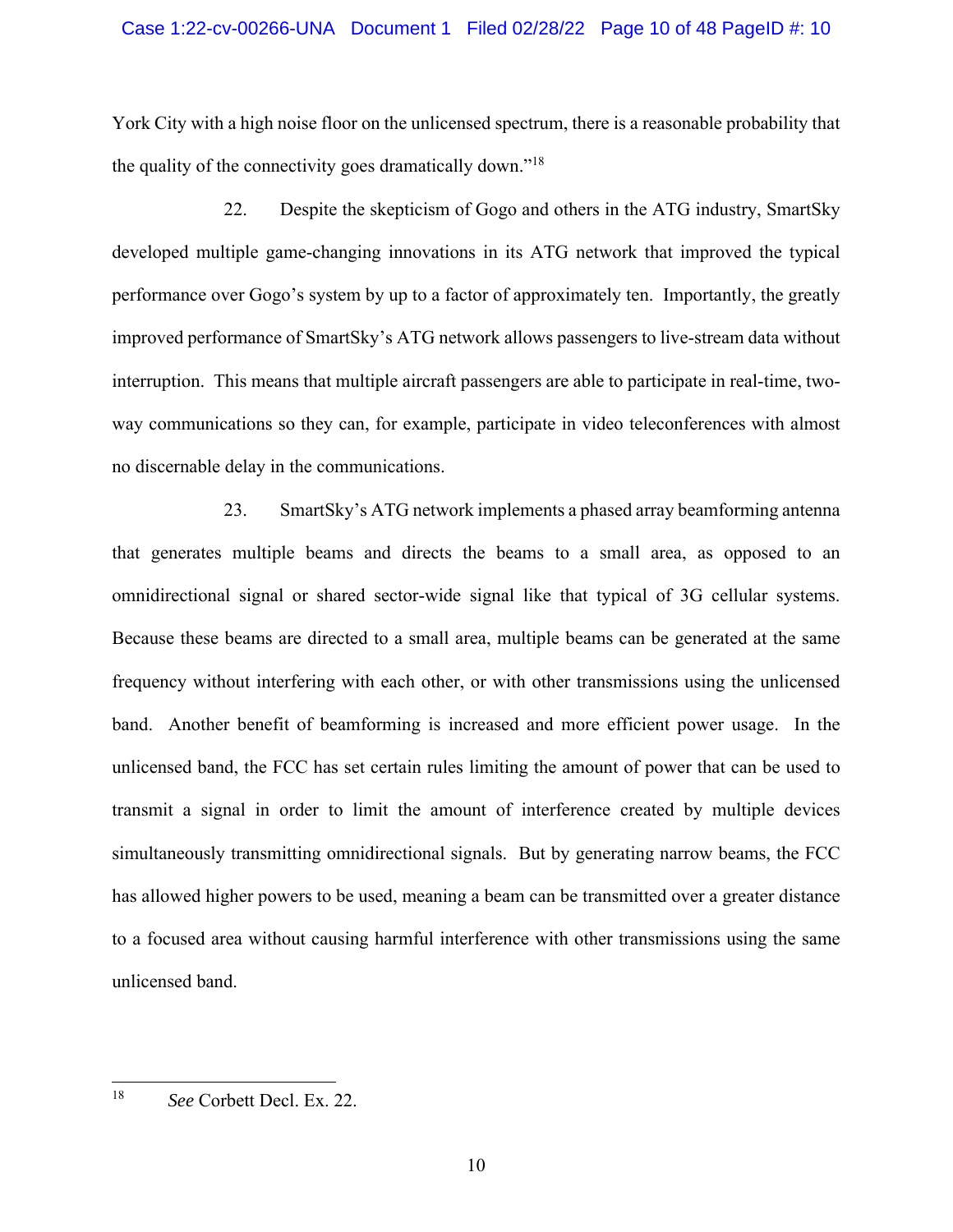### Case 1:22-cv-00266-UNA Document 1 Filed 02/28/22 Page 11 of 48 PageID #: 11

24. SmartSky also developed a ground antenna system that balances the tradeoff between long range, minimal sensitivity to ground-generated interference, and not causing harmful interference to terrestrial unlicensed band users, e.g., Wi-Fi. These antennas generate respective radiation patterns that are oriented toward the horizon and overlap to create a "wedge" architecture. Because these antennas direct their radiation patterns towards the horizon, interference with and from ground-based Wi-Fi noise can be greatly reduced. This wedge architecture is the subject of the presently asserted '717 patent.

25. SmartSky's network also relies on seamless handoffs of an active communications link as an aircraft moves from the antenna beam originating from one ATG base station to an adjacent or geographically separated one. This system of seamless handoffs was the subject of the patent application SmartSky acquired from inventor Don Alcorn's company, Wi-Sky Networks, LLC, and is claimed in the presently asserted '947 patent.

26. SmartSky further implemented a software-defined radio (SDR) that included the beamforming function. The SDR, which is also recited in the claims of the '947 patent, implements radio components that are typically implemented using hardware, by using software instead, which lowers cost and simplifies updates and other modifications to, among other radio functions, the antenna beamforming.

27. Based on these innovations, in 2014 SmartSky announced that it would be launching an ATG network using 60 MHz of spectrum. At the time, although SmartSky did not publicly announce that it intended to use unlicensed spectrum, SmartSky did not have an FCC license to any spectrum, and by 2015, the industry had begun to suspect that SmartSky intended to use unlicensed spectrum in the 2.4 GHz band.<sup>19</sup> On September 28, 2016, the FCC certified

<sup>19</sup> *See* Corbett Decl. Ex. 23.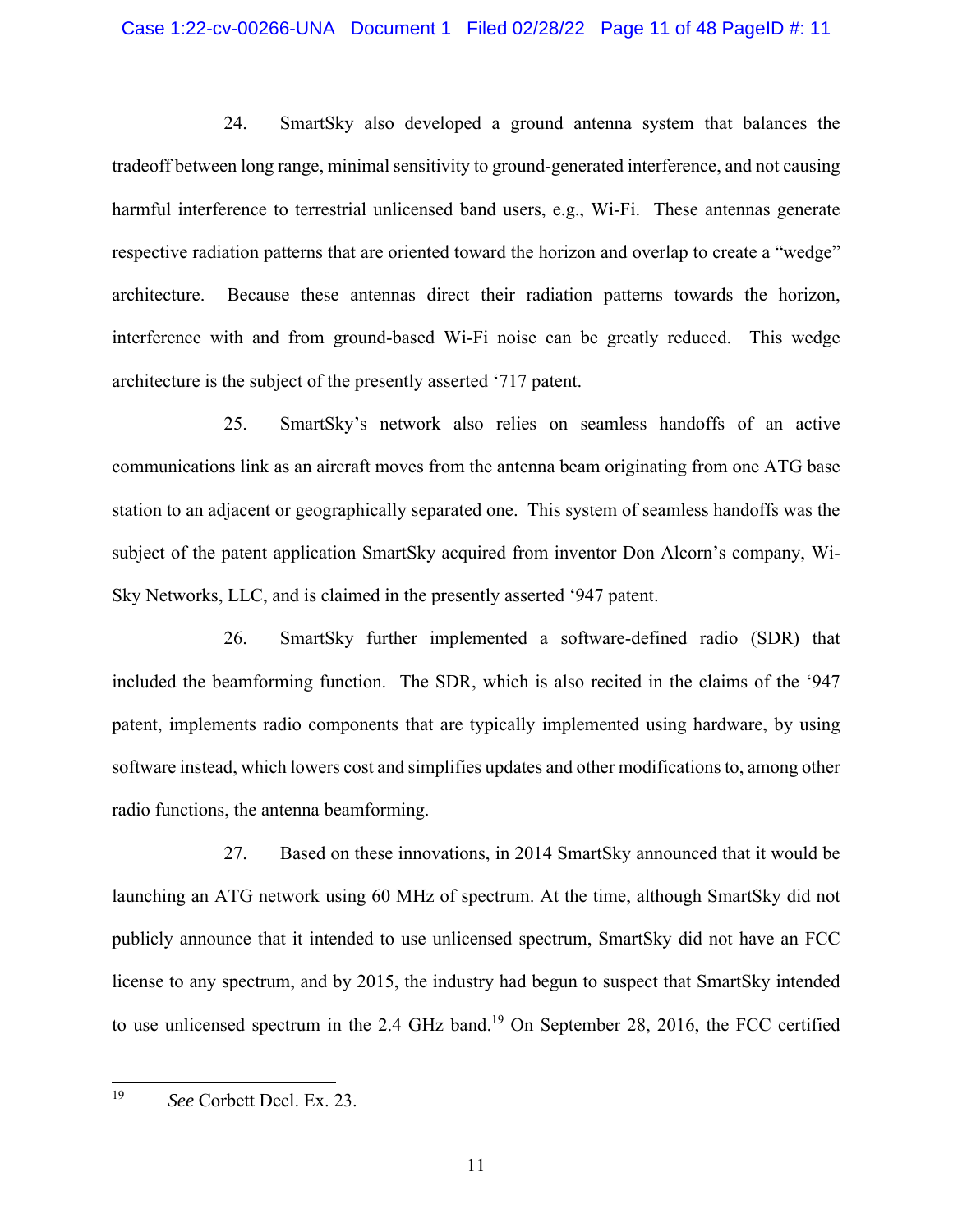### Case 1:22-cv-00266-UNA Document 1 Filed 02/28/22 Page 12 of 48 PageID #: 12

SmartSky's radio system, at which point SmartSky first formally announced that its ATG network would use 60 MHz of unlicensed spectrum, and made multiple references to the patent protection it was relying upon. $20$ 

28. In late 2021, SmartSky launched the first ATG network available to customers in the U.S. that uses unlicensed spectrum. At the National Business Aviation Association (NBAA) Business Aviation Convention & Exhibition (BACE) in October 2021 in Las Vegas, Nevada, SmartSky operated numerous flights demonstrating its new unlicensed ATG network to multiple passengers on the same aircraft. SmartSky's new ATG network, with its quantum leap in performance, received strong reviews. For example, respected aviation publication *Runway Girl Network*, remarked that even with five FaceTime video calls occurring simultaneously, the "videos never buffered, not even once," and that "the clarity of the picture was pretty striking."21 A writer for *Aviation Today* had a similar experience on a different demo flight, noting that despite 14 devices simultaneously connected to the ATG network, "web surfing ... was seamless with loading times similar to those I'm used to on the ground," Slack and FaceTime video calls were "crystal clear," and a Twitter live-stream was "flawless and consistent."22 Another passenger, Dr. Aaron Levy, remarked that "the connection felt as good as it does on a functional system on the ground," with "multiple video calls in progress," "cloud-based apps," and "sending and receiving large 10-20MB files."<sup>23</sup> By the end of December 2021, SmartSky built its ATG network to cover approximately 80% of all flight hours in the continental U.S., and expects to have full CONUS geographic coverage by the end of June 2022. Thus, despite the long-skepticism of

<sup>20</sup> *See* Corbett Decl. Ex. 24.

<sup>21</sup> *See* Corbett Decl. Ex. 25.

<sup>22</sup> *See* Corbett Decl. Ex. 26.

<sup>23</sup> *See* Corbett Decl. Ex. 27.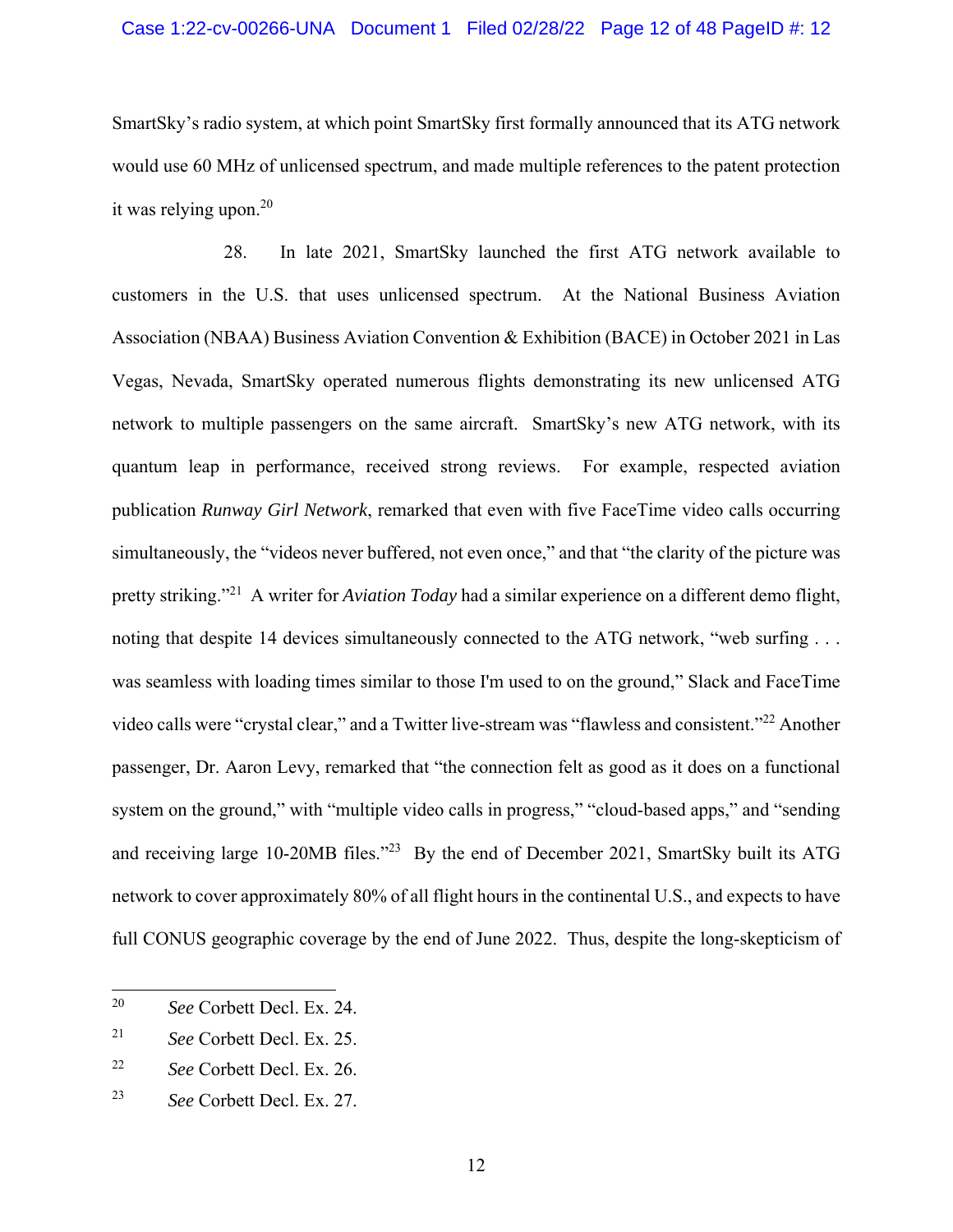### Case 1:22-cv-00266-UNA Document 1 Filed 02/28/22 Page 13 of 48 PageID #: 13

the industry, SmartSky has successfully deployed an ATG network using unlicensed spectrum that can achieve speeds typically ten times the speed of Gogo's current licensed-band network.

## **D. Gogo's New And Infringing ATG Network**

29. After years of desperately trying to acquire more licensed spectrum, Gogo abruptly changed course and copied SmartSky's approach of using unlicensed spectrum. In fact, on the very same day in 2016 that SmartSky received FCC certification for its ATG network using 60 MHz of unlicensed spectrum, Gogo announced that it also intended to use unlicensed spectrum for its next generation ATG network, which it then evolved in 2019 to saying it would use for its "5G" network.24

30. Although initially intended for launch in  $2018<sup>25</sup>$  Gogo has announced that it now intends to launch its Gogo 5G network in mid-2022. Although its official launch is yet to occur, Gogo has recently disclosed numerous features of its 5G network that unlawfully incorporate SmartSky's patented technology. For example, and as explained in more detail below, on information and belief, Gogo's 5G network includes a network of base stations having softwaredefined radios that use beamforming to generate multiple steerable beams. By generating multiple steerable beams, the same frequency can be re-used to communicate with different in-flight nodes of the network. In addition, on information and belief, the Gogo 5G network conducts "make before break" handoffs, in which an in-flight node transitions from a beam associated with one base station to another beam associated with another base station to maintain a continuous and uninterrupted connection. On information and belief, the Gogo 5G base stations use unlicensed

<sup>24</sup> *See* Corbett Decl. Ex. 28.

 $^{25}$  Gogo's "Nextgen" network was initially intended to use unlicensed spectrum and was to launch in 2018, but on information and belief, never actually launched. Gogo now intends for its 5G network to use unlicensed spectrum, and its initial 2020 launch date has now been pushed back twice, to 2021 and now to mid-2022.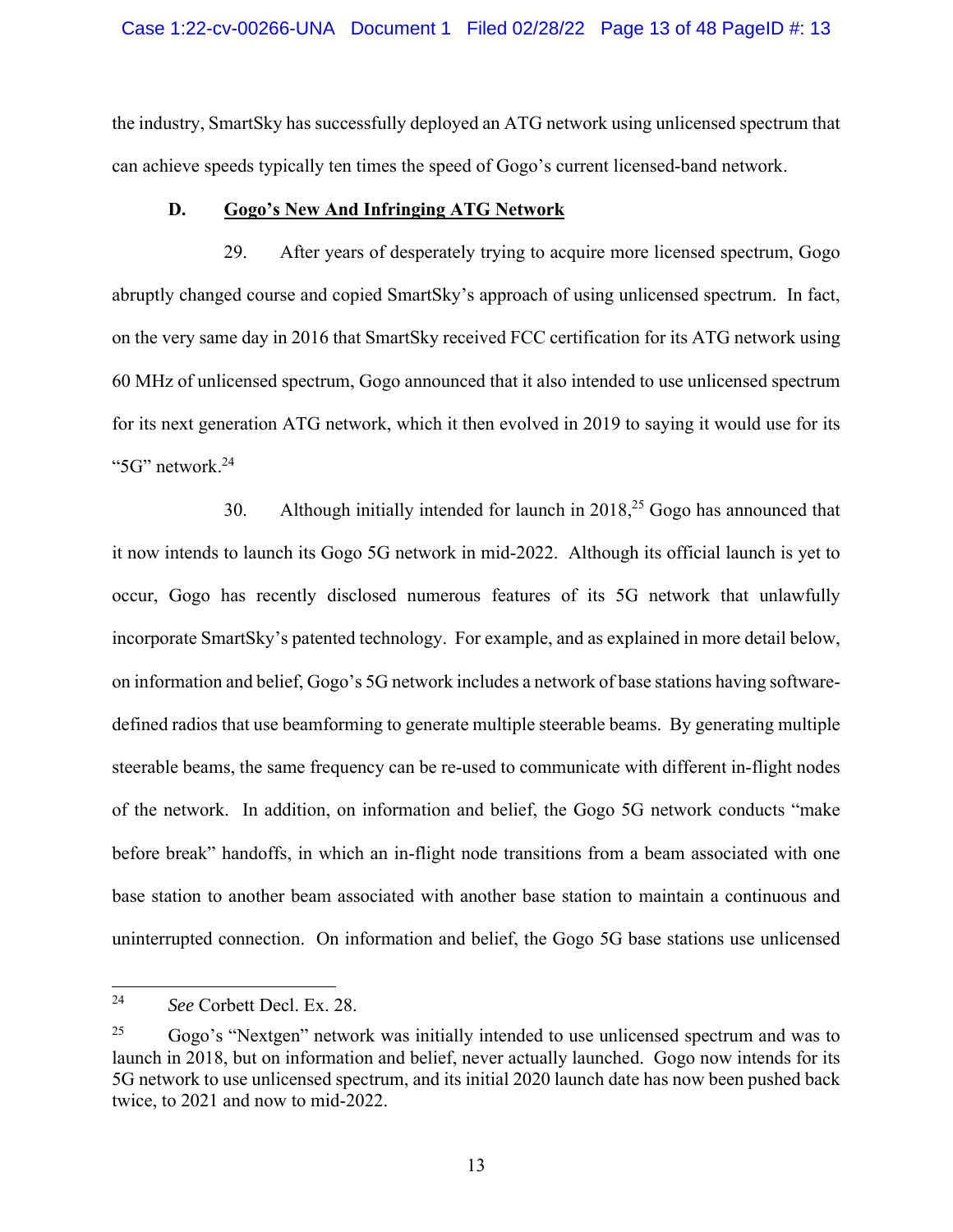### Case 1:22-cv-00266-UNA Document 1 Filed 02/28/22 Page 14 of 48 PageID #: 14

spectrum, and include antenna arrays having a directional radiation pattern oriented toward the horizon, which reduces interference with terrestrial use of unlicensed spectrum. On information and belief, the Gogo 5G base stations work in coordination with their existing base stations that use licensed spectrum, and in many cases are intended to be collocated, such that communication handover may occur between base stations using licensed and unlicensed spectrum.

31. On information and belief, Gogo has made components of its 5G network, used (via testing) its 5G network, and offered for sale and sold components of, and subscriptions to, its 5G network, in violation of the Asserted Patents. For example, on information and belief, in October 2021, Gogo announced that it had reached an agreement with Jet Edge International to become Gogo 5G's launch customer.<sup>26</sup> In addition, on January 4, 2022, Gogo announced that it has completed construction of a seven-tower 5G testbed, and on information and belief, has begun or is soon to begin using its 5G network for testing purposes.<sup>27</sup>

### **E. Gogo Is Willfully Infringing SmartSky's Patents**

32. Gogo has known of SmartSky's patents for years, and knew that its 5G network infringes SmartSky's patents. For example, on March 12, 2020, Gogo preemptively attempted to invalidate the '947 Patent by filing a Petition for *Inter Partes* Review ("IPR Petition") with the United States Patent and Trademark Office's (USPTO) Patent Trial and Appeal Board (PTAB).28 On information and belief, Gogo filed its IPR Petition because it knew that its 5G network would infringe the '947 Patent, which SmartSky had not yet asserted against Gogo.

<sup>26</sup> *See, e.g.*, Corbett Decl. Ex. 29.

<sup>27</sup> *See* Corbett Decl. Ex. 30.

<sup>28</sup>  *See* Corbett Decl. Ex. 31.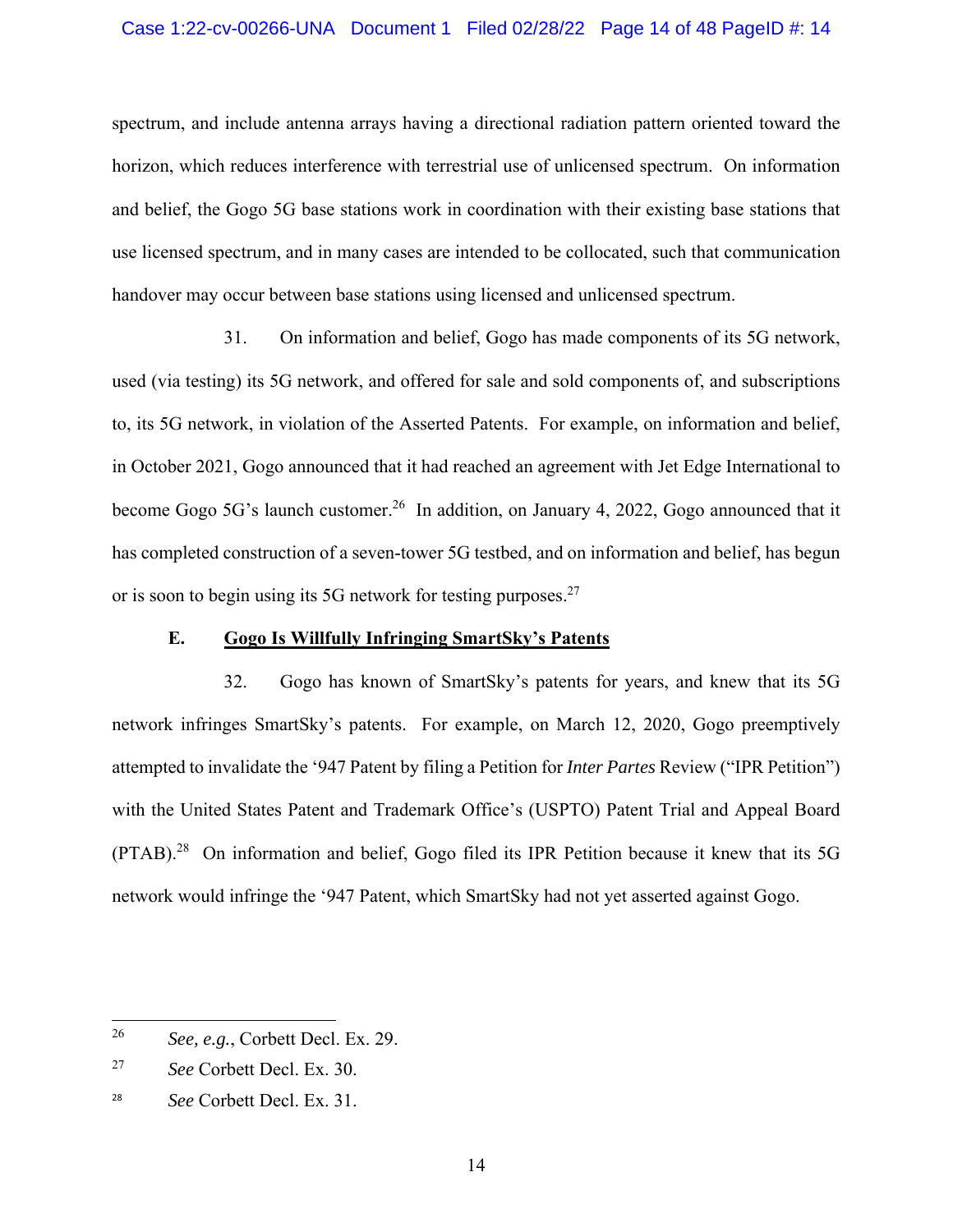### Case 1:22-cv-00266-UNA Document 1 Filed 02/28/22 Page 15 of 48 PageID #: 15

33. In its Petition, Defendant alleged that claims 1-20 of the '947 Patent are invalid for being either anticipated or rendered obvious by various prior art references.<sup>29</sup> On September 16, 2020, the PTAB denied Defendant's Petition, finding that Defendant failed to show a reasonable likelihood of prevailing in demonstrating that even one of the claims of the '947 Patent is unpatentable over the prior art of record.<sup>30</sup> Gogo did not appeal the PTAB's Decision, which is now final and unappealable.

34. SmartSky and Gogo are direct competitors in the field of ATG networks, and are currently the only two ATG network providers. As a direct competitor of SmartSky, on information and belief, Gogo is familiar with SmartSky's patent portfolio, and had knowledge of the Asserted Patents prior to the filing of this action. For example, in response to the PTAB's denial of Gogo's IPR Petition, Gogo's President, Mr. Sergio Aguirre, stated that "Gogo reiterates our strong belief that we are not infringing any valid patent held by SmartSky."<sup>31</sup> More specifically, during a quarterly earnings call on August 5, 2021, Mr. Oakleigh Thorne, Chairman and Chief Executive Officer of Gogo, Inc., stated that Gogo's "attorneys and engineers have reviewed all 144 of [SmartSky's] United States patents in detail."32 SmartSky maintains and regularly updates a website containing a listing of SmartSky's patents at https://ssnpatents.com/, including the four Asserted Patents. In addition, because Gogo closely monitors SmartSky's patent portfolio, and Gogo BA previously challenged the validity of the '947 Patent, on information and belief, Gogo was aware of the '417 Patent, which claims priority to the '947 Patent, prior to the filing of this action.

<sup>29</sup> *See id.* at 5-17.

<sup>30</sup> *See* Corbett Decl. Ex. 5 at 1-13.

<sup>31</sup> *See* Corbett Decl. Ex. 32.

<sup>32</sup> *See* Corbett Decl. Ex. 33.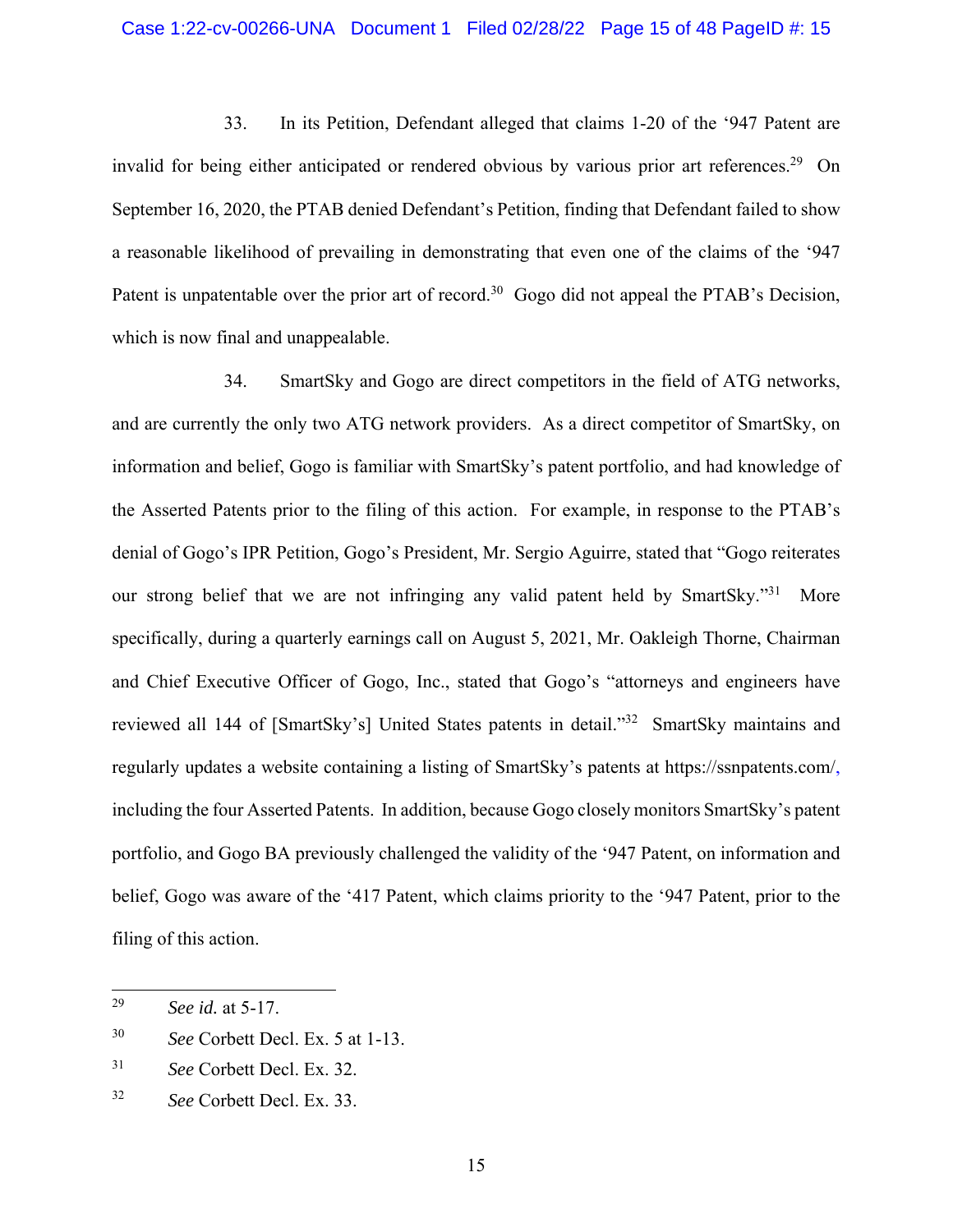### Case 1:22-cv-00266-UNA Document 1 Filed 02/28/22 Page 16 of 48 PageID #: 16

35. Not only has Gogo knowingly and willfully copied SmartSky's patented technology, Gogo has also touted several of SmartSky's patented features in promoting its 5G network. For example, despite criticizing SmartSky's approach of using unlicensed spectrum Gogo now notes that "[u]tilizing unlicensed spectrum in the 2.4GHz range allows Gogo's signal to travel greater distances than the spectrum the wireless carriers can enable.<sup>33</sup> Gogo also touts that its 5G network "will use beamforming and beamsteering techniques that deliver a more direct signal to the aircraft, as opposed to a wide signal that loses strength over distance. This creates a better connection with less interference."<sup>34</sup>

36. Gogo's use of SmartSky's patented technology to enable the development of its 5G network violates SmartSky's rights and constitutes infringement of multiple SmartSky patents.

## **THE ASSERTED PATENTS**

## **A. The '947 Patent**

37. United States Patent No. 9,312,947 ("the '947 Patent"), entitled "Terrestrial Based High Speed Data Communications Mesh Network," was duly and legally issued on April 12, 2016, and names Donald L. Alcorn as the inventor. The earliest application related to the '947 Patent was filed on August 18, 2005. Attached as Exhibit 1 is a true and correct copy of the '947 Patent.

38. SmartSky is the owner, by valid assignment, of all right, title, and interest in and to the '947 Patent, including the right to seek remedies and relief for past infringement thereof.

<sup>33</sup> Corbett Decl. Ex. 34 at 9.

<sup>34</sup> *Id.*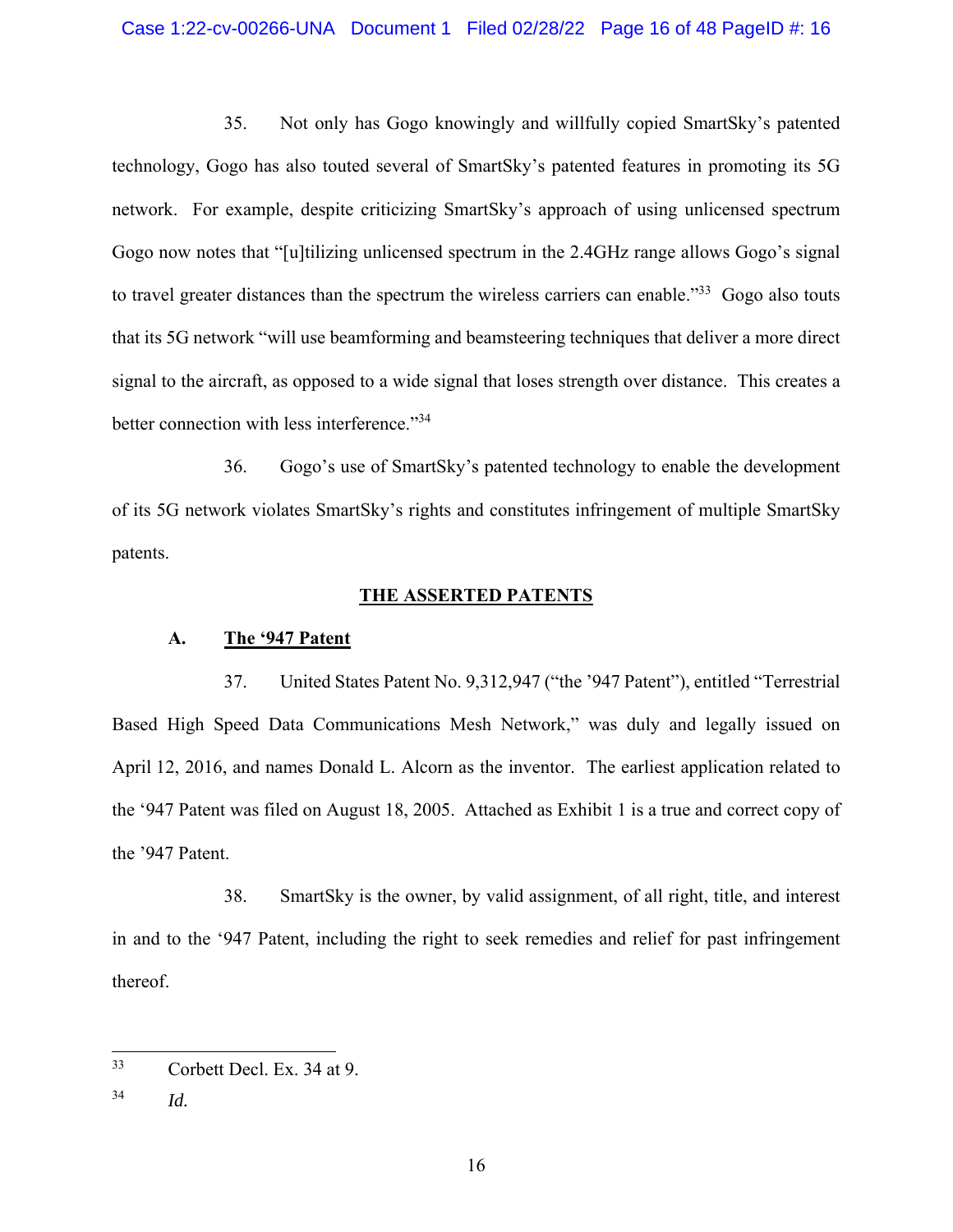#### Case 1:22-cv-00266-UNA Document 1 Filed 02/28/22 Page 17 of 48 PageID #: 17

39. The '947 Patent is directed to technological solutions that address problems with providing high speed data communications to in-flight aircraft. For example, the '947 Patent explains that "cellular high speed wireless data links have a range which i[s] not practical for inflight use due to throughput limitations." Ex. 1 at 1:33-35. The '947 Patent further notes that a satellite-based system "is costly since it requires a satellite link as well as specialized antennae and other equipment for the aircraft and also consists of throughput limitations which impact usefulness. Consequently, there is a need for a system that provides [a] high speed data communications link to an in-flight aircraft at a reasonable cost." *Id*. at 1:37-42.

40. The '947 Patent addresses these technological problems not by merely applying a generic computer to implement a previously known manual process, but by configuring a network of base stations to provide aircraft passengers with a "high speed data communications link between the passenger and the ground [that] allows for a direct link that is continuous and uninterrupted in time." *Id*. at 2:40-46. Specifically, the '947 Patent explains that the base stations employ a software definable radio (SDR) configured for beamforming of the signal into a "narrow beam [so] that interference with nearby signals on the same or very close frequencies is minimized. By using a buffer range between beams of the signals, the same frequencies may be recycled or re-used for different communications links between nodes." *Id*. at 6:6-14. "This has the great advantage of minimiz[ing] the necessary frequency spectrum required to operate the network." *Id.*  at 6:15-17. The '947 Patent notes that "[a]nother advantage of the use of SDR involves a more stable and manageable system of transitioning between communications links among moving nodes. With a narrow beam, a high quality communication link may be established with a more distant node rather than the closest node. This link will conceivably last longer as the distant node moves through the transmission range towards the base station." *Id.* at 6:18-24. Accordingly, the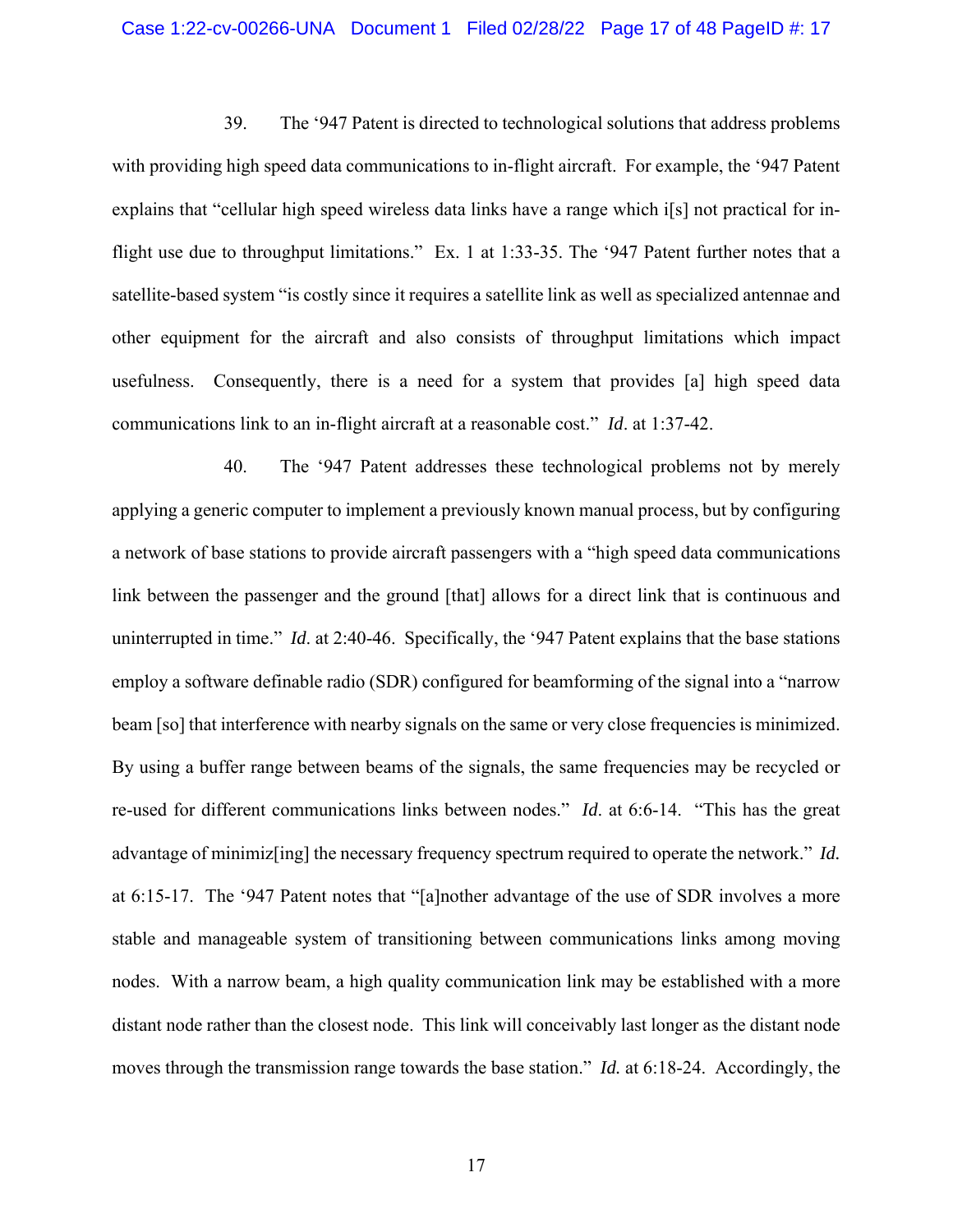### Case 1:22-cv-00266-UNA Document 1 Filed 02/28/22 Page 18 of 48 PageID #: 18

network of base stations described in the '947 Patent provides a specific improvement over prior systems that was not well-known or conventional, resulting in improved connectivity for aircraft passengers.

41. Claim 1 of the '947 Patent recites a network base station within a network that includes at least one in-flight communication node, and a network of base stations configured to communicate with at least one in-flight node. *See* Ex. 1 at 10:2-19, 10:51-11:5. The network base station includes a radio configured via software defined radio to utilize beamforming to generate a plurality of steerable beams. *Id*. This configuration enables multiple reuses of the same frequency range to communicate with respective different in-flight communication nodes via respective different communication links. *Id.* The respective different communication links are high speed data communication links that are enabled to be maintained continuous and uninterrupted in time while one of the in-flight nodes transitions between a first steerable beam associated with a first coverage area defined by the network base station and a second steerable beam associated with a second coverage area defined by another network base station. *Id*. The first and second coverage areas are at least partially overlapping. *Id*.

# **B. The '417 Patent**

42. United States Patent No. 11,223,417 ("the '417 Patent"), entitled "Terrestrial Based High Speed Data Communications Mesh Network," was duly and legally issued on January 11, 2022, and names Donald L. Alcorn as the inventor. The earliest application related to the '417 Patent was filed on August 18, 2005. Attached as Exhibit 2 is a true and correct copy of the '417 Patent.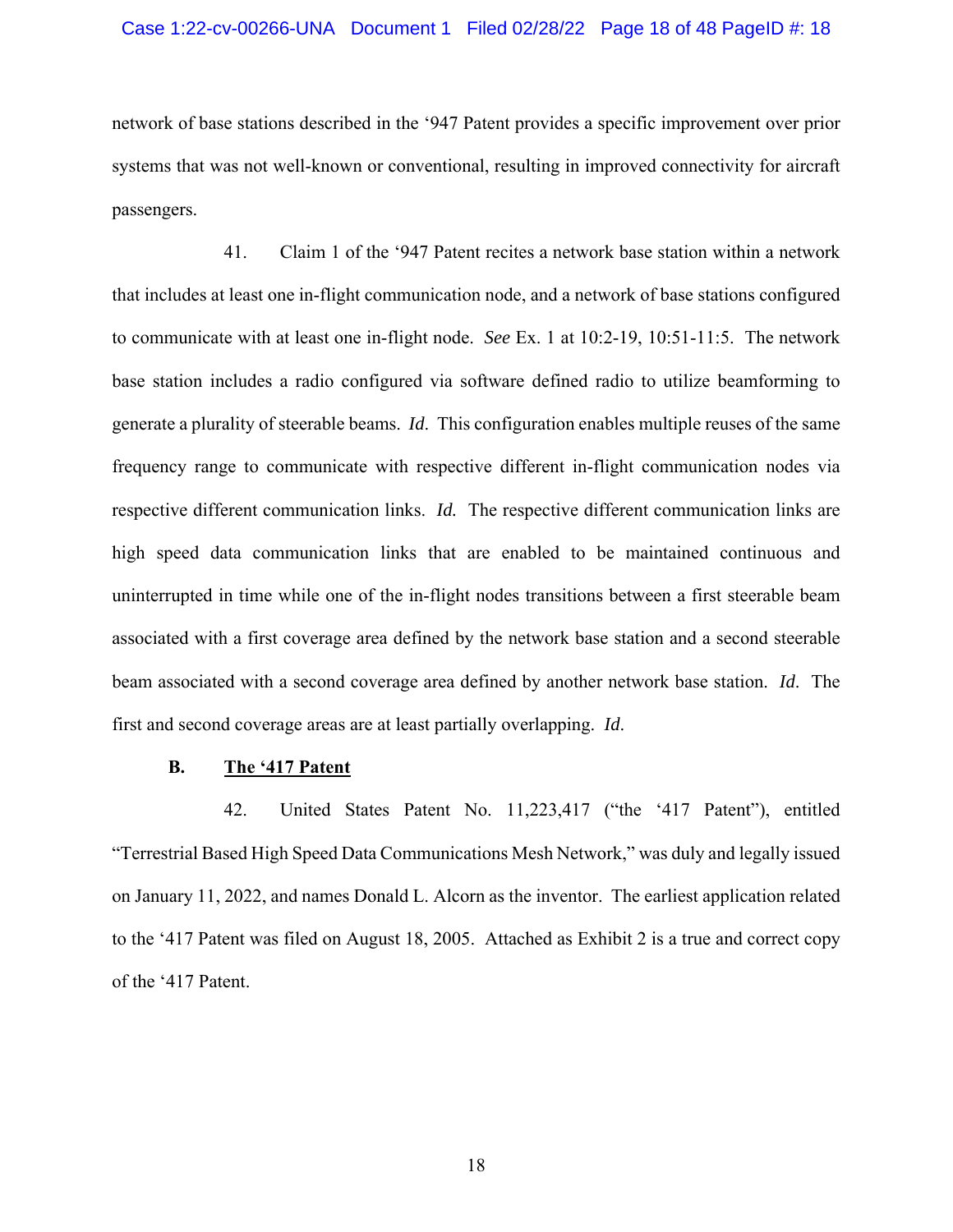43. SmartSky is the owner, by valid assignment, of all right, title, and interest in and to the '417 Patent, including the right to seek remedies and relief for past infringement thereof.

44. The '417 Patent is part of the same patent family, and shares the same specification, as the '947 Patent. Therefore, the '417 Patent is likewise directed to technological solutions that address problems with providing high speed data communications to in-flight aircraft. The description of the technological solutions addressed by the '947 Patent described in preceding paragraphs 23-24 also apply to the '417 Patent, and are incorporated by reference as if fully set forth herein.

45. Claim 1 of the '417 Patent recites a ground station among a network of ground stations configured to provide a wirelessly transmitted high speed data communication link to a receiver station on an in-flight aircraft. *See* Ex. 2 at 10:28-48. The ground station includes an antenna and a software defined radio operably coupled to the antenna. The software defined radio configures the ground station to conduct a handover of the in-flight aircraft to another ground station within the network of ground stations to maintain the high-speed data communication link continuous and uninterrupted in time. The software defined radio is configured to employ a wireless radio access network protocol operating in a communication band from about 2 GHz to about 6 GHz. The ground station is configured to utilize beamforming to generate one or more steerable beams used to form the high-speed data communication link. The ground station is configured to reuse a same frequency to communicate with the receiver station and another receiver station on another in-flight aircraft.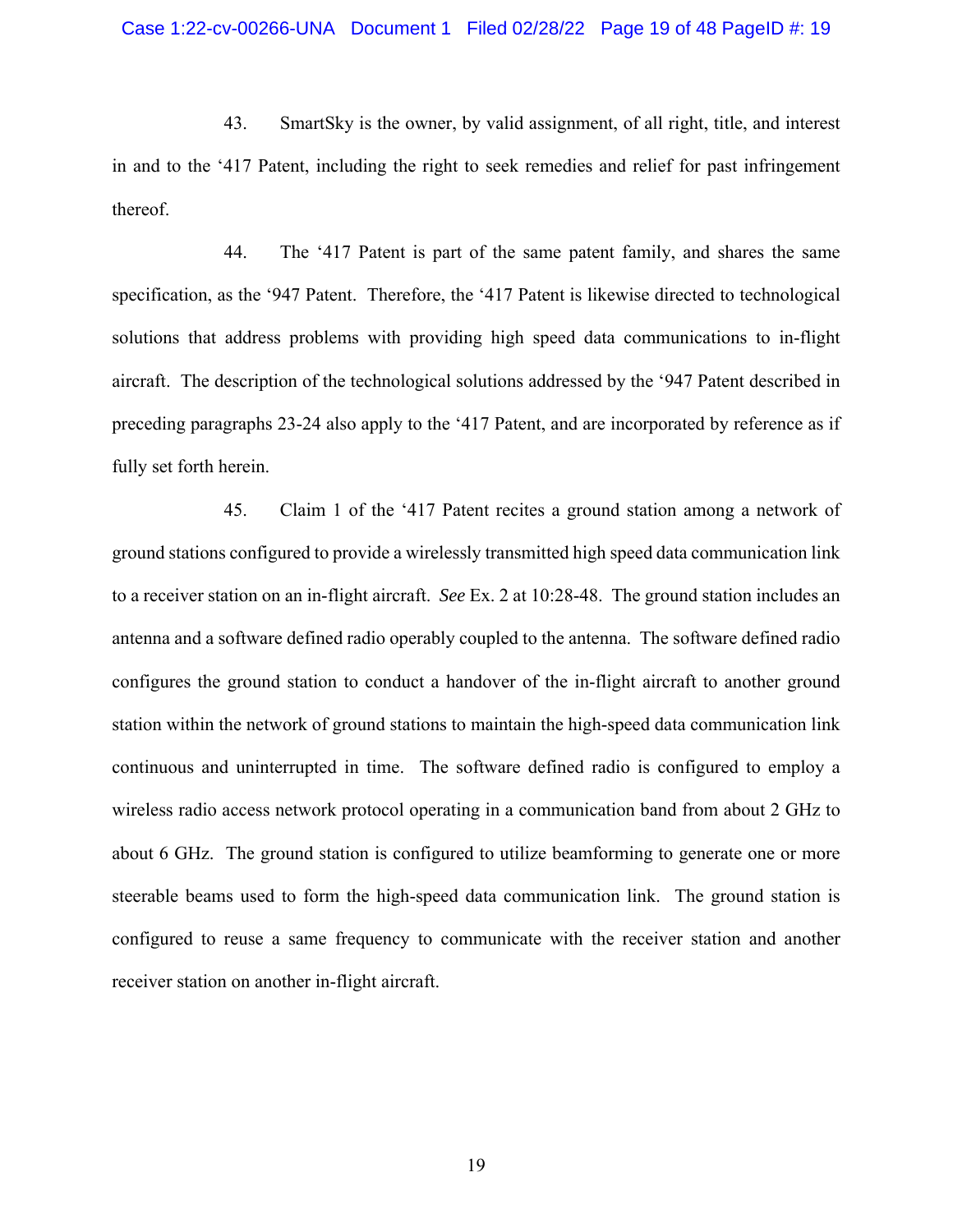# **C. The '717 Patent**

46. United States Patent No. 10,257,717 ("the '717 Patent"), entitled "Wedge Shaped Cells In A Wireless Communication System," was duly and legally issued on April 9, 2019, and names Douglas Hyslop as the inventor. The earliest application related to the '717 Patent was filed on March 15, 2013. Attached as Exhibit 3 is a true and correct copy of the '717 Patent.

47. SmartSky is the owner, by valid assignment, of all right, title, and interest in and to the '717 Patent, including the right to seek remedies and relief for past infringement thereof.

48. The '717 Patent is directed to technological solutions that address problems with providing continuous wireless communication to aircraft at various distances and altitudes. *See* Ex. 3 at 1:21-24. For example, the '717 Patent explains that "[c]onventional ground based wireless communications systems use vertical antennas to provide coverage for device connectivity[,] . . . and typically provide coverage in the azimuthal, or horizontal, plane with a width of 65 to 90 degrees." *Id.* at 1:51-55. "The elevation, or vertical, pattern is typically more narrow in order to maximize the antenna performance in the horizontal plane, which can result in a larger coverage area, increased signal strength or clarity in the coverage area, etc. With focus on the horizontal plane, however, these existing antennas may be unable to support connectivity for aircraft traveling above an elevation of the coverage area." *Id*. at 1:55-62.

49. The '717 Patent addresses these technological problems not by merely automating known processes using a general purpose computer, but by creating a network of base stations having specific antenna configurations in order to provide wireless coverage for aircraft at varying elevations. *See id*. at 1:66-2:2. Specifically, the '717 Patent explains that a plurality of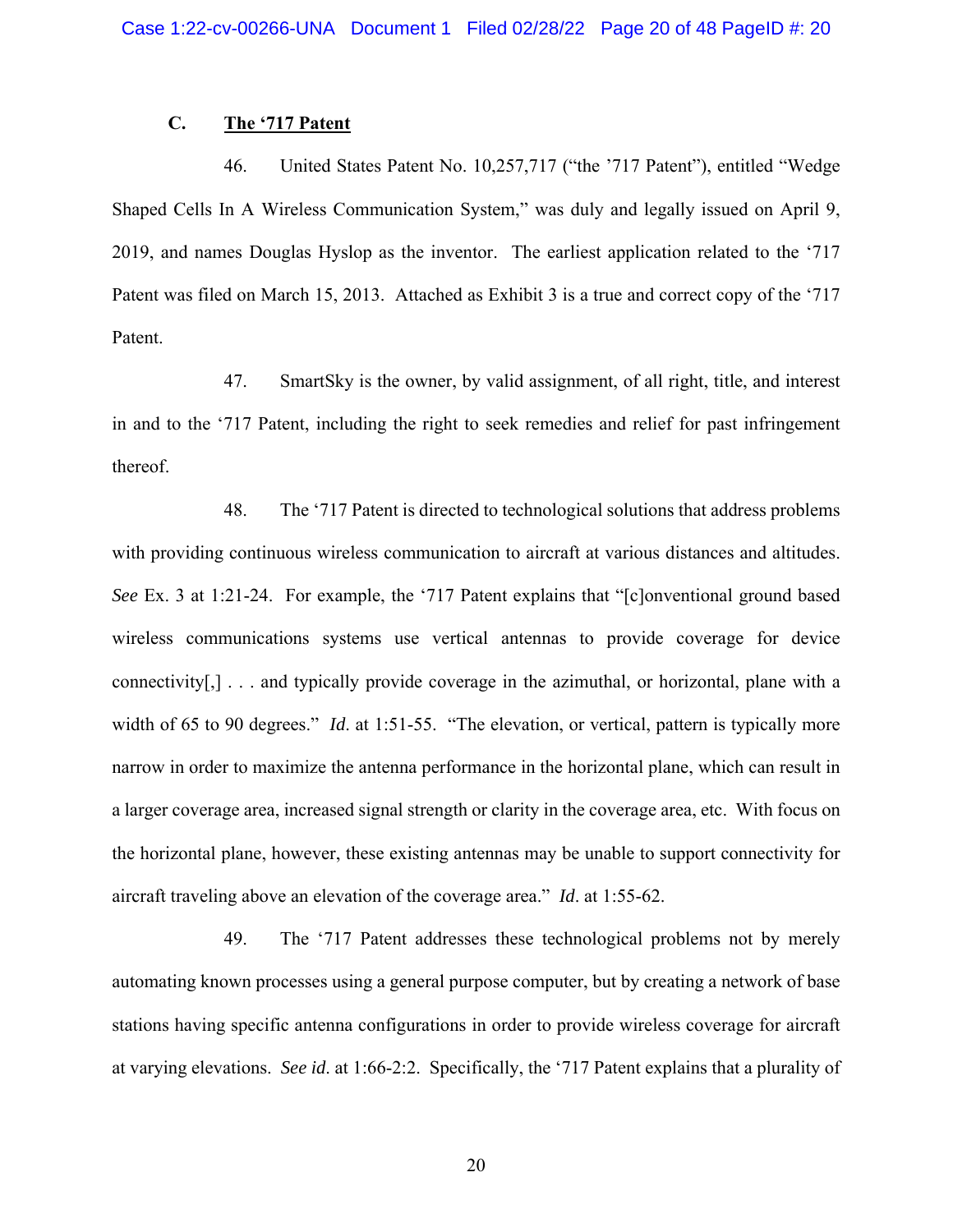#### Case 1:22-cv-00266-UNA Document 1 Filed 02/28/22 Page 21 of 48 PageID #: 21

antennas can "each transmit signals having a radiation pattern defined between two elevation angles resulting in an increasing vertical beam width and smaller azimuth to form a wedge shaped sector. These wedge shaped sectors may then be overlapped with each other to progressively build in altitude for providing communications with continuous coverage at high altitudes." *Id*. at 2:2- 9. The '717 Patent further explains that the network can implement "frequency reuse" so that "adjacent base stations can use alternating channels in providing the cell coverage areas." *Id.* at 6:34-36. More specifically, frequency reuse patterns may be used "to provide frequency diversity between adjacent cell coverage areas." *Id*. at 6:42-45. For example, the '717 Patent explains that the base stations include radios that can communicate using licensed spectrum or unlicensed spectrum. *See id*. at 9:40-46. Therefore, the network of base stations described in the '717 Patent provides a specific improvement over prior networks that was not well-known or conventional, resulting in improved connectivity for aircrafts at various altitudes.

50. Claim 1 of the '717 Patent recites a network for providing air-to-ground wireless communication in various cells. *See* Ex. 3 at 12:5-24. The network includes a first base station that includes a first antenna array defining a first directional radiation pattern oriented toward a horizon. *Id.* The network also includes a second base station that includes a second antenna array defining a second direction radiation pattern that at least partially overlaps the with the first base station. *Id*. The first base station employs unlicensed spectrum, and the second base station employs licensed spectrum. *Id*. The first and second base stations are each configured to wirelessly communicate with a radio disposed on an aircraft flying through respective cell coverage areas of the first and second base stations. *Id*. The first and second base stations are each configured to handover communication with the radio as the aircraft moves between the respective cell coverage areas of the first and second base stations. *Id*.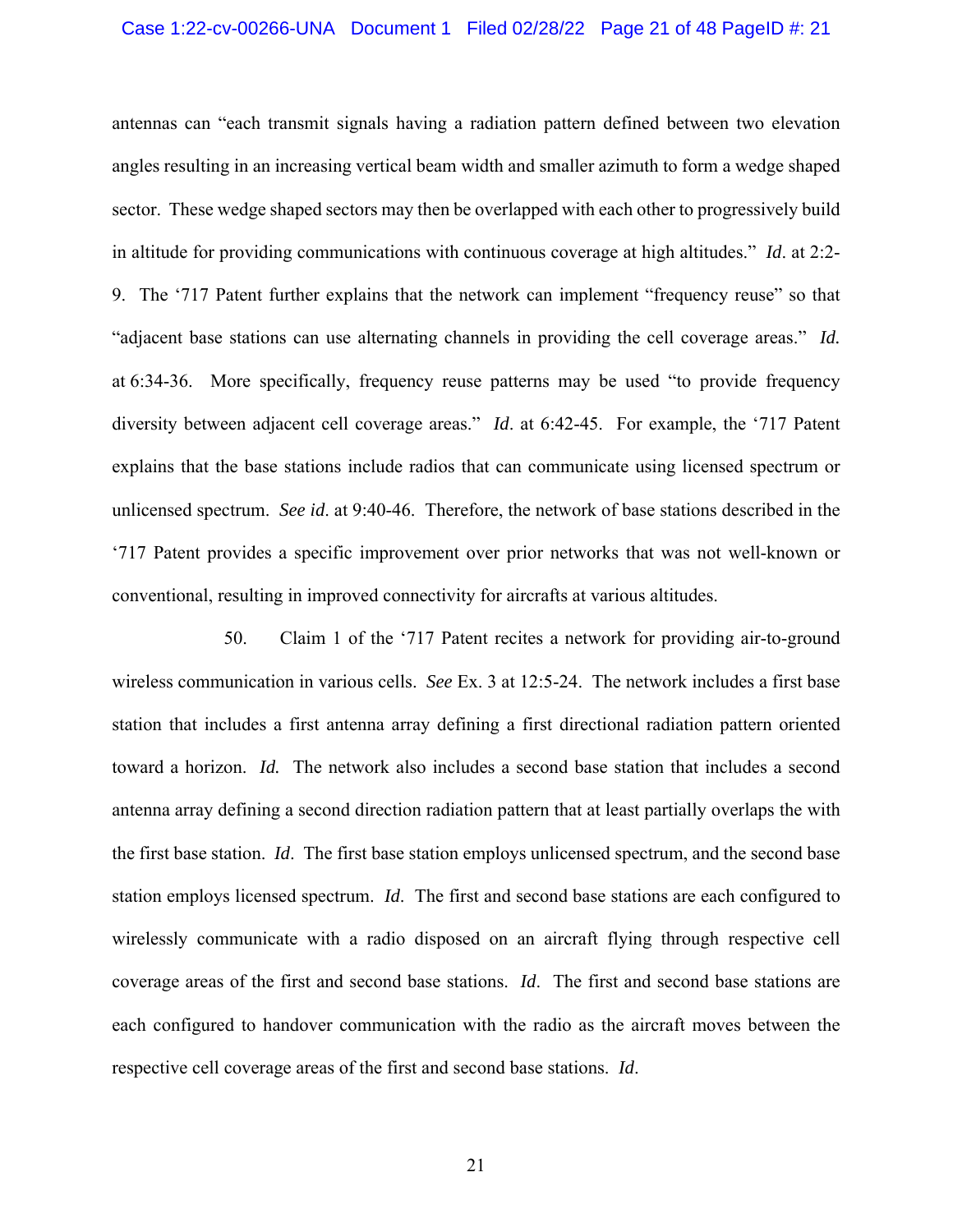### **D. The '077 Patent**

51. United States Patent No. 9,730,077 ("the '077 Patent), entitled "Architecture For Simultaneous Spectrum Usage By Air-To-Ground And Terrestrial Networks," was duly and legally issued on August 8, 2017, and names Ryan M. Stone and Douglas Hyslop as inventors. The earliest application related to the '077 Patent was filed on January 13, 2015. Attached as Exhibit 4 is a true and correct copy of the '077 Patent.

52. SmartSky is the owner, by valid assignment, of all right, title, and interest in and to the '077 Patent, including the right to seek remedies and relief for past infringement thereof.

53. The '077 Patent is directed to technical solutions that address problems with providing sufficient radio frequency (RF) spectrum for air-to-ground (ATG) networks. *See, e.g.*, Ex. 4 at 1:15-19. For example, the '077 Patent notes the possibility of dedicating a certain amount of RF spectrum to in-flight communication, but explains that "RF spectrum is extremely expensive due to the massive demands on this relatively limited resource." *Id*. at 1:46-52.

54. The '077 Patent addresses this problem by providing example embodiments that "may provide interference mitigation techniques that may allow spectrum reuse within a given area so that both terrestrial networks and air-to-ground (ATG) networks can coexist in the same geographical area and employ the same spectrum." *Id*. at 1:63-67. For example, the '077 Patent explains that multiple ATG base stations define a first radiation patter focusing energy toward the horizon. *See, e.g.*, *id*. at 22:10-16. The ATG base stations may be spaced apart from each other so that they create partially overlapping coverage areas to communicate with an in-flight aircraft in an ATG communication layer defined between two altitudes. *See id*. at 22:17-22. By focusing energy toward the horizon, the ATG base stations generate wedge-shaped cells (e.g., 212, 214, 216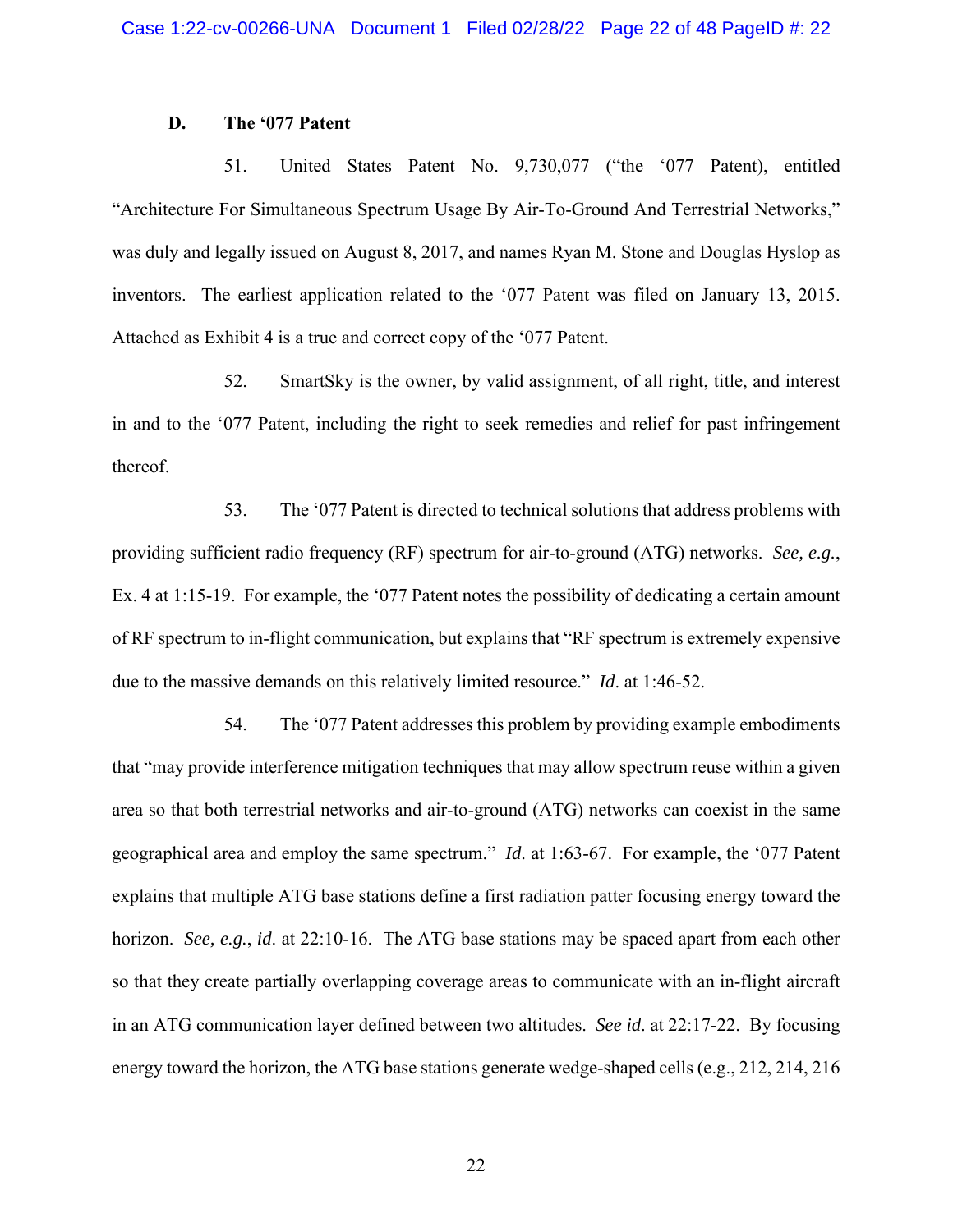below) that form overlapping wedges that extend out toward the horizon, as shown in Fig. 2 of the '077 Patent, reproduced below. *See e.g.*, *id.* at 3:40-42, Fig. 2.



55. In-flight aircraft may also employ antennas that are capable of focusing toward the horizon, such that the aircraft communicates with distant ATG base stations, rather than the ATG base stations immediately below the aircraft. *See, e.g.*, *id*. at 3:45-50. Because the aircraft is communicating with a distant ATG base station that focuses energy toward the horizon, the aircraft may re-use RF spectrum used by terrestrial networks below the aircraft, without significant interference. *See, e.g., id.* at 3:54-63. Therefore, the network of ATG base stations and the configuration of their respective radiation patterns described in the '077 Patent provides a specific improvement over prior ATG networks that was not well-known or conventional, resulting in more efficient RF spectrum usage.

### **COUNT I**

### **INFRINGEMENT OF THE '947 PATENT**

56. SmartSky incorporates each of the preceding paragraphs 1-55 as if fully set forth herein.

57. On information and belief, Defendant has infringed and continues to infringe the '947 Patent under 35 U.S.C. § 271(a) by making, using, selling, or offering for sale in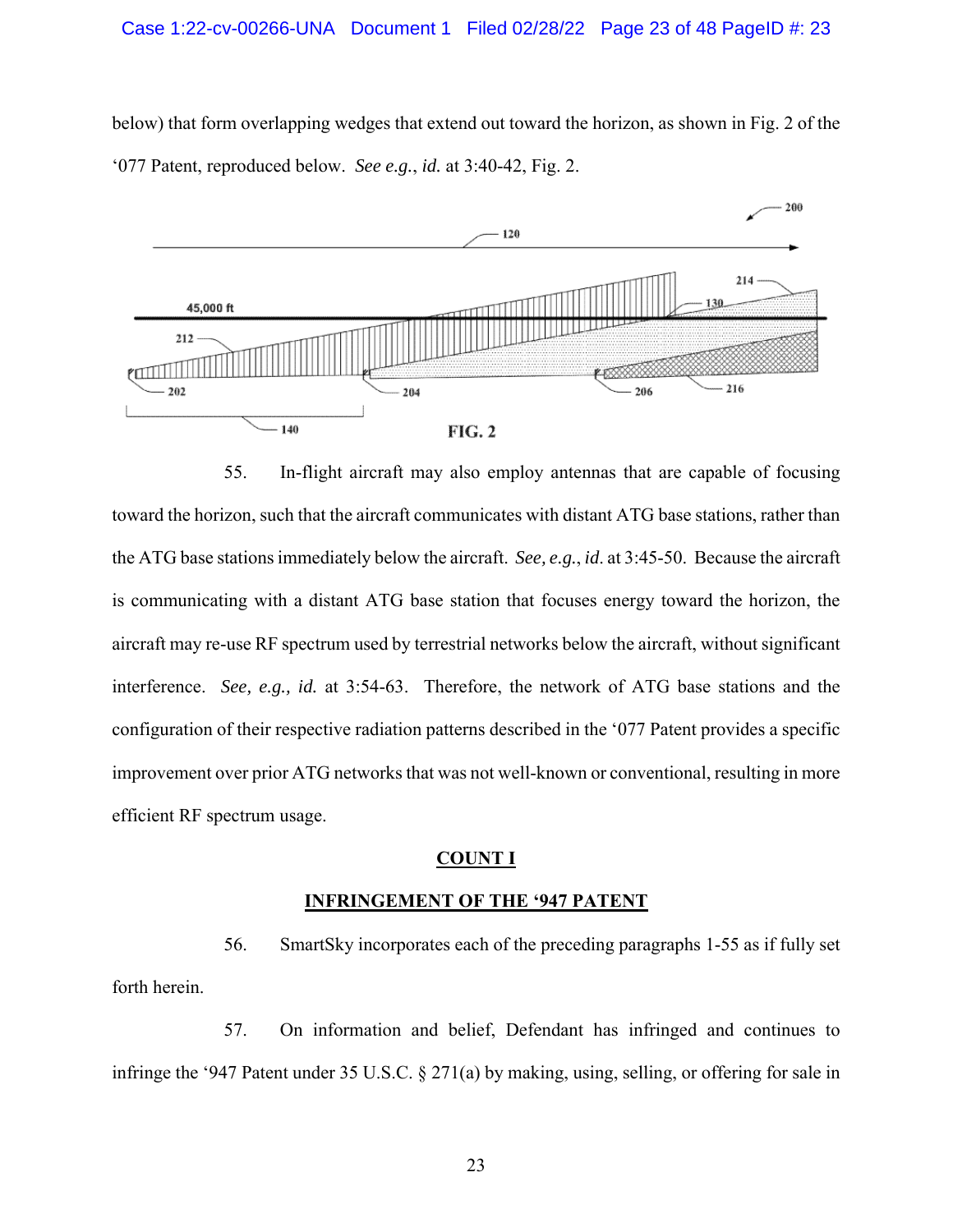## Case 1:22-cv-00266-UNA Document 1 Filed 02/28/22 Page 24 of 48 PageID #: 24

this District and in the United States products or systems covered by one or more claims of the '947 Patent, including, but not limited to, its "Gogo 5G" network ("the Accused System"). For example, as explained above, Gogo has announced that it has reached an agreement with Jet Edge International to become Gogo 5G's launch customer, and that Gogo has completed construction of a seven-tower 5G testbed. The Accused System infringes at least claims 1 and 11 of the '947 Patent ("the Asserted '947 Patent Claims").

58. As explained above, Defendant has known of the '947 Patent at least since March 12, 2020, when Defendant filed its IPR Petition attempting to invalidate the '947 Patent. *See supra ¶¶* 32-36.

59. Claim 1 of the '947 Patent recites "a network base station within a network including at least one in-flight communication node." Ex. 1 at 10:2-3. Gogo's 5G network uses its existing tower infrastructure, which includes multiple base stations (towers below) within a network that includes at least one in-flight communication node (represented as airplanes below).<sup>35</sup>



60. Claim 1 of the '947 Patent recites that the network base station comprises "a radio configured via software defined radio to utilize beamforming to generate a plurality of

<sup>35</sup> *See, e.g.*, Corbett Decl. Ex. 34 at 4, 20.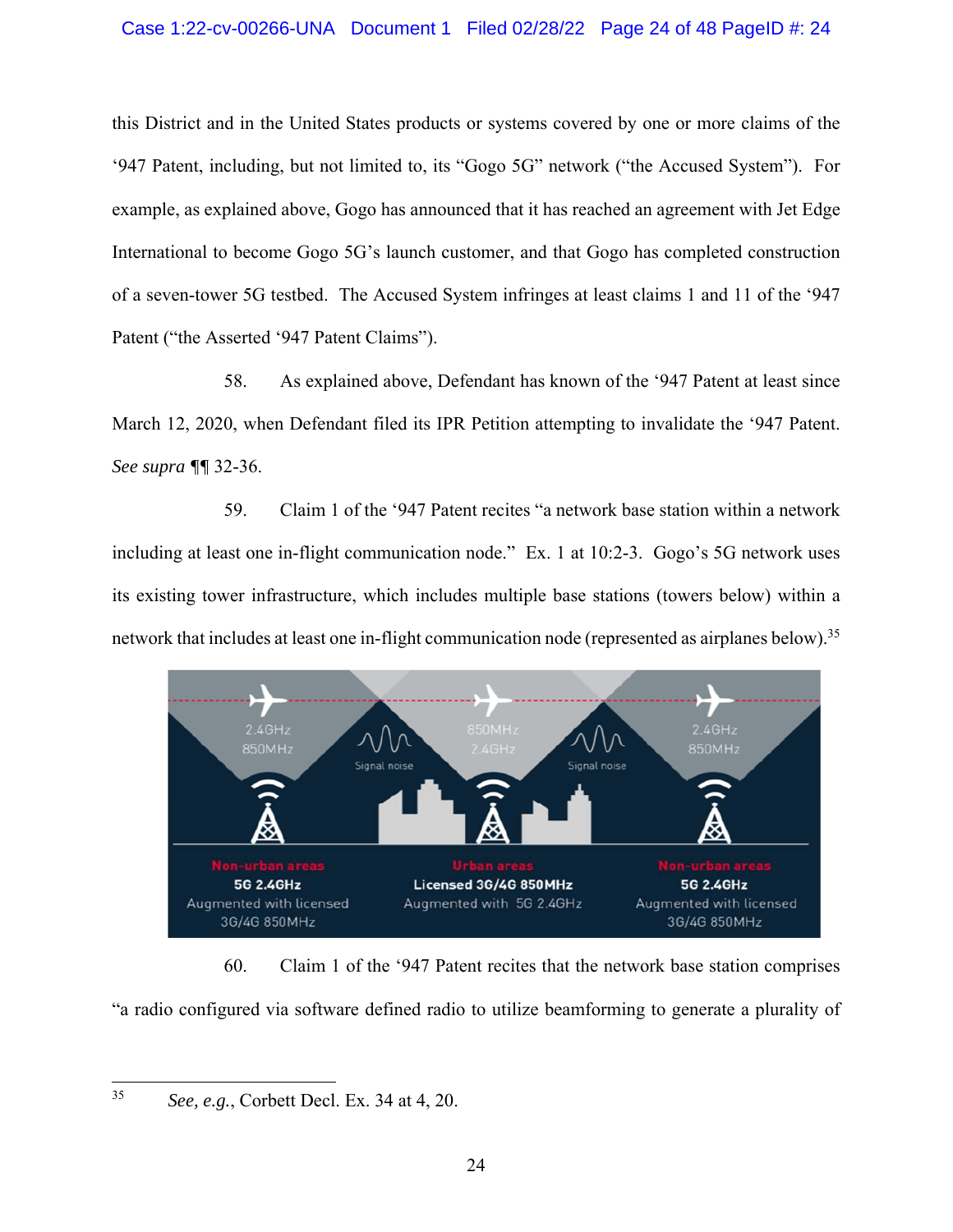### Case 1:22-cv-00266-UNA Document 1 Filed 02/28/22 Page 25 of 48 PageID #: 25

steerable beams, to enable multiple reuses of a same frequency to communicate with respective different in-flight communication nodes via respective different communication links." Ex. 1 at 10:5-9.

61. During a Gogo presentation on October 13, 2021 at the NBAA-BACE in Las Vegas, Nevada, Gogo's Director of Network Engineering, Mike Schnepf, explained that Gogo 5G base stations or cell sites include a "software defined radio," which replaces hardware components using software running on a server.<sup>36</sup> On information and belief, Gogo has partnered with Airspan Networks Inc. ("Airspan") and First RF Corporation ("First RF") to respectively develop the base stations and aircraft antennas for the Gogo 5G network. During a panel discussion at an earlier NBAA-BACE in 2019, Mike Livingstone, then Senior Vice President of Engineering for Airspan, and Jason Shin, then Vice President and Communications Market Segment Lead for First RF Corporation, explained that the Gogo software defined radio uses beamforming and a phased array to steer beams in a particular direction without using mechanical devices.<sup>37</sup> In particular, the Gogo 5G base stations use beamforming to send six signals simultaneously to aircraft using the same bandwidth and spectrum without interference.<sup>38</sup>

62. On information and belief, Gogo has partnered with Airspan Networks Inc. ("Airspan") to build the base stations for the Gogo 5G system, which is "based on Airspan's carrier grade radio access network (RAN) platform, Air5G OpenRANGE," and includes "advanced beamforming and tracking techniques."<sup>39</sup> The Gogo 5G base stations "will use beamforming and beamsteering techniques that deliver a more direct signal to the aircraft, as opposed to a wide signal

<sup>36</sup> *See, e.g.*, Corbett Decl. Ex. 35 at 20:50-21:55.

<sup>37</sup> *See, e.g.*, Corbett Decl. Ex. 36 at 16:30-17:10.

<sup>38</sup> *See id.* at 24:30-25:57.

<sup>39</sup> *See, e.g.*, Corbett Decl. Ex. 34 at 16.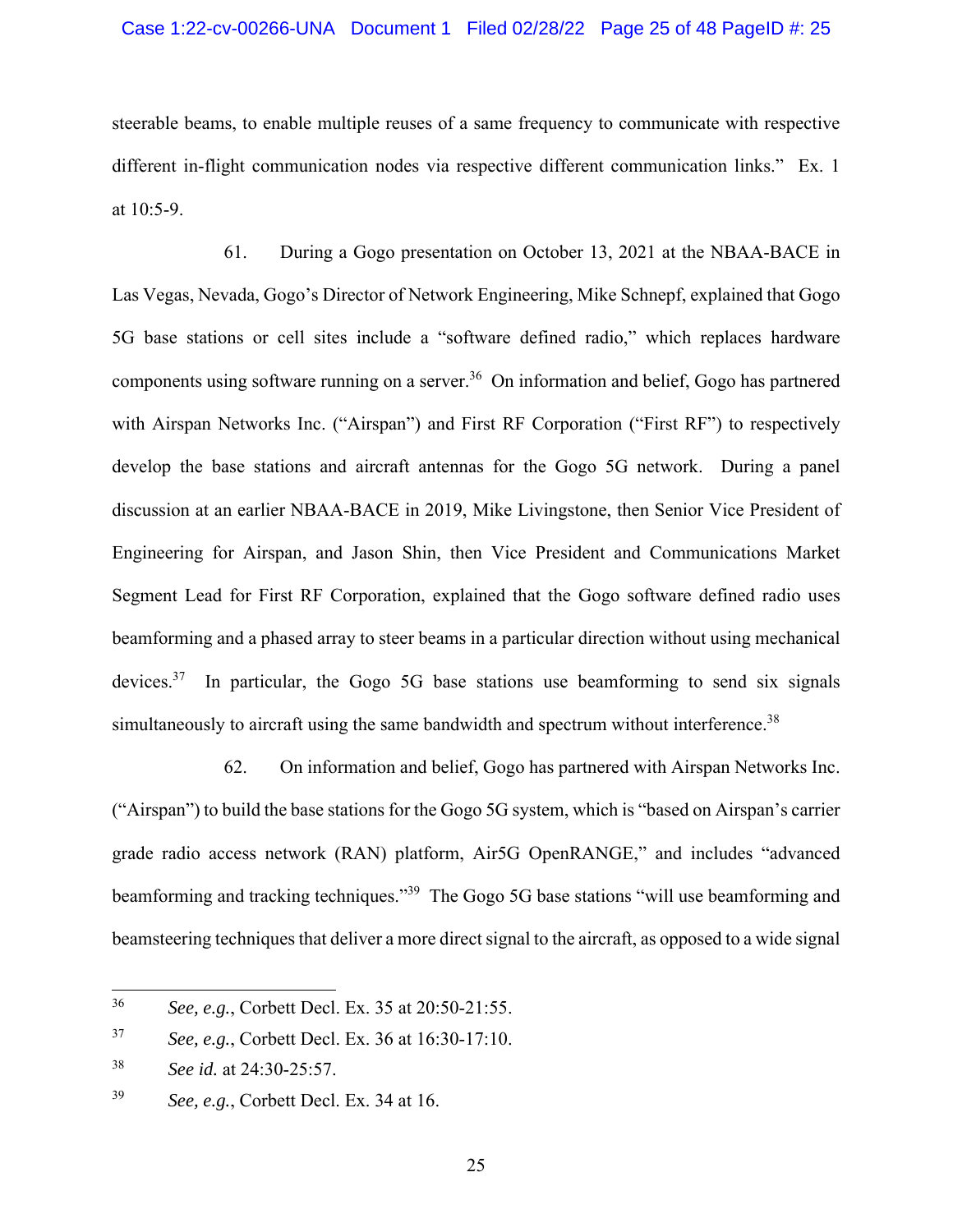### Case 1:22-cv-00266-UNA Document 1 Filed 02/28/22 Page 26 of 48 PageID #: 26

that loses strength over distance."<sup>40</sup> The Gogo 5G base stations "consist<sup>[]</sup> of 5G vRAN base stations with 16-antenna digital port beamforming antennas using massive MIMO technology."<sup>41</sup>

63. Claim 1 of the '947 Patent further recites that "the respective different communication links are high speed data communication links that are enabled to be maintained continuous and uninterrupted in time while one of the in-flight nodes transitions between a first steerable beam associated with a first coverage area defined by the network base station and a second steerable beam associated with a second coverage area defined by another network base station." Ex. 1 at 10:10-18. Claim 1 of the '947 Patent further specifies that "the first and second coverage areas are at least partially overlapping." *Id* at 10:18-19.

64. The Gogo 5G network establishes high-speed data communications links that are enabled to be maintained continuous and uninterrupted in time while one of the in-flight communication nodes transitions between a first steerable beam associated with a first coverage area defined by a network base station and a second steerable beam associated with a second coverage area defined by another network base station. More specifically, during the panel discussion at NBAA-BACE in 2019, Gogo and its partners explained that the Gogo 5G network will conduct "make before break" handoffs, in which multiple beams are steered to establish communication links with different base stations having overlapping coverage areas so that the communication link is handed off without interrupting the connection.<sup>42</sup> Gogo claims that its 5G network will provide high-speed data communication links with "connection speeds similar to

<sup>40</sup> *Id*. at 9.

<sup>41</sup> *See, e.g.*, Corbett Decl. Ex. 37 at 4-5.

<sup>42</sup> *See, e.g.*, Corbett Decl. Ex. 36 at 36:00-38:00.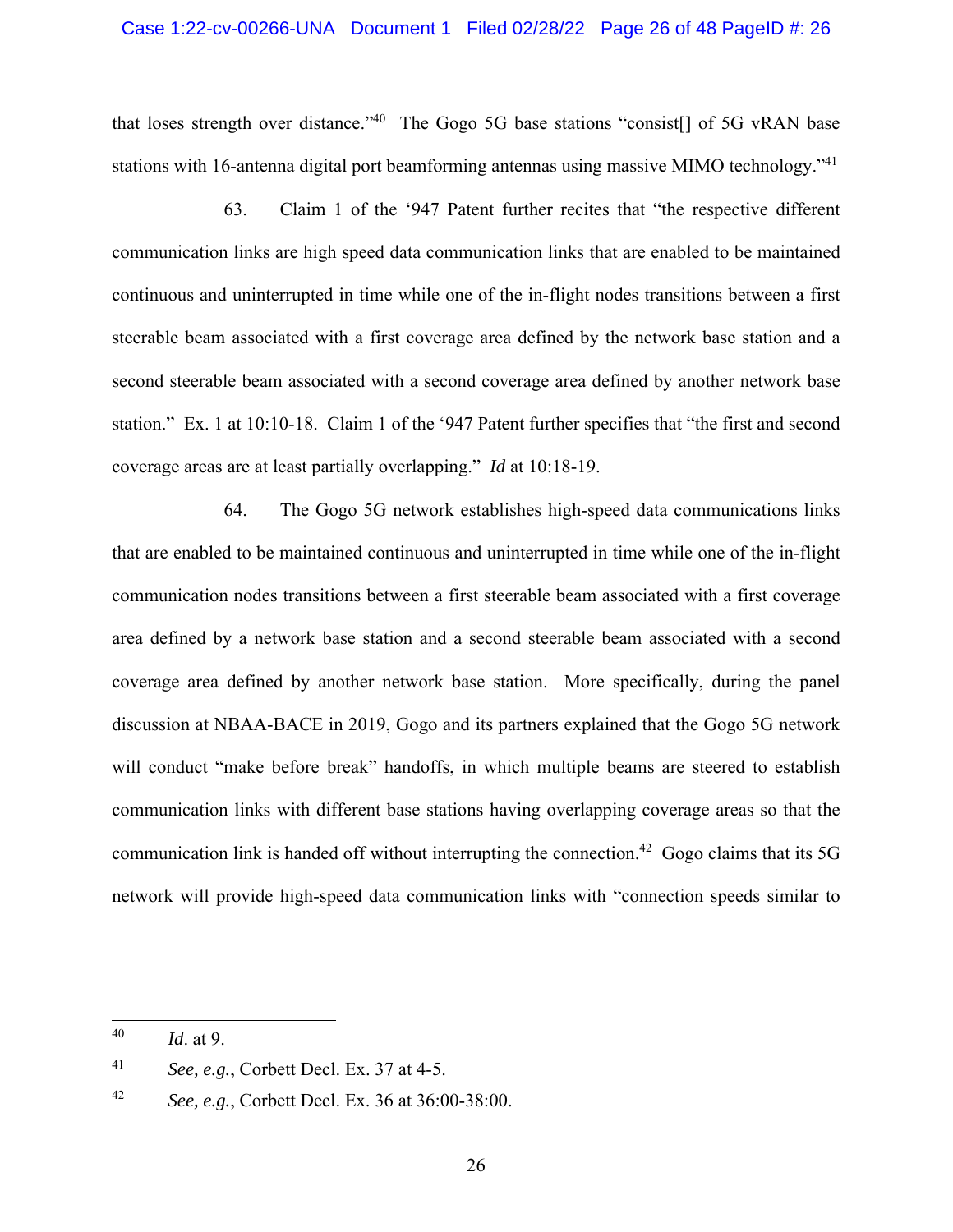### Case 1:22-cv-00266-UNA Document 1 Filed 02/28/22 Page 27 of 48 PageID #: 27

what [passengers] experience on the ground, including streaming video," and that its network will provide "uninterrupted connectivity."<sup>43</sup>

65. Claim 11 of the '947 Patent is directed to a network comprising a plurality of network base stations, rather than the single network base station of Claim 1 of the '947 Patent, but is otherwise nearly identical to Claim 1. Therefore, the Gogo 5G network infringes Claim 11 of the '947 Patent for the same reasons it infringes Claim 1 of the '947 Patent.

66. In particular, the Gogo 5G network includes "a network comprising a plurality of network base stations configured to communicate with at least one in-flight node, the network base stations including at least two base stations having coverage areas that at least partially overlap with each other," as recited in Claim 11.<sup>44</sup>

67. Each of the at least two base stations in the Gogo 5G network includes "a radio configured via software defined radio to utilize beamforming to generate a plurality of steerable beams, to enable multiple reuses of a same frequency to communicate with respective different in-flight communication nodes via respective difference communication links," as recited in claim 11.45

68. In the Gogo 5G network, "the respective links are high speed data communications links that are enabled to be maintained continuous and uninterrupted in time while one of the respective different in-flight communication nodes transitions between corresponding steerable beams associated with respective ones of the coverage areas defined by the at least two base stations," as recited in claim 11.46

<sup>43</sup> *See, e.g.*, Corbett Decl. Ex. 38 at 1, 4.

<sup>44</sup> *See, e.g.,* Corbett Decl. Ex. 34 at 4, 20; Ex. 36 at 36:00-38:00.

<sup>45</sup> *See, e.g.*, *supra* ¶¶ 61-62.

<sup>46</sup> *See, e.g.*, *supra* ¶ 64.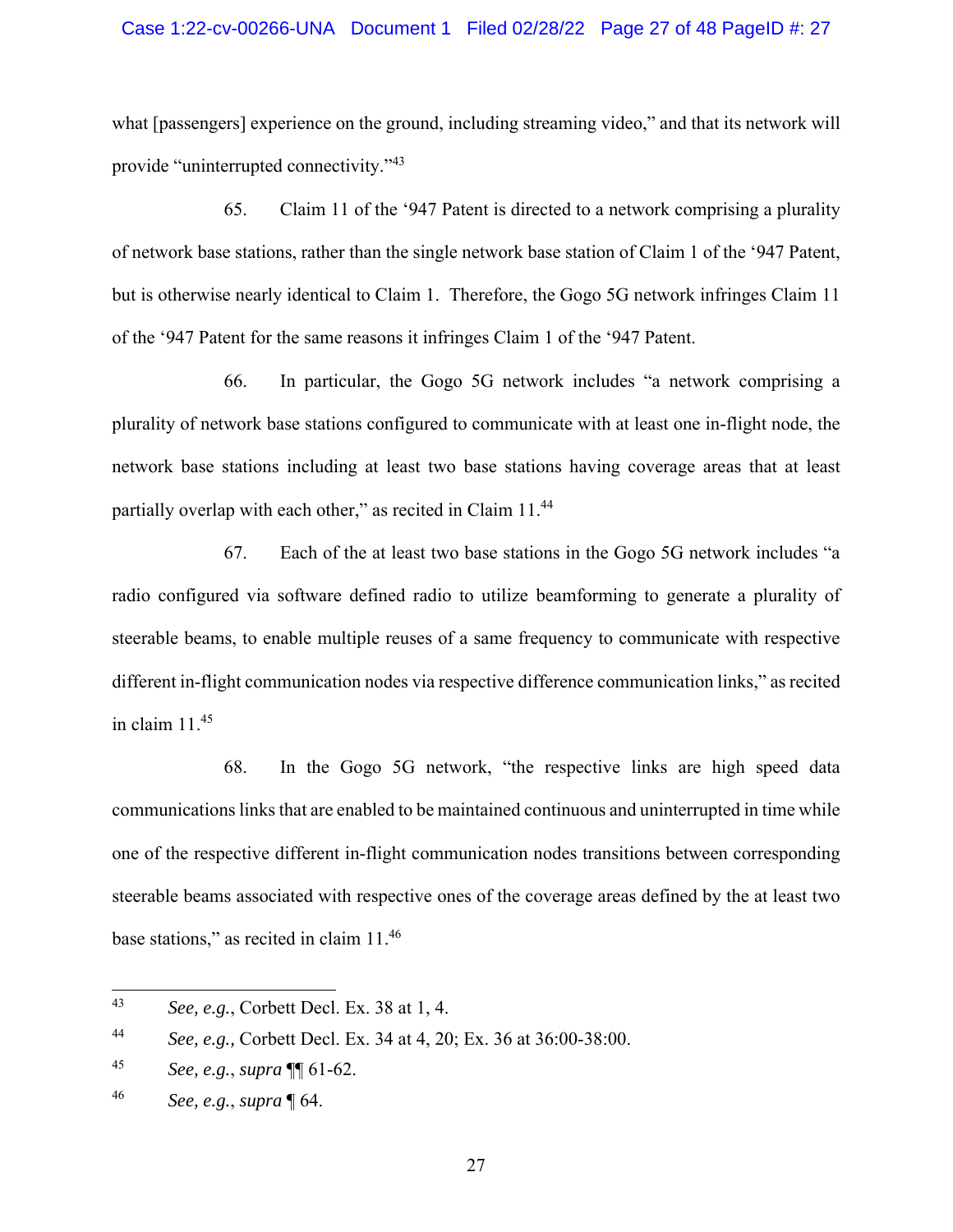#### Case 1:22-cv-00266-UNA Document 1 Filed 02/28/22 Page 28 of 48 PageID #: 28

69. Based on the above, the Gogo 5G network directly and literally infringes at least claims 1 and 11 of the '947 patent. To the extent the Gogo 5G network does not literally meet any of the elements of claim 1 or claim 11, any differences between the Gogo 5G network and the Asserted '947 Patent Claims are insubstantial, and the Gogo 5G network therefore infringes such claims under the doctrine of equivalents.

70. SmartSky has no adequate remedy at law against Gogo's acts of infringement. By its wrongful acts, Gogo has caused, and unless restrained by the Court, will continue to cause serious irreparable injury and damage to SmartSky.

71. Gogo, by way of its infringing activities has caused and continues to cause SmartSky to suffer damages, the exact amount to be determined at trial. The damages include lost profits and/or reasonable royalty damages based on Gogo's infringement. SmartSky has provided notice of its patents, including the '947 Patent, via SmartSky's website, https://ssnpatents.com/, at least since August 6, 2018.

72. Gogo's infringement of the '947 Patent has been and continues to be deliberate and willful, and, therefore, this is an exceptional case warranting an award of enhanced damages for up to three times the actual damages awarded and attorney's fees to SmartSky pursuant to 35 U.S.C. §§ 284-285. As noted above, Gogo has had knowledge of the '947 Patent, and even preemptively and unsuccessfully attempted to invalidate it at the PTAB, and yet has deliberately continued to infringe in a wanton, malicious, and egregious manner, in complete disregard for SmartSky's patent rights.

28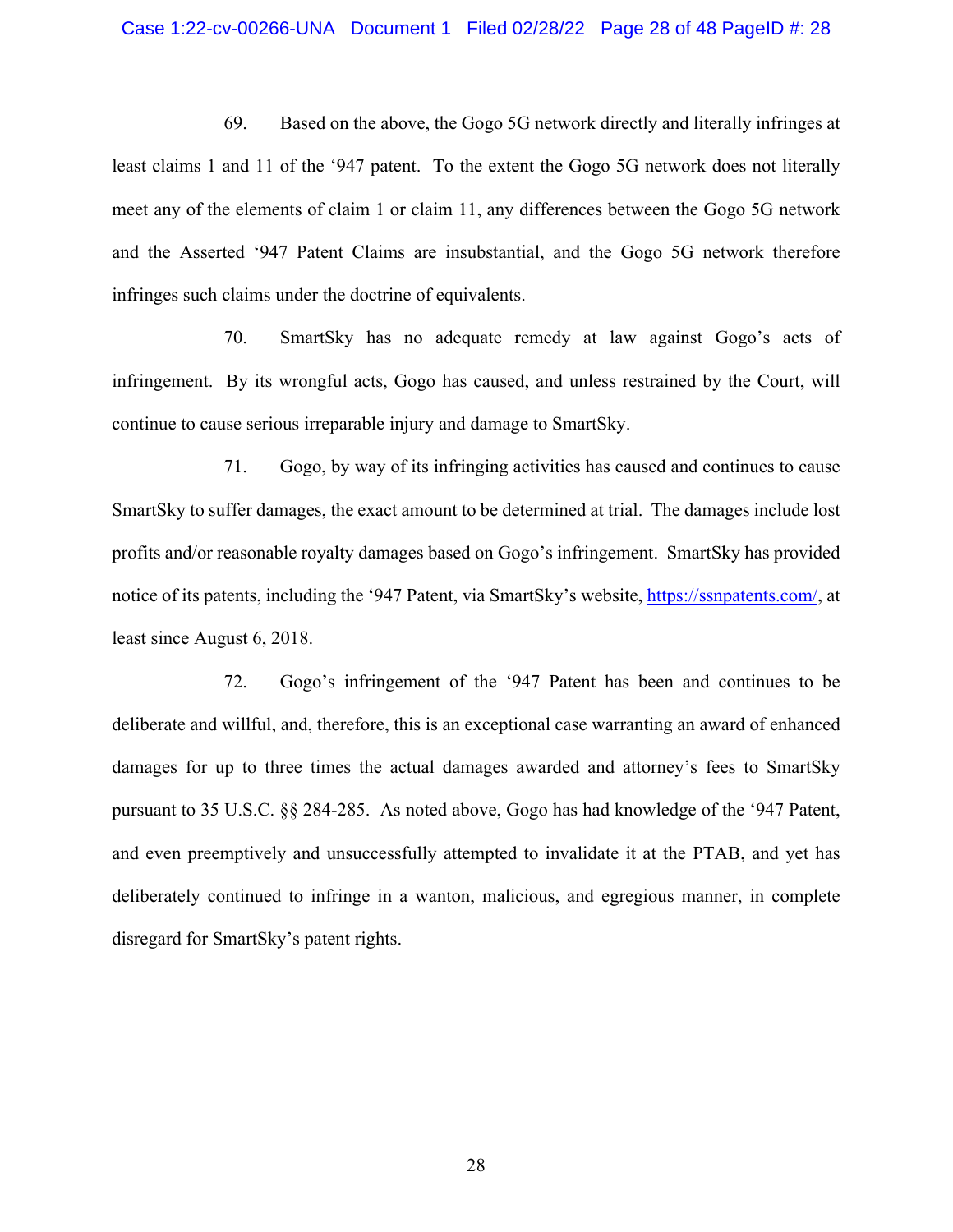# **COUNT II**

# **INFRINGEMENT OF THE '417 PATENT**

73. SmartSky incorporates each of the preceding paragraphs 1-55 as if fully set forth herein.

74. On information and belief, Defendant has infringed and continues to infringe the '417 Patent under 35 U.S.C. § 271(a) by making, using, selling, or offering for sale in this District and in the United States products or systems covered by one or more claims of the '417 Patent, including, but not limited to, its Gogo 5G network. For example, as explained above, Gogo has announced that it has reached an agreement with Jet Edge International to become Gogo 5G's launch customer, and that Gogo has completed construction of a seven-tower 5G testbed. The Accused System infringes at least claims 1, 2, 5, 8, 11, 12, 15, and 18 of the '417 Patent ("the Asserted '417 Patent Claims").

75. As discussed above, on information and belief, Gogo has known of the '417 Patent prior to the filing of this action, and at least since approximately January 31, 2022, shortly after SmartSky updated its website to include the '417 Patent. *See supra ¶¶* 32-36.

76. Claim 1 of the '417 Patent recites "[a] ground station among a network of ground stations configured to provide a wirelessly transmitted high speed data communication link to a receiver station on an in-flight aircraft." Ex. 2 at 10:28-31. Gogo's 5G network includes a network of towers ("ground stations") configured to provide a wirelessly transmitted high speed data communication link to a receiver station on an in-flight aircraft.<sup>47</sup>

77. Claim 1 of the '417 Patent recites that the ground station comprises "an antenna" and "a software defined radio operably coupled to the antenna." Ex. 2 at 10:32-33. The

<sup>47</sup> *See, e.g.*, Corbett Decl. Ex. 34 at 4, 20.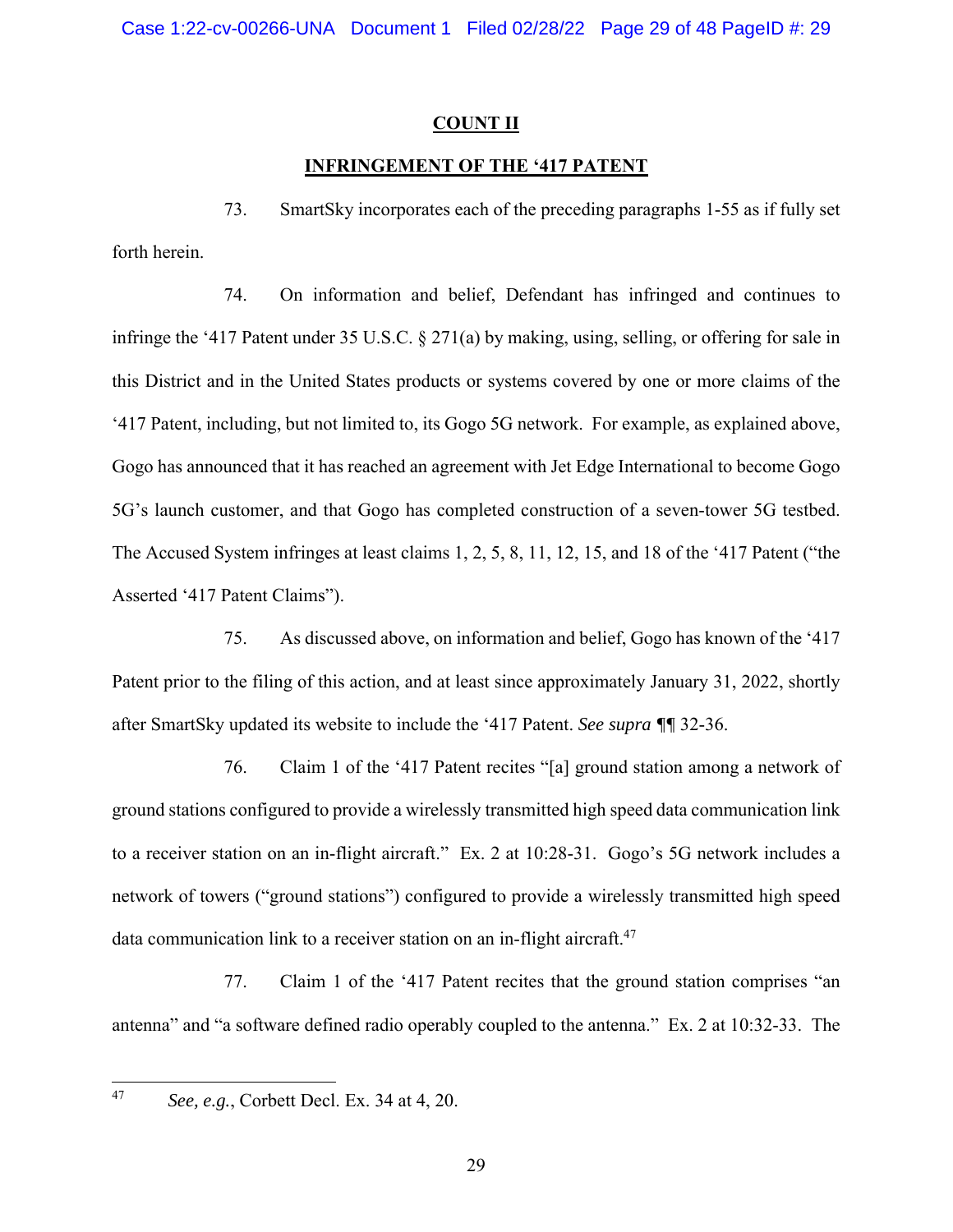### Case 1:22-cv-00266-UNA Document 1 Filed 02/28/22 Page 30 of 48 PageID #: 30

software defined radio configures "the ground station to conduct a handover of the in-flight aircraft to another ground station within the network of ground stations to maintain the high-speed data communication link continuous and uninterrupted in time." *Id*. at 10:34-38. As explained above, the Gogo 5G base stations include 16-antenna digital port beamforming antennas using massive MIMO technology, as well as a software defined radio.<sup>48</sup>

78. Claim 1 of the '417 Patent recites that the "software defined radio is configured to employ a wireless radio access network protocol operating in a communication band from about 2 GHz to about 6 GHz." Ex. 2 at 10:39-42. As shown above, the Gogo 5G network utilizes a software defined radio that is configured to employ a wireless radio access network protocol operating in the unlicensed 2.4 GHz band.<sup>49</sup>

79. Claim 1 of the '417 Patent further specifies that "the ground station is configured to utilize beamforming to generate one or more steerable beams used to form the high speed data communication link," and "to reuse a same frequency to communicate with the receiver station and another receiver station on another in-flight aircraft." Ex. 2 at 10:43-38. The Gogo 5G network uses beamforming and a phased array to steer beams, and generates multiple beams to communicate with multiple in-flight receiver stations using the same bandwidth and spectrum without interference.<sup>50</sup>

80. Claim 11 of the '417 Patent is directed to a wireless communication network comprising a plurality of ground stations, rather than the single ground station of Claim 1 of the '417 Patent, but is otherwise nearly identical to Claim 1. *See* Ex. 2 at 11:16-37. Therefore, the

<sup>48</sup> *See, e.g.*, *supra* ¶¶ 61-62.

<sup>49</sup> *See, e.g.*, Corbett Decl. Ex. 34 at 4, 20.

<sup>50</sup> *See, e.g.*, *supra ¶¶* 61-64.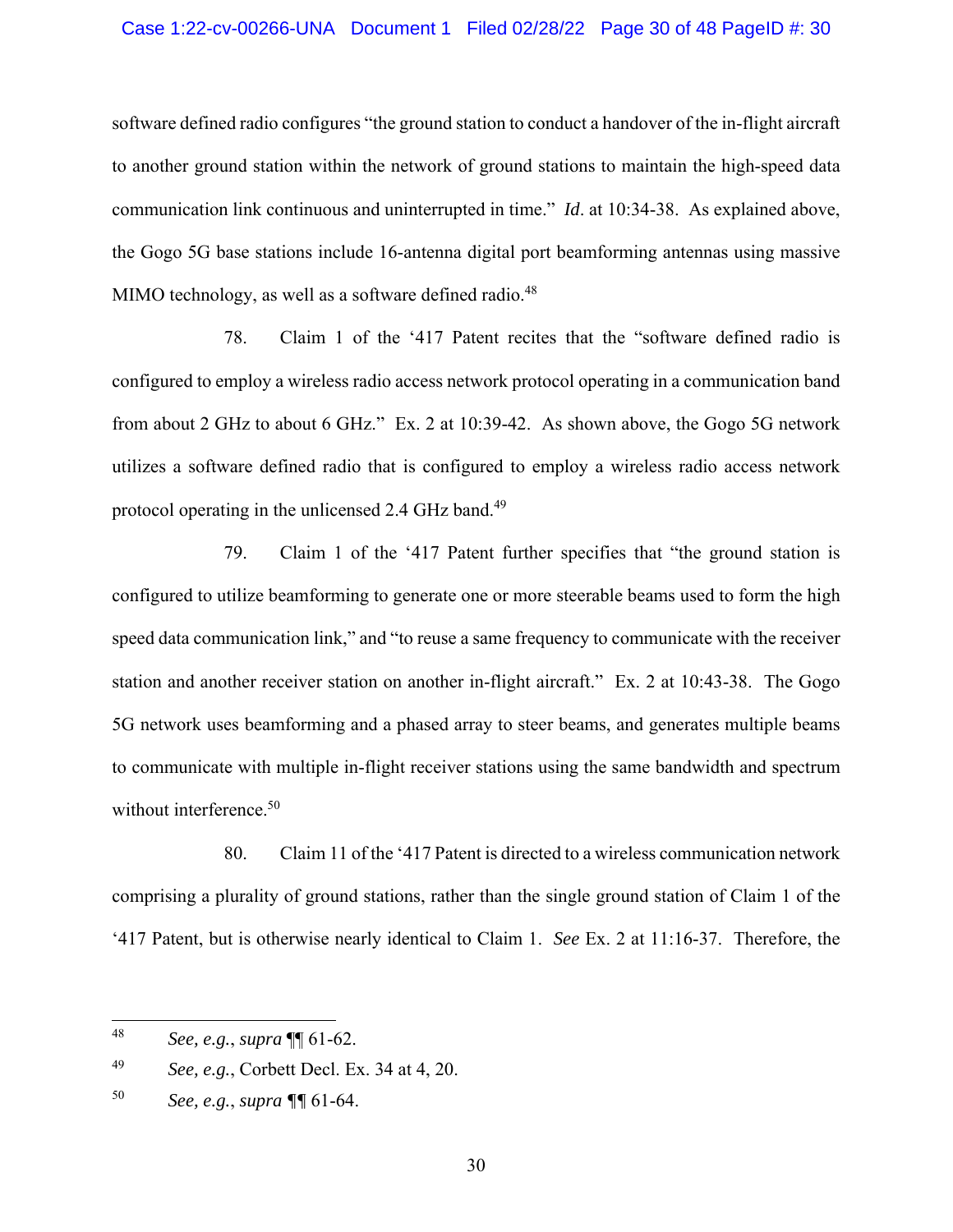### Case 1:22-cv-00266-UNA Document 1 Filed 02/28/22 Page 31 of 48 PageID #: 31

Gogo 5G network infringes Claim 11 of the '417 Patent for the same reasons it infringes Claim 1 of the '417 Patent.

81. In particular, the Gogo 5G network includes "a wireless communication network configured to provide high speed wirelessly transmitted data communication to an inflight aircraft," as recited in claim 11 of the '417 Patent.<sup>51</sup>

82. The Gogo 5G ground stations are located "such that at least some of the ground stations are within overlapping communication range of respective other ones of the ground stations," as recited in claim 11 of the '417 Patent.<sup>52</sup> As explained above, the Gogo 5G ground stations are "configured via software defined radio to communicate with a receiver station located onboard the in-flight aircraft to provide a high speed communication link continuous and uninterrupted in time with the receiving station employing a wireless radio access network protocol operating in a communication band from about 2 GHz to about 6 GHz," as recited in claim 11 of the '417 Patent.<sup>53</sup> In particular, the Gogo 5G ground stations employ a wireless radio access network protocol operating in the unlicensed 2.4 GHz band.<sup>54</sup>

83. The Gogo 5G ground stations are also configured via software defined radio to "utilize beamforming to generate a plurality of steerable beams used to form the high speed data communication link, and reuse the same frequency to communicate with the receiver station and another receiver station on another in-flight aircraft," as recited in claim 11 of the '417 Patent.<sup>55</sup>

<sup>51</sup> *See supra* ¶ 66.

<sup>52</sup> *See supra ¶* 64.

<sup>53</sup> *See supra ¶* 61-64.

<sup>54</sup> *See, e.g.*, Corbett Decl. Ex. 34 at 20.

<sup>55</sup> *See supra ¶¶* 61-64.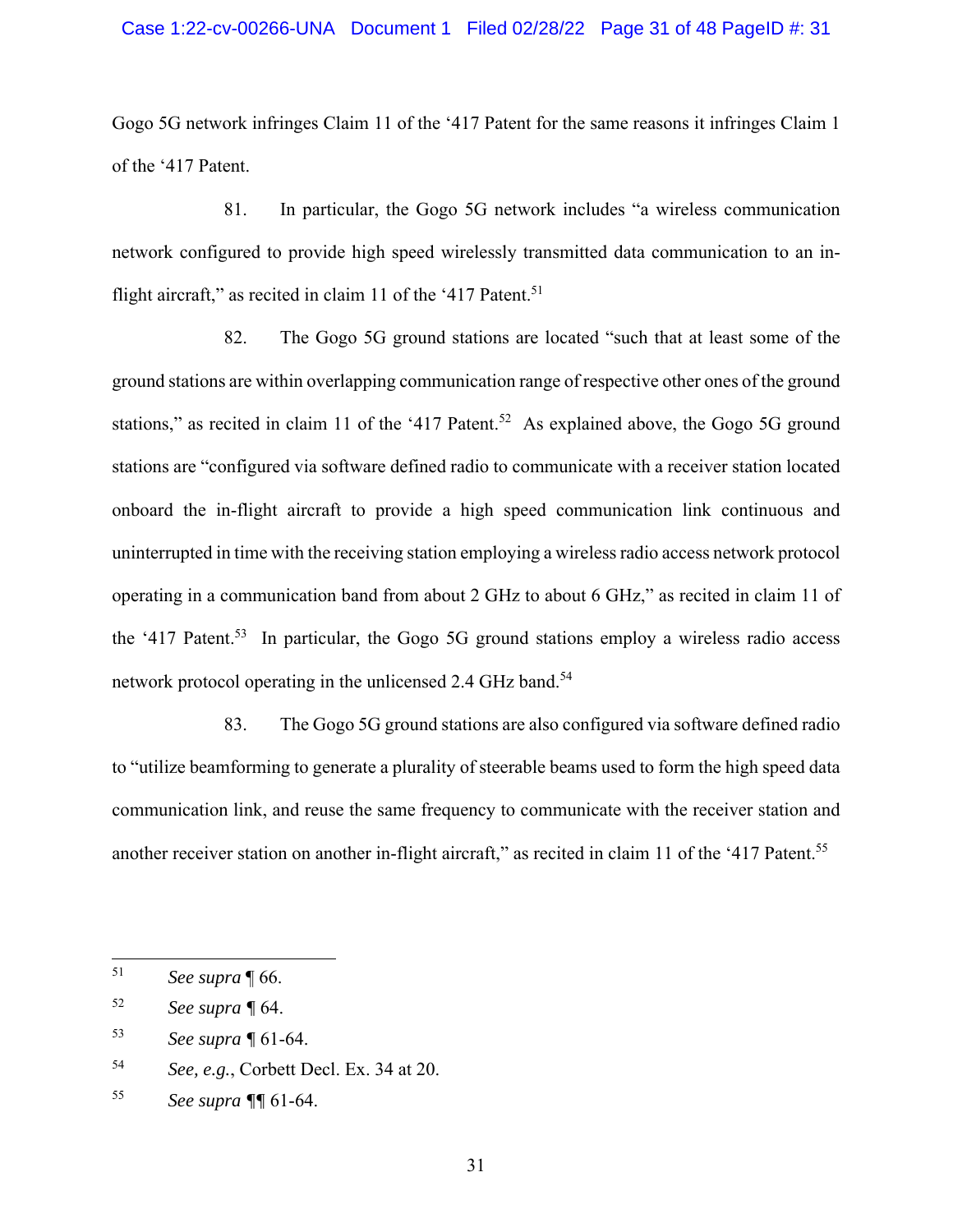### Case 1:22-cv-00266-UNA Document 1 Filed 02/28/22 Page 32 of 48 PageID #: 32

84. As explained above, the Gogo 5G network conducts "make before break" handoffs so that "the high-speed data communication link is maintained continuous and uninterrupted in time while the in-flight aircraft moves from a coverage area provided by one of the plurality of ground stations to a coverage area provided by another of the plurality of ground stations," as recited in claim 11 of the '417 Patent.<sup>56</sup>

85. Claims 2 and 12 of the '417 Patent respectively depend from Claims 1 and 11 of the '417 Patent, and further specify that "the wireless radio access network protocol includes Long Term Evolution (LTE) terrestrial radio access network protocols." Ex. 2 at 10:49- 51, 12:5-7. Gogo's publicly available literature notes that its 5G network will use a "[m]ulti-carrier LTE signal that enables more bandwidth."<sup>57</sup>

86. Claims 5 and 15 of the '417 Patent respectively depend from Claims 1 and 11 of the '417 Patent, and further specify that "the high speed communication link is configured to provide internet access, streaming video, or voice-over IP to the receiver station." Ex. 2 at 10:59-62, 12:15-17. Gogo claims that its 5G network will use beamforming and beamsteering to enable "seamless video streaming."58

87. Claims 8 and 18 of the '417 Patent respectively depend from Claims 1 and 11 of the '417 Patent, and further specify that "the high speed data communication link employs Orthogonal Frequency Division Multiplexing (OFDM)." Ex. 2 at 11:5-7, 12:26-28. On information and belief, the high speed data communication link provided by the Gogo 5G network employs orthogonal frequency division multiplexing (OFDM). For example, in a May 26, 2021

<sup>56</sup> *See supra ¶* 64.

<sup>57</sup> *See* Corbett Decl. Ex. 39.

<sup>58</sup> Corbett Decl. Ex. 34 at 19.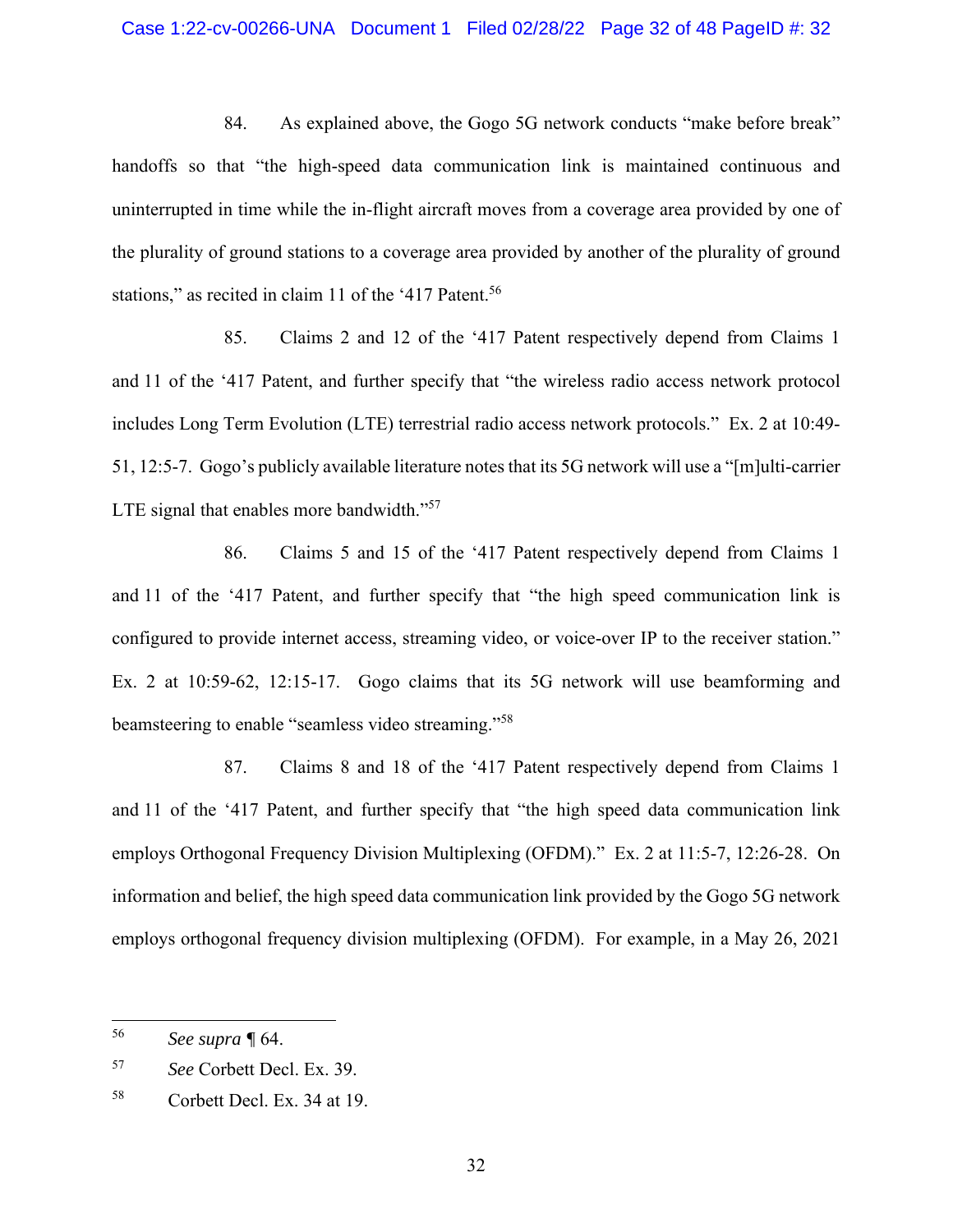filing with the FCC, Gogo's counsel stated that "Gogo BA's next-generation ATG system will deploy a new telecommunications standard using Orthogonal Frequency Division Multiplex technology ("OFDM") to improve throughput, coverage, and reliability for inflight connectivity to aircraft in the United States and Canada."59

88. Based on the above, the Gogo 5G network directly and literally infringes at least claims 1, 2, 5, 8, 11, 12, 15, and 18 of the '417 patent. To the extent the Gogo 5G network does not literally meet any of the elements of claims 1, 2, 5, 8, 11, 12, 15, or 18, any differences between the Gogo 5G network and the Asserted '417 Patent Claims are insubstantial, and the Gogo 5G network therefore infringes such claims under the doctrine of equivalents.

89. SmartSky has no adequate remedy at law against Gogo's acts of infringement. By its wrongful acts, Gogo has caused and unless restrained by the Court, will continue to cause serious irreparable injury and damage to SmartSky.

90. Gogo, by way of its infringing activities has caused and continues to cause SmartSky to suffer damages, the exact amount to be determined at trial. The damages include lost profits and/or reasonable royalty damages based on Gogo's infringement. SmartSky has provided notice of its patents, including the '417 Patent, via SmartSky's website, https://ssnpatents.com/, at least since January 15, 2022.

91. On information and belief, Gogo's infringement of the '417 Patent has been and continues to be deliberate and willful, and, therefore, this is an exceptional case warranting an award of enhanced damages for up to three times the actual damages awarded and attorney's fees to SmartSky pursuant to 35 U.S.C. §§ 284-285. As noted above, Gogo has had knowledge of the '947 Patent, the parent of the '417 patent, and even preemptively and unsuccessfully attempted to

<sup>59</sup> Corbett Decl. Ex. 40.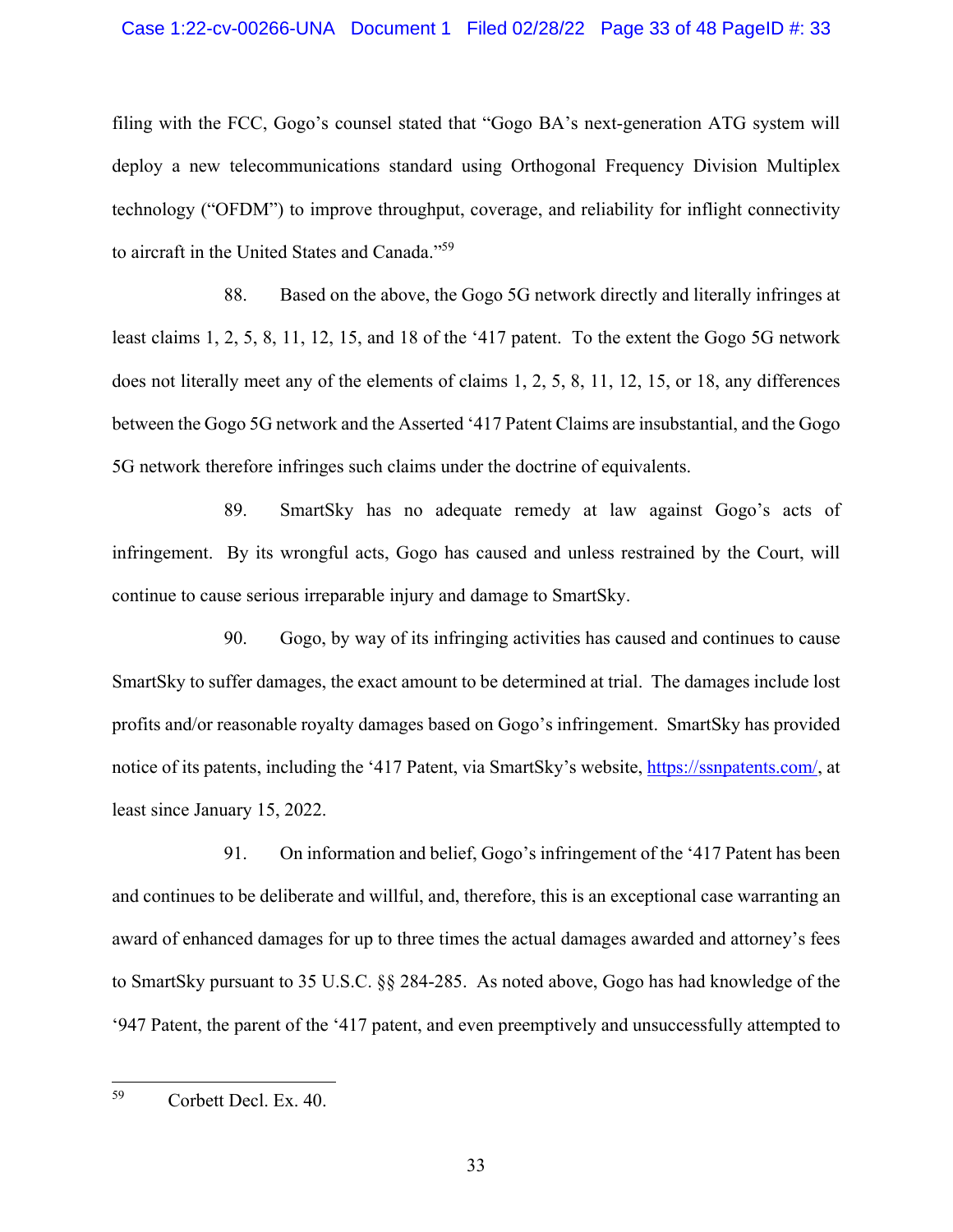invalidate the '947 patent at the PTAB. In view of Gogo's close monitoring of SmartSky's patent portfolio, on information and belief Gogo has known of the '417 patent prior to the filing of this action, and yet has deliberately continued to infringe in a wanton, malicious, and egregious manner, in complete disregard for SmartSky's patent rights.

# **COUNT III**

# **INFRINGEMENT OF THE '717 PATENT**

92. SmartSky incorporates each of the preceding paragraphs 1-55 as if fully set forth herein.

93. On information and belief, Defendant has infringed and continues to infringe the '717 Patent under 35 U.S.C. § 271(a) by making, using, selling, or offering for sale in this District and in the United States products or systems covered by one or more claims of the '717 Patent, including, but not limited to, its Gogo 5G network. For example, as explained above, Gogo has announced that it has reached an agreement with Jet Edge International to become Gogo 5G's launch customer, and that Gogo has completed construction of a seven-tower 5G testbed. The Accused System infringes at least claims 1 and 12 of the '717 Patent ("the Asserted '717 Patent Claims").

94. As discussed above, Gogo has had knowledge of the '717 Patent prior to the filing of this action, and at least since August 5, 2021. *See supra* ¶¶ 32-36.

95. Claim 1 of the '717 Patent recites "a network for providing air-to-ground wireless communication in various cells." *See* Ex. 3 at 12:5-6. Gogo's 5G network uses Gogo's existing network of towers to provide ATG wireless communication in various cells, each including a tower having an antenna array. $60$ 

<sup>60</sup> *See* Corbett Decl. Ex. 34 at 20.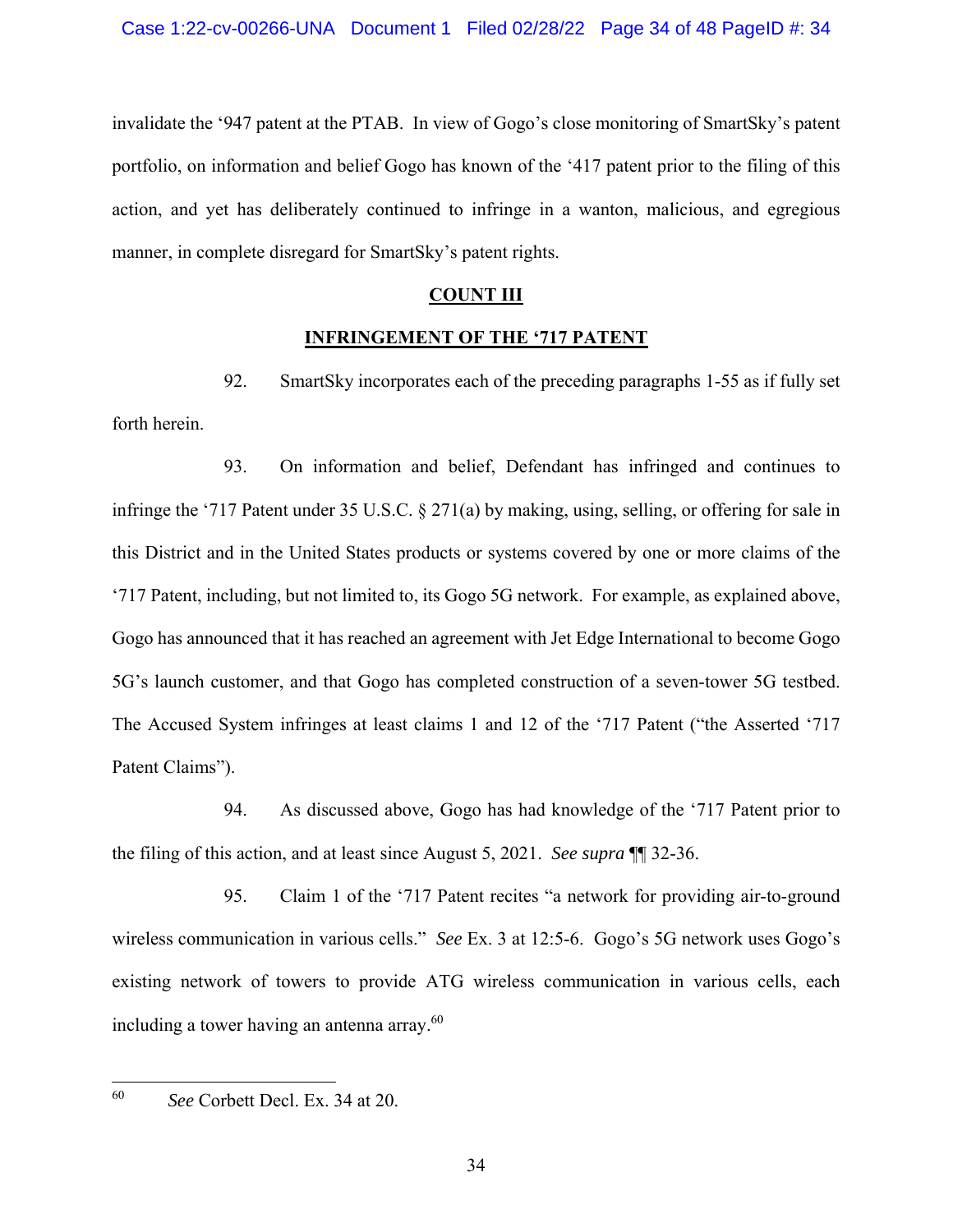### Case 1:22-cv-00266-UNA Document 1 Filed 02/28/22 Page 35 of 48 PageID #: 35

96. Claim 1 of the '717 Patent recites that the network comprises "a first base station including a first antenna array defining a first directional radiation pattern oriented toward a horizon." Ex. 3 at 12:7-9. The Gogo 5G network includes multiple nodes, including a "first base station," each of which is a 5G vRAN base station with 16-antenna digital port beamforming antennas ("first antenna array") using massive MIMO technology to communicate with aircraft.<sup>61</sup> During the Gogo presentation on October 13, 2021 at the NBAA-BACE conference, Gogo's Vice President of Network Operations, Mike Rupert, indicated that Gogo base stations or cell sites are located at elevated positions so that the base stations can "see the horizon."<sup>62</sup> During the same presentation, a video was played in which Gogo's Director of Network Operations, Alex Uribes, explained that in certain areas Gogo locates its base stations "away from an urban environment that can transmit back over the urban environment."63 In addition, Gogo's January 4, 2022 press release announcing the completion of its seven-tower testbed included a photograph of a tower having multiple antenna array panels that are oriented toward the horizon, as shown below.<sup>64</sup>

<sup>61</sup> *See* Corbett Decl. Ex. 37 at 4.

<sup>62</sup> *See* Corbett Decl. Ex. 35 at 23:45-24:00.

<sup>63</sup> *See id.* at 41:38-41:47.

<sup>64</sup> *See* Corbett Decl. Ex. 30.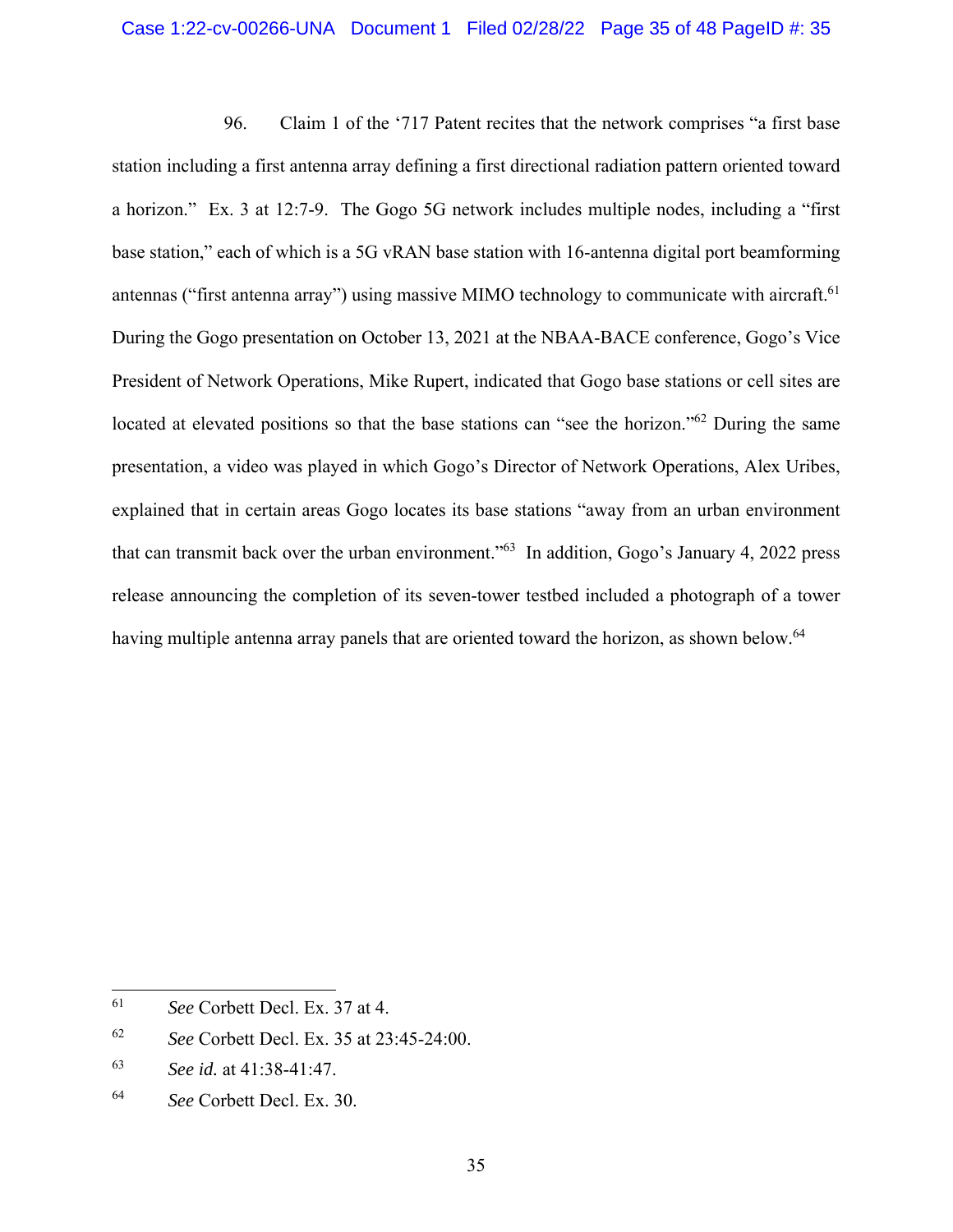

97. On information and belief, by locating the base station away from an area, and then transmitting the signal horizontally toward the area using antenna array panels facing the horizon, the Gogo 5G base station antenna array defines "a first directional radiation pattern that is oriented toward a horizon," as recited in claim 1 of the '717 Patent.

98. Claim 1 of the '717 Patent further recites that the network includes "a second base station including a second antenna array defining a second directional radiation pattern that at least partially overlaps the with the first base station." Ex. 3 at 12:10-12. As discussed above, the Gogo 5G network includes multiple base stations, including a "second base station," that includes a second antenna array defining a second directional radiation pattern that at least partially overlaps with the first base station.<sup>65</sup>

99. Claim 1 of the '717 Patent further recites that "the first base station employs unlicensed spectrum," and "the second base station employs licensed spectrum." Ex. 3 at 12:13- 16. The Gogo 5G network includes base stations, including a first base station having a first directional radiation pattern oriented toward the horizon, that use unlicensed spectrum at 2.4

<sup>65</sup> *See, e.g.*, Corbett Decl. Ex. 36 at 36:00-38:00; Ex. 34 at 20.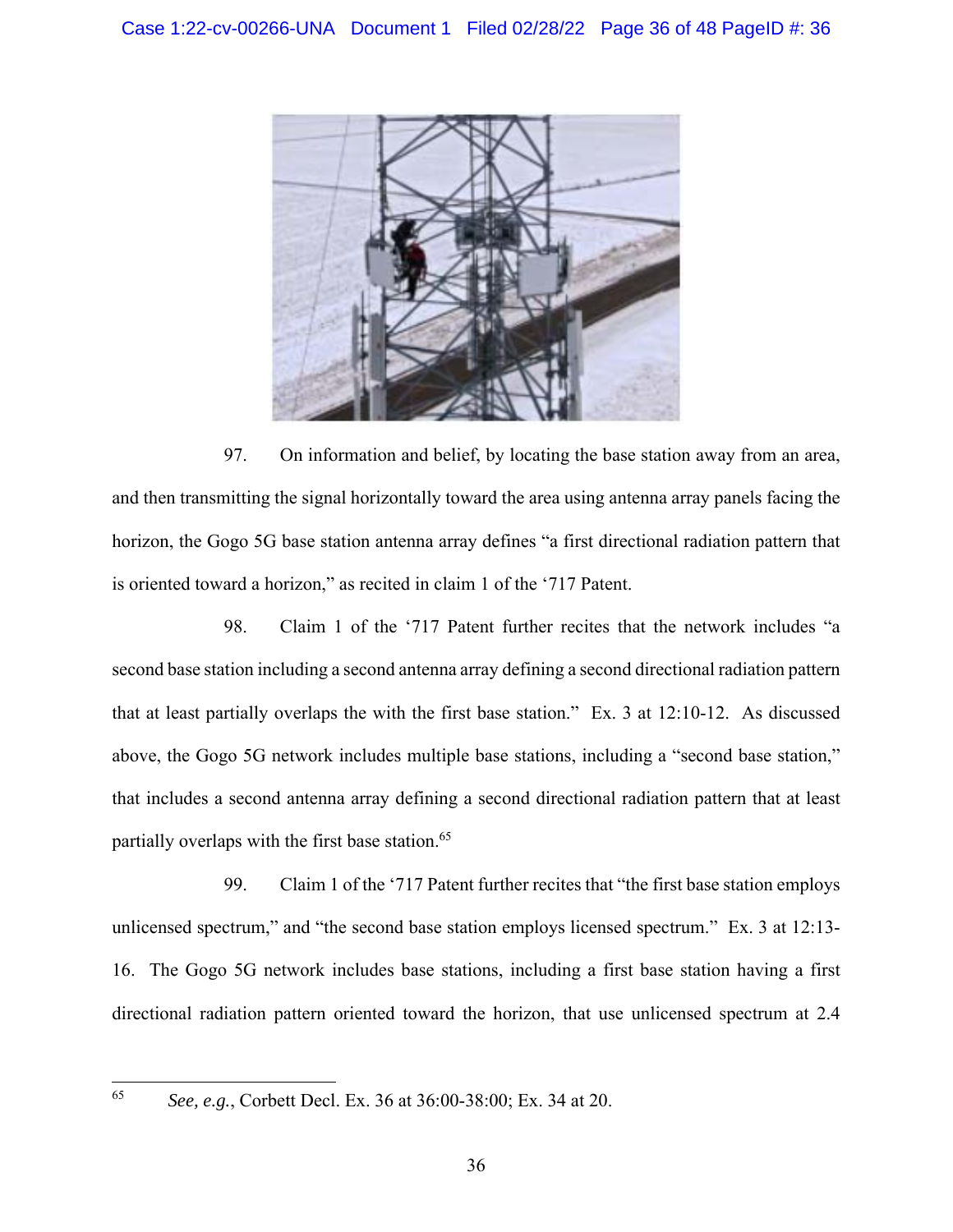GHz.<sup>66</sup> The Gogo 5G network also includes base stations, including a second base station, that use Gogo's 4 MHz of licensed spectrum in the 850 MHz band. For example, as shown below in a figure from Gogo's public documentation, the left (*i.e.*, "second") base station employs unlicensed spectrum at 2.4 GHz, and the middle (*i.e.*, "first") base station employs licensed spectrum at 850 MHz.<sup>67</sup>



100. Claim 1 of the '717 Patent further recites that "the first and second base stations are each configured to wirelessly communicate with a radio disposed on an aircraft flying through respective cell coverage areas of the first and second base stations," and "to handover communication with the radio as the aircraft moves between the respective cell coverage areas of the first and second base stations." Ex. 3 at 12:17-24. Each of the Gogo 5G base stations includes 16-antenna digital port beamforming antennas that are configured to wirelessly communicate with a radio disposed on an aircraft flying through respective cell coverage areas of the first and second base stations.68 The Gogo 5G network also includes a radio disposed on the aircraft, which is used

<sup>66</sup> *See, e.g.*, Corbett Decl. Ex. 37 at 2.

<sup>67</sup> *See* Corbett Decl. Ex. 34 at 20.

<sup>68</sup> *See, e.g.*, Corbett Decl. Ex. 37 at 4-5.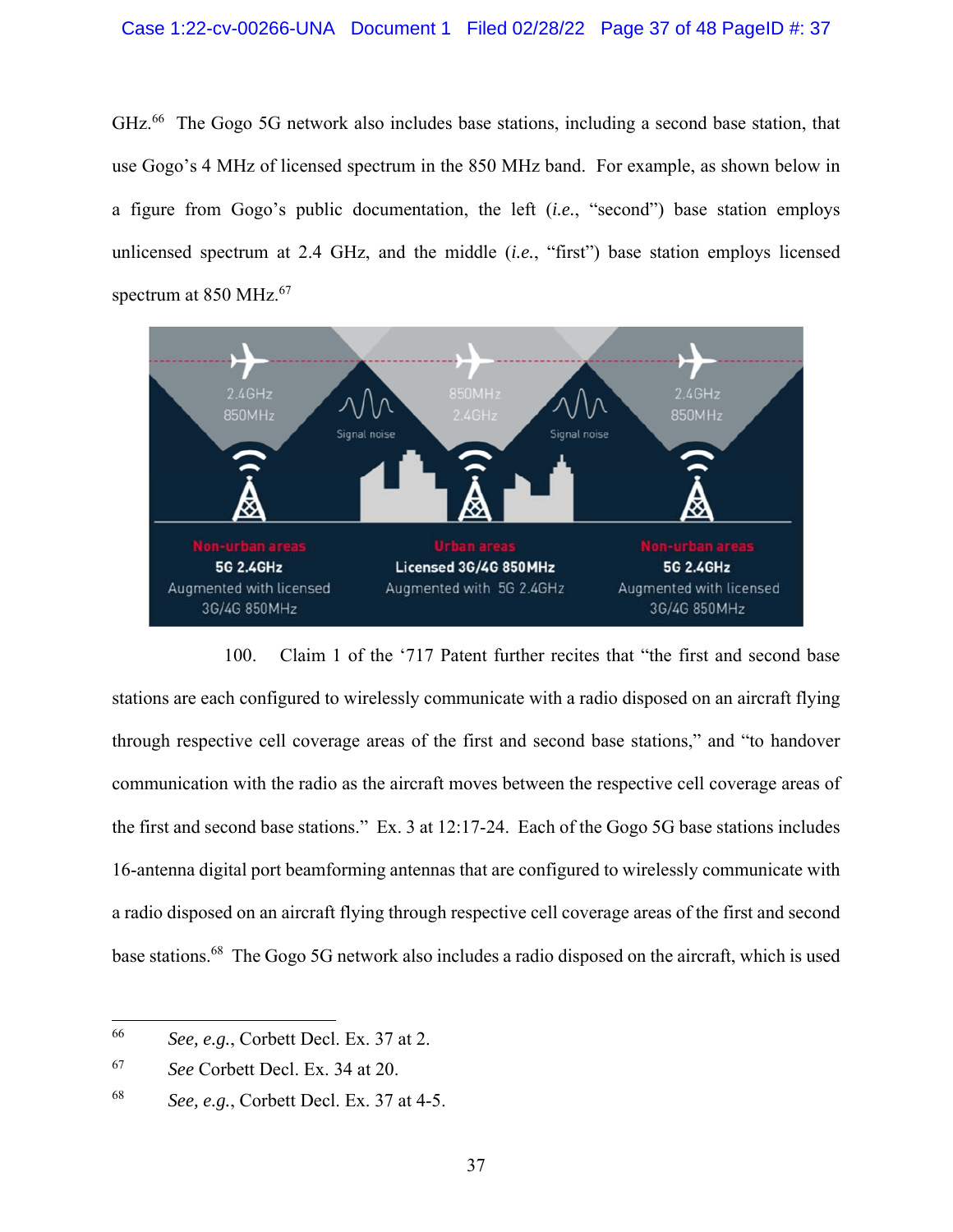to communicate with the first and second base stations. The radio includes a 13-inch, blade-style multiband phased array antenna mounted on the belly of the aircraft, as shown below.<sup>69</sup>



101. As explained above, the Gogo 5G network conducts "make before break" handoffs, in which multiple beams are steered to establish communication links with different base stations having overlapping coverage areas so that the communication link are handed off without interrupting the connection. $70$ 

102. Claim 12 of the '717 Patent is directed to "a network for providing air-toground (ATG) wireless communication in various cells." Ex. 3 at 12:56-57. Gogo's 5G network includes a network of towers to provide ATG wireless communications in various cells, with each celling including a tower having an antenna array.<sup>71</sup>

<sup>69</sup> *See, e.g.*, Corbett Decl. Ex. 34 at 17.

<sup>70</sup> *See, e.g.*, Corbett Decl. Ex. 36 at 36:00-38:00.

<sup>71</sup> *See, e.g.*, Corbett Decl. Ex. 34 at 4, 20.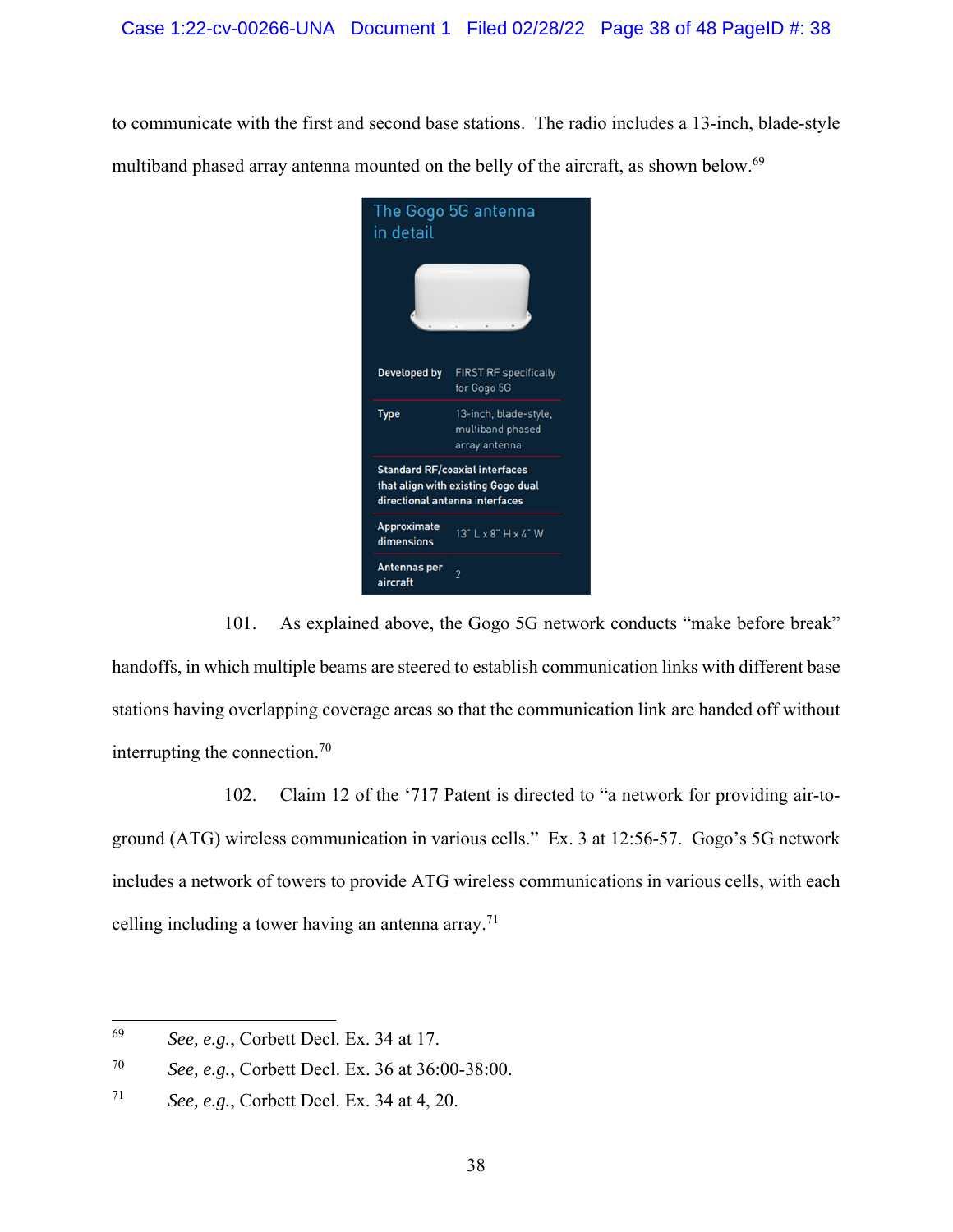103. Claim 12 of the '717 Patent recites that the network comprises "a first base station including a first antenna array defining a first directional radiation pattern that is oriented toward a horizon." As explained above, the Gogo 5G network includes a 5G vRAN "first base station" that can "see the horizon," and that uses 16-antenna digital port beamforming antennas to transmit a radiation pattern toward the horizon.<sup>72</sup>

104. Claim 12 of the '717 Patent further recites that the network includes "a second base station including [a] second antenna array defining a second directional radiation pattern that at least partially overlaps with the first base station." As explained above, the Gogo 5G network includes a second base station that includes a second antenna array defining a second directional radiation pattern that overlaps the first base station, in order to enable "make before break" handoffs between the first and second base stations.<sup>73</sup>

105. Claim 12 of the '717 Patent further recites that "one of the first base station or the second base station employs unlicensed spectrum, and the other of the first base station and the second base station employs licensed spectrum." Ex. 3 at 12:64-67. As shown above, the Gogo 5G network includes base stations that use unlicensed spectrum at 2.4 GHz, and base stations that use Gogo's 4 MHz of licensed spectrum in the 850 MHz band.<sup>74</sup>

106. Claim 12 of the '717 Patent recites that "the first and second base stations are each configured to wirelessly communicate with a radio disposed on an aircraft flying through respective cell coverage areas of the first and second base stations," and "to handover communication with the radio as the aircraft moves between the respective cell coverage areas of

<sup>72</sup> *See supra ¶¶* 96-97.

<sup>73</sup> *See supra ¶¶* 64, 98.

<sup>74</sup> *See supra ¶* 99.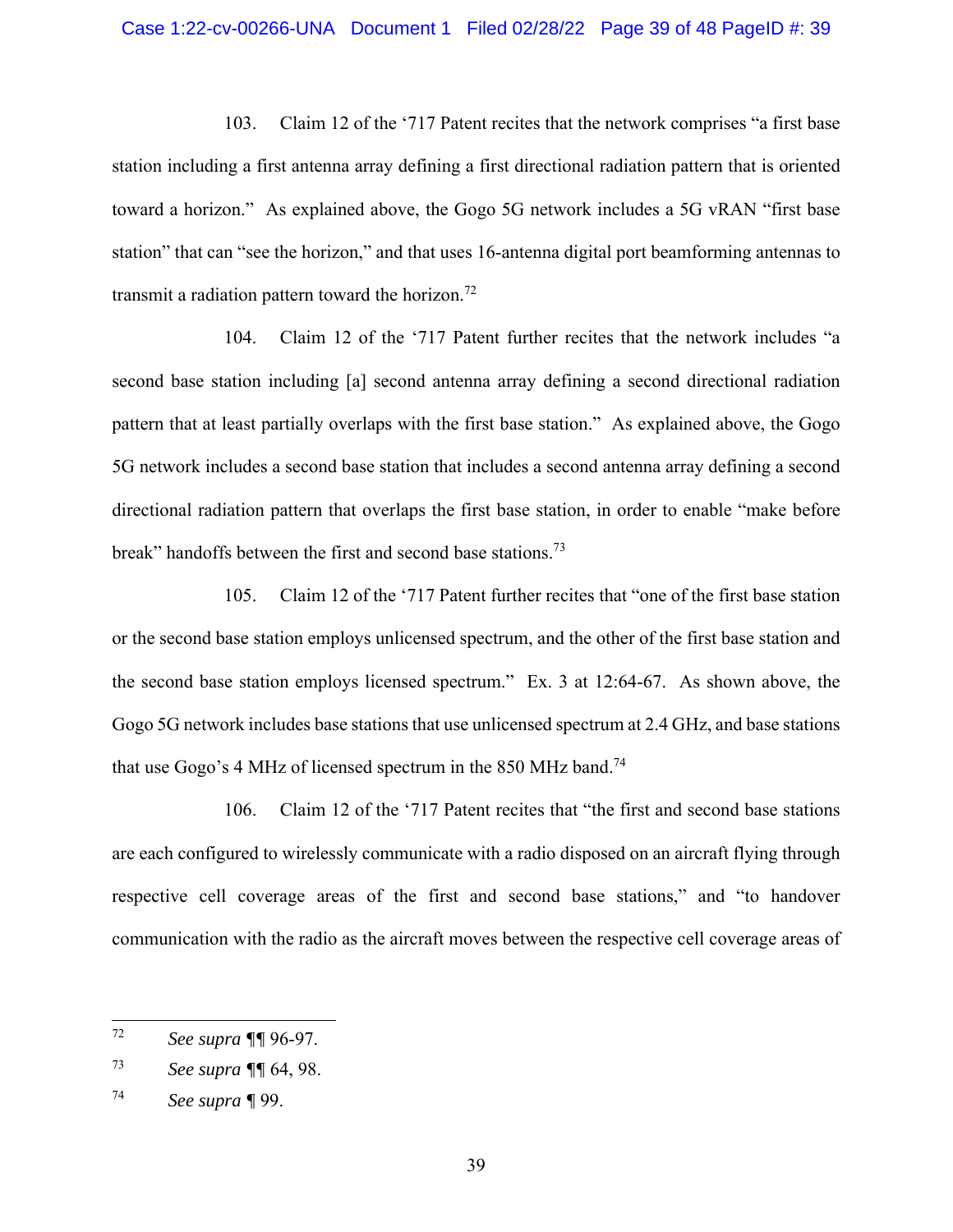the first and second base stations." Ex. 3 at 13:1-8. As explained above, each of the Gogo 5G base stations includes 16-antenna digital port beamforming antennas that are configured to wirelessly communicate with a radio, which is coupled to a 13-inch, blade-style multiband phased array antenna mounted on the belly of the aircraft.<sup>75</sup> The Gogo 5G network conducts "make before" break" handoffs as the aircraft moves between overlapping cell coverage areas of the first and second base stations.<sup>76</sup>

107. Based on the above, the Gogo 5G network directly and literally infringes at least claims 1 and 12 of the '717 patent. To the extent the Gogo 5G network does not literally meet any of the elements of claim 1 or claim 12, any differences between the Gogo 5G network and the Asserted '717 Patent Claims are insubstantial, and the Gogo 5G network therefore infringes such claims under the doctrine of equivalents.

108. SmartSky has no adequate remedy at law against Gogo's acts of infringement. By its wrongful acts, Gogo has caused and unless restrained by the Court, will continue to cause serious irreparable injury and damage to SmartSky.

109. Gogo, by way of its infringing activities, has caused and continues to cause SmartSky to suffer damages, the exact amount to be determined at trial. The damages include lost profits and/or reasonable royalty damages based on Gogo's infringement. SmartSky has provided notice of its patents, including the '717 Patent, via SmartSky's website, https://ssnpatents.com/, at least since August 2021.

110. On information and belief, Gogo's infringement of the '717 Patent has been and continues to be deliberate and willful, and, therefore, this is an exceptional case warranting an

76 *See, e.g.*, Corbett Decl. Ex. 36 at 36:00-38:00.

<sup>75</sup> *See supra* ¶¶ 100, 101.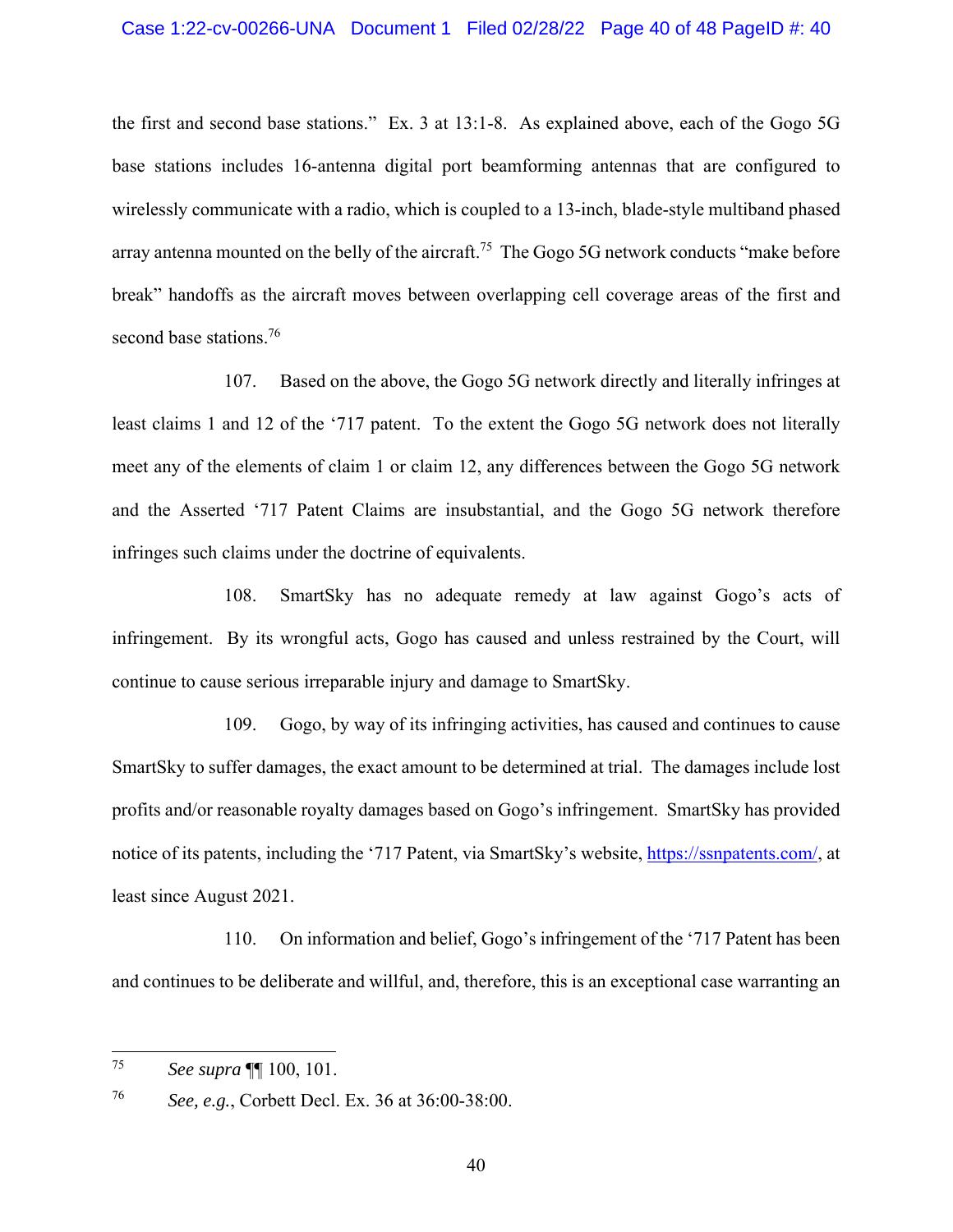award of enhanced damages for up to three times the actual damages awarded and attorney's fees to SmartSky pursuant to 35 U.S.C. §§ 284-285.

# **COUNT IV**

## **INFRINGEMENT OF THE '077 PATENT**

111. SmartSky incorporates each of the preceding paragraphs 1-55 as if fully set forth herein.

112. On information and belief, Defendant has infringed and continues to infringe the '077 Patent under 35 U.S.C. § 271(a) by making, using, selling, or offering for sale in this District and in the United States products or systems covered by one or more claims of the '077 Patent, including, but not limited to, its Gogo 5G network. For example, as explained above, Gogo has announced that it has reached an agreement with Jet Edge International to become Gogo 5G's launch customer, and that Gogo has completed construction of a seven-tower 5G testbed. The Accused System infringes at least claims 1 and 2 of the '077 Patent ("the Asserted '717 Patent Claims").

113. As discussed above, Gogo has had knowledge of the '077 Patent at least since August 5, 2021. *See supra ¶¶* 32-36.

114. Claim 1 of the '077 Patent recites "An air-to-ground (ATG) network providing wireless communications to an in-flight aircraft capable of passing through various cells of the ATG network." Ex. 4 at 22:6-8. Gogo's 5G network uses Gogo's existing network of towers to provide ATG wireless communication in various cells, each including a tower having an antenna array.77

<sup>77</sup> *See, e.g.*, Corbett Decl. Ex. 34 at 20.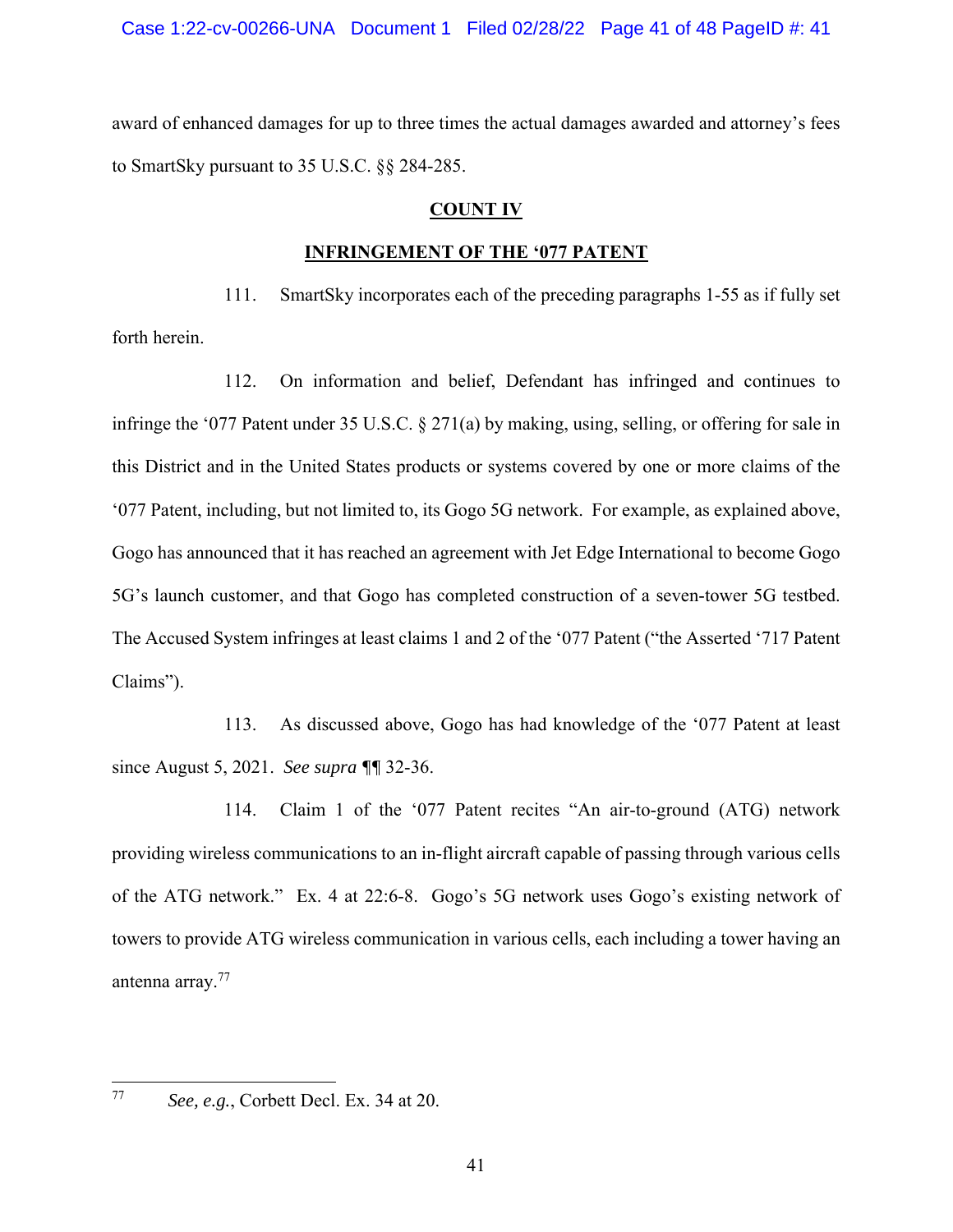### Case 1:22-cv-00266-UNA Document 1 Filed 02/28/22 Page 42 of 48 PageID #: 42

115. Claim 1 of the '077 Patent recites that the ATG network comprises "a first ATG base station defining a first radiation pattern focusing energy toward the horizon." Ex. 4 at 22:10-11. The Gogo 5G network includes multiple nodes, including a "first ATG base station," each of which is a 5G vRAN base station with 16-antenna digital port beamforming antennas ("first antenna array") using massive MIMO technology to communicate with aircraft.<sup>78</sup> During the Gogo presentation on October 13, 2021 at the NBAA-BACE conference, Gogo's Vice President of Network Operations, Mike Rupert, indicated that Gogo base stations or cell sites are located at elevated positions so that the base stations can "see the horizon."79 During the same presentation, a video was played in which Gogo's Director of Network Operations, Alex Uribes, explained that in certain areas Gogo locates its base stations "away from an urban environment that can transmit back over the urban environment."80 In addition, Gogo's January 4, 2022 press release announcing the completion of its seven-tower testbed included a photograph of a tower having multiple antenna array panels that are oriented toward the horizon, as shown below.<sup>81</sup>

<sup>78</sup> *See* Corbett Decl. Ex. 37 at 4.

<sup>79</sup> *See* Corbett Decl. Ex. 35 at 23:45-24:00.

<sup>80</sup> *See id.* at 41:38-41:47.

<sup>81</sup> *See* Corbett Dec. Ex. 30.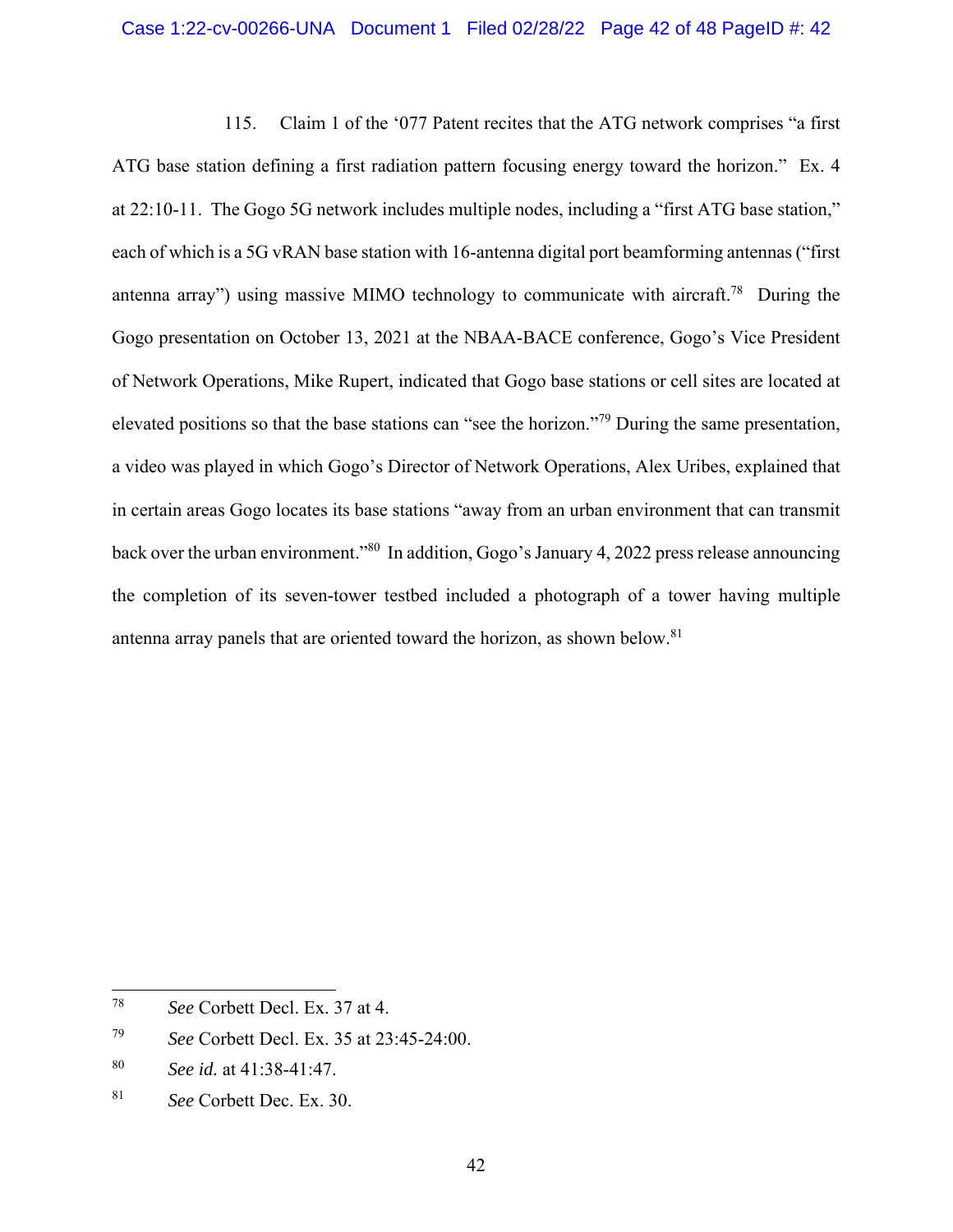

116. On information and belief, by locating the base station away from an area, and then transmitting the signal horizontally toward the area using antenna array panels facing the horizon, the Gogo 5G base station antenna array defines "a first radiation pattern focusing energy toward the horizon," as recited in claim 1 of the '077 Patent.

117. Claim 1 of the '077 Patent further recites "a second ATG base station defining a second radiation pattern focusing energy toward the horizon; and a plurality of additional ATG base stations, each of which defines a corresponding radiation pattern focusing energy toward the horizon." Ex. 4 at 22:12-16. According to Gogo's publicly available literature, its 5G network will use Gogo's existing tower infrastructure of more than 250 towers, including "a second ATG base station" and "a plurality of additional ATG base stations," as recited in claim 1 of the '077 Patent.82 As explained above, the Gogo base stations are located away from certain areas, and transmit signals substantially horizontally back over those areas. $83$  Accordingly, the Gogo 5G network includes "a second ATG base station" and "a plurality of additional ATG base

<sup>82</sup> *See, e.g.*, Corbett Decl. Ex. 34 at 4.

<sup>83</sup> *See* Corbett Decl. Ex. 35 at 41:38-41:47.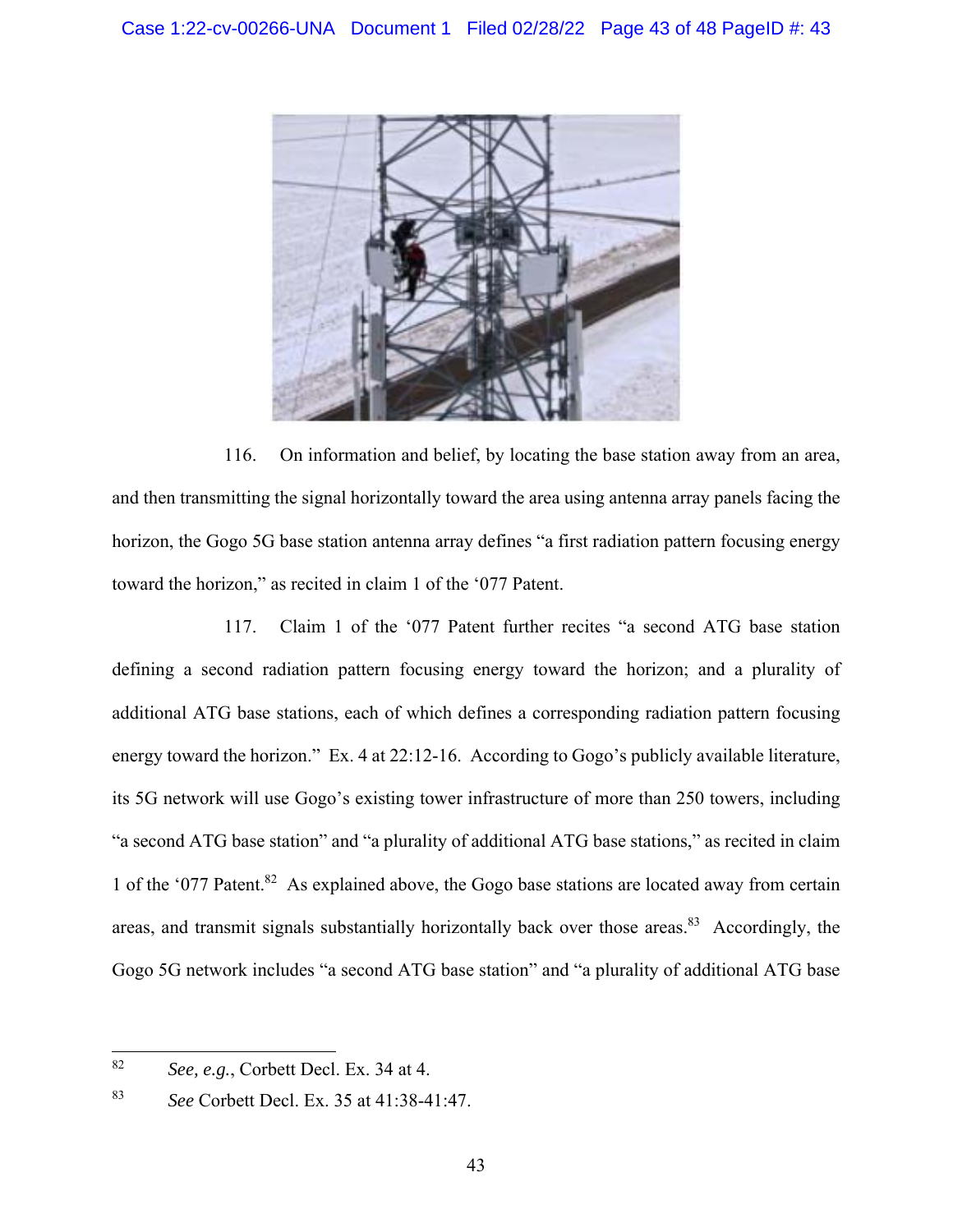stations," each of which "defines a corresponding radiation pattern focusing energy toward the horizon."

118. Claim 1 of the '077 Patent further specifies that "the first, second, and additional ATG base stations are spaced apart from each other to define at least partially overlapping coverage areas to communicate with an antenna assembly on the in-flight aircraft in an ATG communication layer defined between a first altitude and a second altitude via the ATG network." Ex. 4 at 22:17-22. As explained above, each of the Gogo 5G base stations includes 16 antenna digital port beamforming antennas that are configured to wirelessly communicate with a radio, which is coupled to a 13-inch, blade-style multiband phased array antenna mounted on the belly of the aircraft.<sup>84</sup> The Gogo 5G network conducts "make before break" handoffs as the aircraft moves between overlapping cell coverage areas of the first and second base stations.<sup>85</sup> On information and belief, the Gogo 5G network defines "an ATG communication layer" that permits communication with the antenna assembly on the in-flight aircraft between 10,000 feet ("a first altitude") $86$  and at least 35,000 feet ("a second altitude"). $87$ 

119. Claim 1 of the '077 Patent further recites "wherein a plurality of terrestrial base stations are configured to communicate primarily in a ground communication layer below the first altitude via a terrestrial communication network." Ex. 4 at 22:23-26. As explained above, Gogo's 5G network includes ATG base stations that are located away from urban environments,

<sup>84</sup> *See supra ¶* 100.

<sup>85</sup> *See, e.g.*, Corbett Decl. Ex. 36 at 36:00-38:00.

<sup>86</sup> *See, e.g.*, Corbett Decl. Ex. 41 ("Gogo's 5G systems will support service below 10,000 feet AGL using the licensed portion of our spectrum via 4G. The system will seamlessly transition to the full Gogo 5G experience once available above 10,000 feet AGL.").

<sup>87</sup> *See, e.g.*, Corbett Decl. Ex. 42.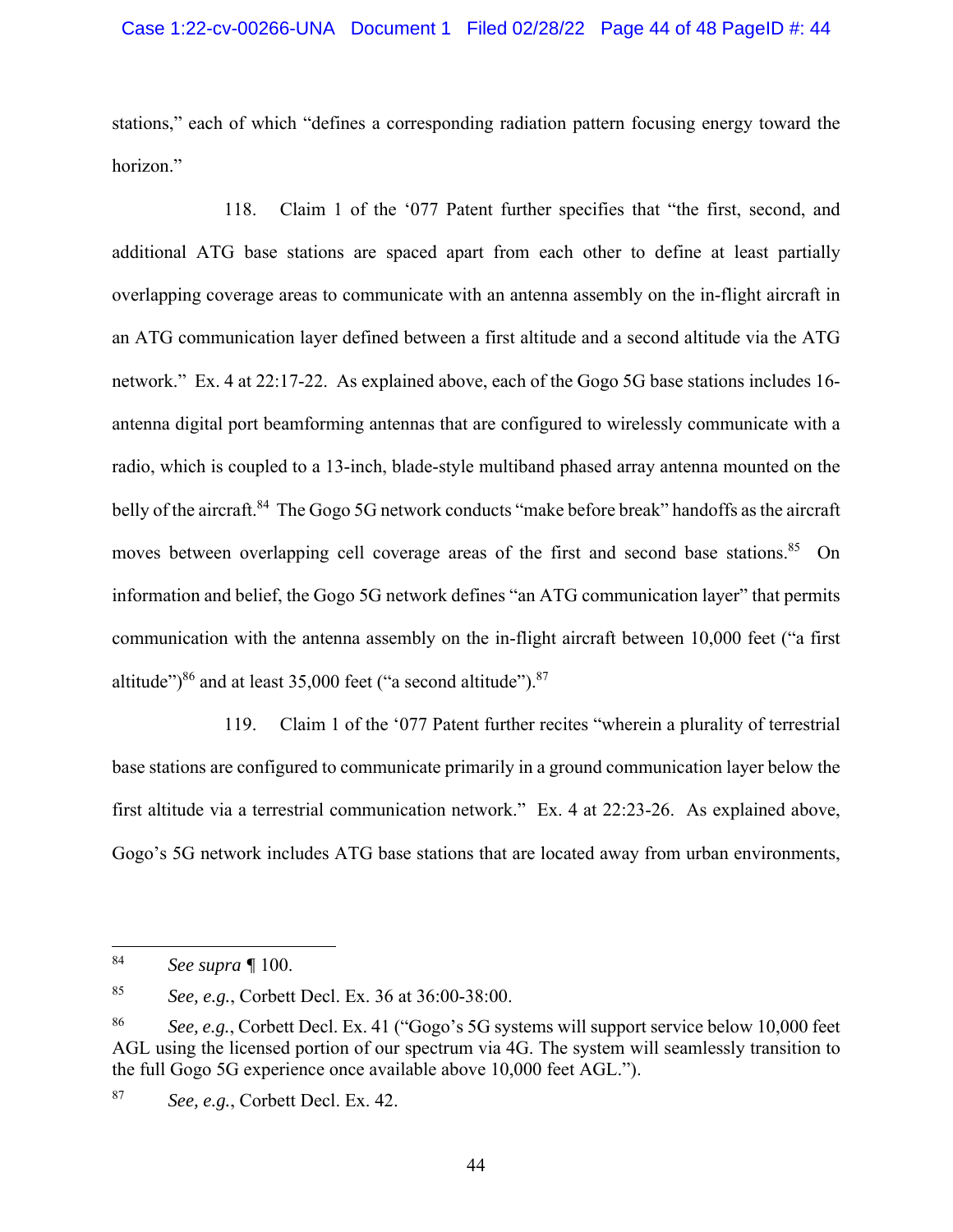#### Case 1:22-cv-00266-UNA Document 1 Filed 02/28/22 Page 45 of 48 PageID #: 45

and transmit signals back over the urban environment.<sup>88</sup> On information and belief, the Gogo 5G network establishes "an ATG communication layer" above a plurality of terrestrial base stations that are configured to communicate in a ground communication layer (e.g., Wi-Fi) below 10,000 feet ("the first altitude").

120. Claim 1 of the '077 Patent recites that "the first, second, and additional ATG base stations are each configured to communicate in the ATG communication layer using the same radio frequency (RF) spectrum used by the terrestrial base stations in the ground communication layer." Ex. 4 at 22:27-31. Gogo's ATG base stations use the same 2.4 GHz spectrum that is used by terrestrial Wi-Fi base stations in the ground communication layer.<sup>89</sup>

121. Claim 2 of the '077 Patent depends from claim 1 of the '077 Patent, and further specifies that "a serving ATG base station from among the first, second and additional ATG base stations is in communication with the in-flight aircraft while being geographically located outside a coverage area of each of the terrestrial base stations in a portion of the ground communication layer above which the in-flight aircraft is located." Ex. 4 at 22:32-38.

122. As explained above, the Gogo 5G base stations are located away from certain areas, and transmit signals substantially horizontally back over those areas. <sup>90</sup> By transmitting signals substantially horizontally, a Gogo 5G base station communicates with the inflight aircraft while the in-flight aircraft is a substantial distance from the base station. On information and belief, terrestrial base stations configured to communicate primarily in a ground communication layer (e.g., Wi-Fi base stations) have a communication range that is substantially

<sup>88</sup> *See, e.g.*, Corbett Decl. Ex. 35 at 41:38-41:47.

<sup>89</sup> *See, e.g.*, Corbett Decl. Ex. 34 at 7, 9, 20.

<sup>90</sup> *See, e.g.*, Corbett Decl. Ex. 35 at 41:38-41:47.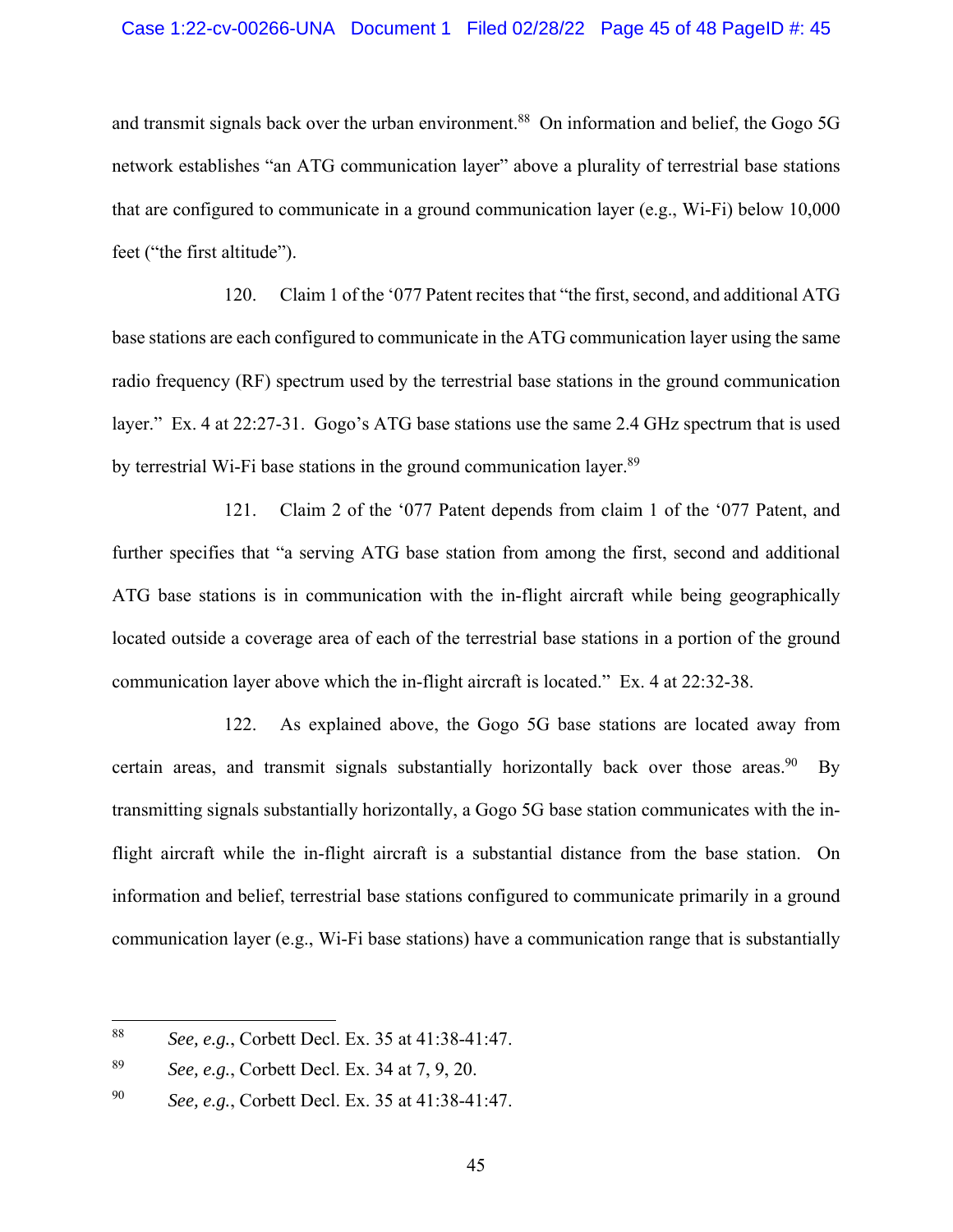#### Case 1:22-cv-00266-UNA Document 1 Filed 02/28/22 Page 46 of 48 PageID #: 46

less than the distance between an-flight aircraft and the Gogo 5G base station with which it communicates. Therefore, on information belief, a Gogo 5G base station communicates "with the in-flight aircraft while being geographically located outside a coverage area of each of the terrestrial base stations in a portion of the ground communication layer above which the in-flight aircraft is located."

123. Based on the above, the Gogo 5G network directly and literally infringes at least claims 1 and 2 of the '077 patent. To the extent the Gogo 5G network does not literally meet any of the elements of claim 1 or claim 2, any differences between the Gogo 5G network and the Asserted '077 Patent Claims are insubstantial, and the Gogo 5G network therefore infringes such claims under the doctrine of equivalents.

124. SmartSky has no adequate remedy at law against Gogo's acts of infringement. By its wrongful acts, Gogo has caused and unless restrained by the Court, will continue to cause serious irreparable injury and damage to SmartSky.

125. Gogo, by way of its infringing activities has caused and continues to cause SmartSky to suffer damages, the exact amount to be determined at trial. The damages include lost profits and/or reasonable royalty damages based on Gogo's infringement. SmartSky has provided notice of its patents, including the '077 Patent, via SmartSky's website, https://ssnpatents.com/, at least since August 2018.

126. On information and belief, Gogo's infringement of the '077 Patent has been and continues to be deliberate and willful, and, therefore, this is an exceptional case warranting an award of enhanced damages for up to three times the actual damages awarded and attorney's fees to SmartSky pursuant to 35 U.S.C. §§ 284-285.

46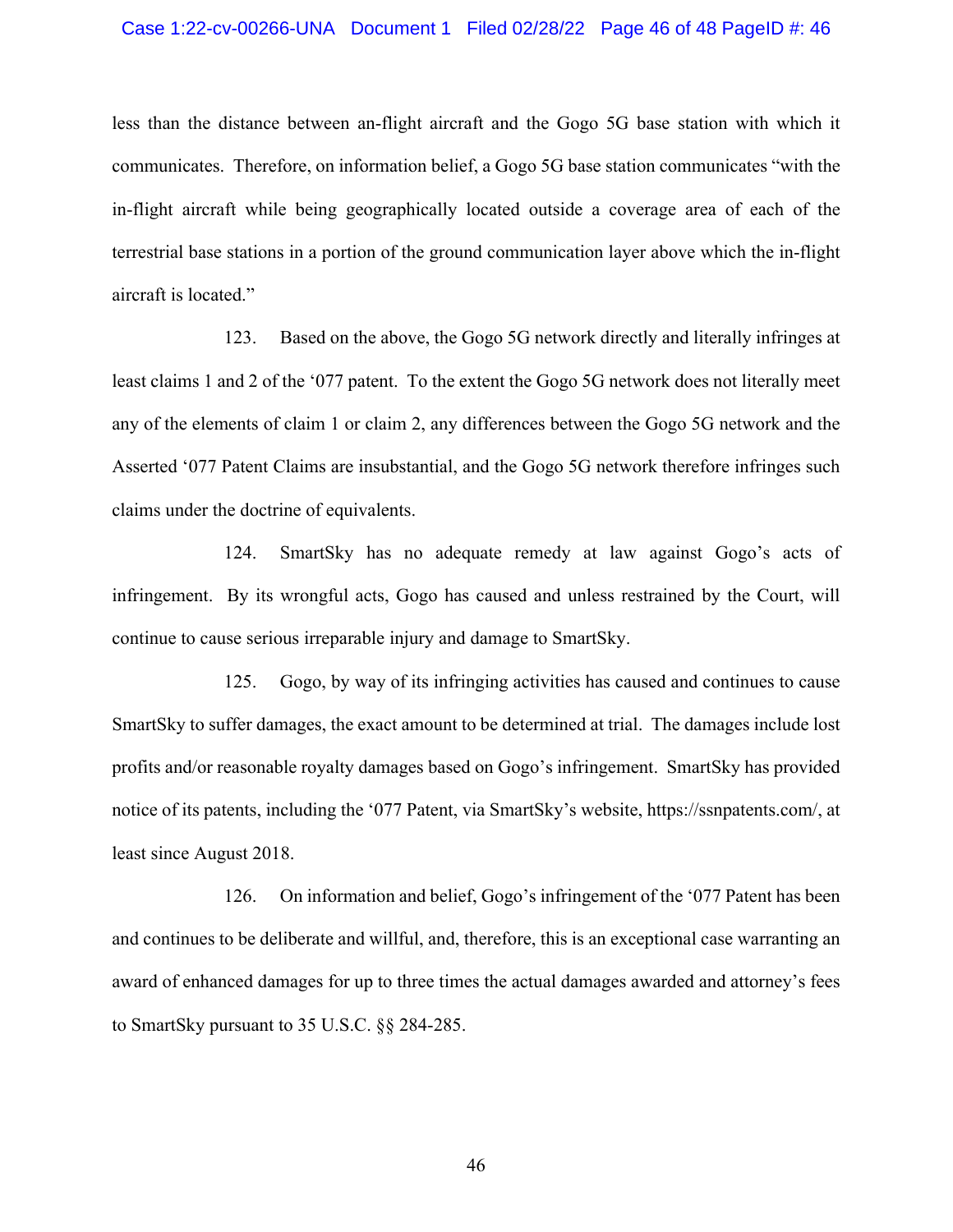## **DEMAND FOR RELIEF**

WHEREFORE, SmartSky respectfully requests that judgment be entered in its favor and against Defendants as follows:

a. That Defendants have directly infringed the Asserted Patents;

b. That Defendants and their respective agents, servants, officers, directors, employees, and all persons acting in concert with them, directly or indirectly, be temporarily and permanently enjoined from the infringement of the Asserted Patents;

c. That Defendants be ordered to account for and pay to SmartSky the damages to which SmartSky is entitled as a consequence of the infringement of the Asserted Patents, together with pre-judgment interest and costs;

d. That a post-judgment equitable accounting of damages be ordered for the period of infringement of the Asserted Patents;

e. That Defendants be adjudged willful infringers and ordered to pay treble damages pursuant to Title 35 United States Code § 284;

f. That this case be declared an "exceptional case" pursuant to  $35 \text{ U.S.C} \& 285$ and SmartSky be awarded its costs, disbursements and attorneys' fees; and

g. That SmartSky be awarded such other and further relief as the Court may deem just and equitable.

#### **JURY DEMAND**

SmartSky demands a jury trial on all issues triable to a jury in this matter.